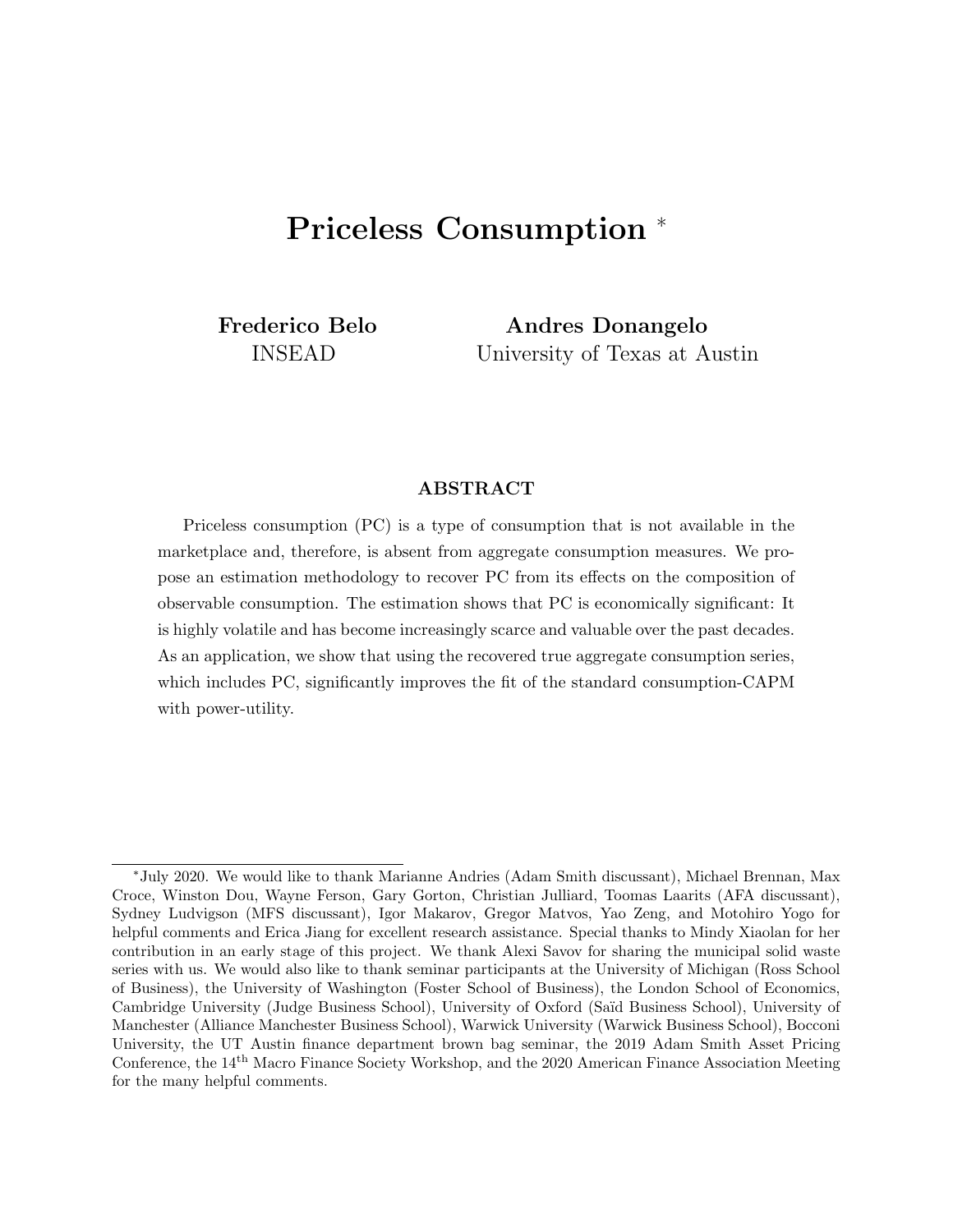The starting point of this paper is the fact that not everything with consumption value is accounted for in aggregate consumption measures.<sup>[1](#page-1-0)</sup> We denote *priceless consumption*  $(PC)$ all non-pecuniary drivers of utility, which, although being left out of aggregate measures, do affect the composition of aggregate marketable consumption.[2](#page-1-1) This paper proposes a methodology to recover the PC series, which are latent, from observable consumption data. The recovered series show that: (i) The shadow value of PC is significant, highly volatile, and has been increasing over the decades; (ii) the rising value of PC represents bad news for households since it is driven by the growing scarcity of this good, which complements other types of consumption; and (iii) PC contains information about aggregate wellbeing that is priced in financial assets yet absent from official measures of national consumption in the U.S.

This paper shows that we can recover information about latent PC through its effect on the dynamics of the composition of marketable consumption. To illustrate the idea, consider the case of sunshine.<sup>[3](#page-1-2)</sup> One could learn something about the amount of sunshine consumed (i.e., enjoyed) by a group of individuals over a given month by observing changes in their relative expenditures on sunglasses, which complement sunshine, and umbrellas, which substitute it. Extending this idea beyond a specific case is challenging because we do not know ex-ante what PC is made of, and, therefore, we do not know ex-ante how it affects the composition of marketable consumption. To address this challenge, we propose a flexible structural approach that allows us to recover PC and quantify its effects on the composition of marketable consumption simultaneously.

<span id="page-1-0"></span>We propose a structural model based on an endowment economy in which agents derive

<sup>&</sup>lt;sup>1</sup>See [Kennedy](#page-40-0) [\(1968\)](#page-40-0) and [Stiglitz, Sen, and Fitoussi](#page-40-1) [\(2010\)](#page-40-1) for discussions of the limitations of using national account measures as indicators of societal wellbeing.

<span id="page-1-1"></span><sup>&</sup>lt;sup>2</sup>Illustrative examples of non-pecuniary drivers of utility considered in the literature are: the quality of non-working time [\(Becker](#page-38-0) [\(1965\)](#page-38-0)), education [\(Lazear](#page-40-2) [\(1977\)](#page-40-2) and [Eckstein and Wolpin](#page-39-0) [\(1999\)](#page-39-0)), work [\(Akerlof](#page-38-1) [\(1982\)](#page-38-1) and [Hagedorn and Manovskii](#page-40-3) [\(2008\)](#page-40-3)), good health [\(Jack and Suri](#page-40-4) [\(2014\)](#page-40-4)), social connections [\(Am](#page-38-2)[brus, Mobius, and Szeidl](#page-38-2) [\(2014\)](#page-38-2)), religious activities [\(Azzi and Ehrenberg](#page-38-3) [\(1975\)](#page-38-3)), and charitable donations [\(Benabou and Tirole](#page-38-4) [\(2011\)](#page-38-4)).

<span id="page-1-2"></span><sup>3</sup>Although sunshine is most likely not a significant component of latent consumption, it satisfies the defining properties of PC: Sunshine is nonmarketable, provides consumption value (at least during cold winter days), and, as we argue here, affects the composition of marketable consumption.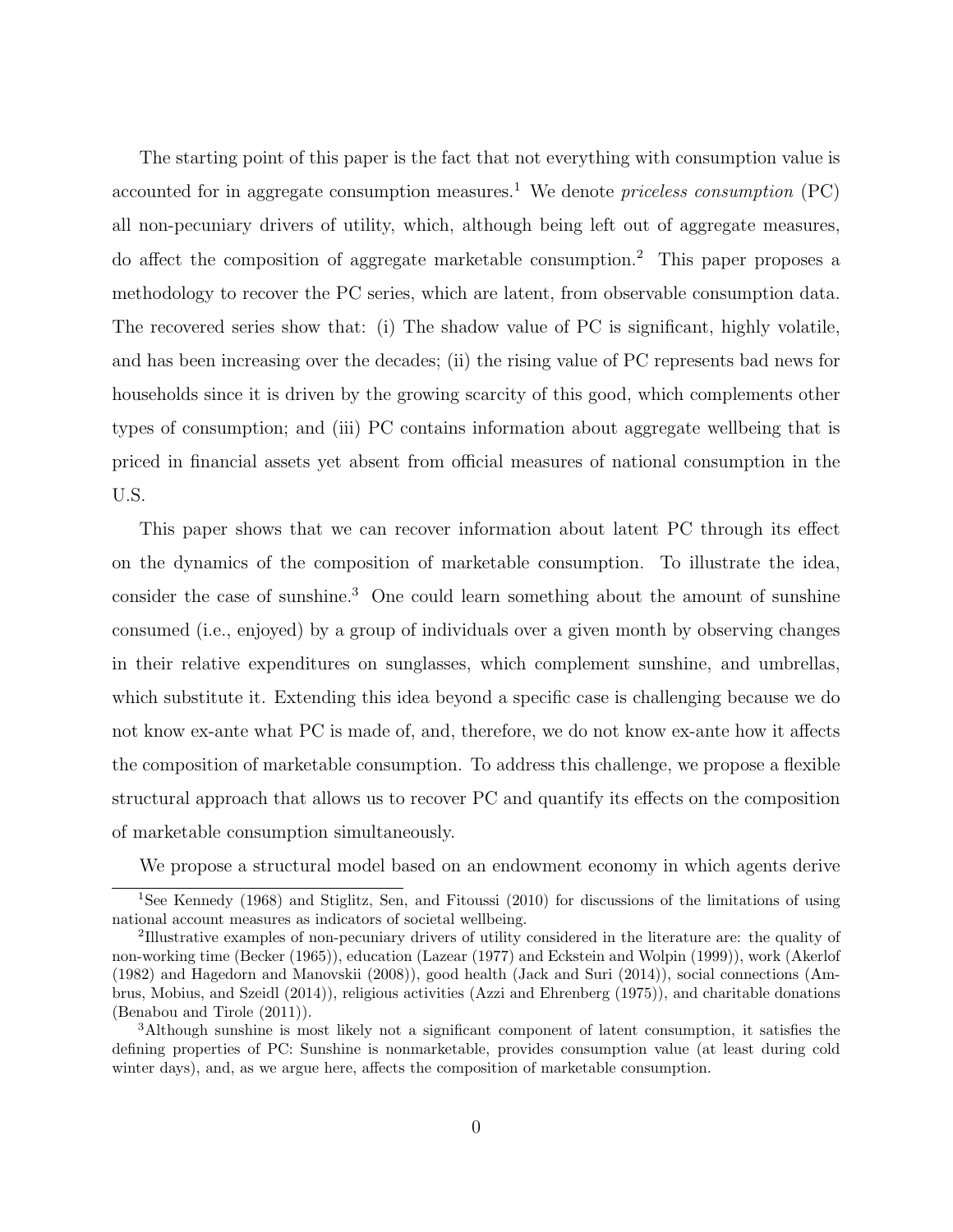utility from the consumption of differentiated goods, each produced by a Lucas tree, and have access to a possibly complete set of financial assets. One of the trees provides the PC good, which differs from the other goods in that it is *nonmarketable* (i.e., it cannot be traded or otherwise transferred between agents) and is thus latent. The solution of the representative agent's problem determines a demand system spanning all available economic goods.

We find two conditions in which the parameters of the model can be identified and the dynamics of PC recovered without the use of any information about PC. The first necessary condition for the recoverability of PC from observable data is related to the smallest partition of the set of marketable goods in the economy. We find that three is the minimum number of different marketable goods required.[4](#page-2-0)

The second necessary condition for the recoverability of PC from observable data is the use of a sufficiently flexible functional form for the consumption aggregator. We assume that the consumption aggregator is parameterized by a transcendental logarithmic (translog) function [\(Christensen, Jorgenson, and Lau,](#page-39-1) [1975\)](#page-39-1). The key feature of the chosen aggregator, which is absent from the more commonly used constant elasticity of substitution (CES) class of aggregators, is that it allows for variation in EOS across the different goods. In particular, a strict variation across the EOS between PC and the marketable goods implies that the relative prices and relative expenditure shares of the marketable goods are differently affected by changes in the quantity of PC, which we show to be necessary for the recoverability of  $PC.<sub>5</sub>$  $PC.<sub>5</sub>$  $PC.<sub>5</sub>$ 

The broad procedure to estimate the demand system is as follows. To map the consumption goods from the model to the consumption data from the U.S. Bureau of Economic Analysis (BEA), we use the traditional three-way partition of the set of marketable consumption goods: durables, nondurables, and services. We use the BEA series spanning the

<span id="page-2-1"></span><span id="page-2-0"></span><sup>4</sup>We elaborate on this requirement in Section [1.3.](#page-9-0)

<sup>&</sup>lt;sup>5</sup>As we discuss in Section [1.5.2,](#page-16-0) a CES aggregator is overly restrictive for our methodology since it implies that every pair of goods in the economy has the same EOS value. The Cobb-Douglas is the most restrictive member of the CES class and implies that any pair of goods has unit EOS. Under a CES aggregator, the relative prices and thus the expenditure shares of marketable goods are unaffected by PC, which, therefore, cannot be recovered.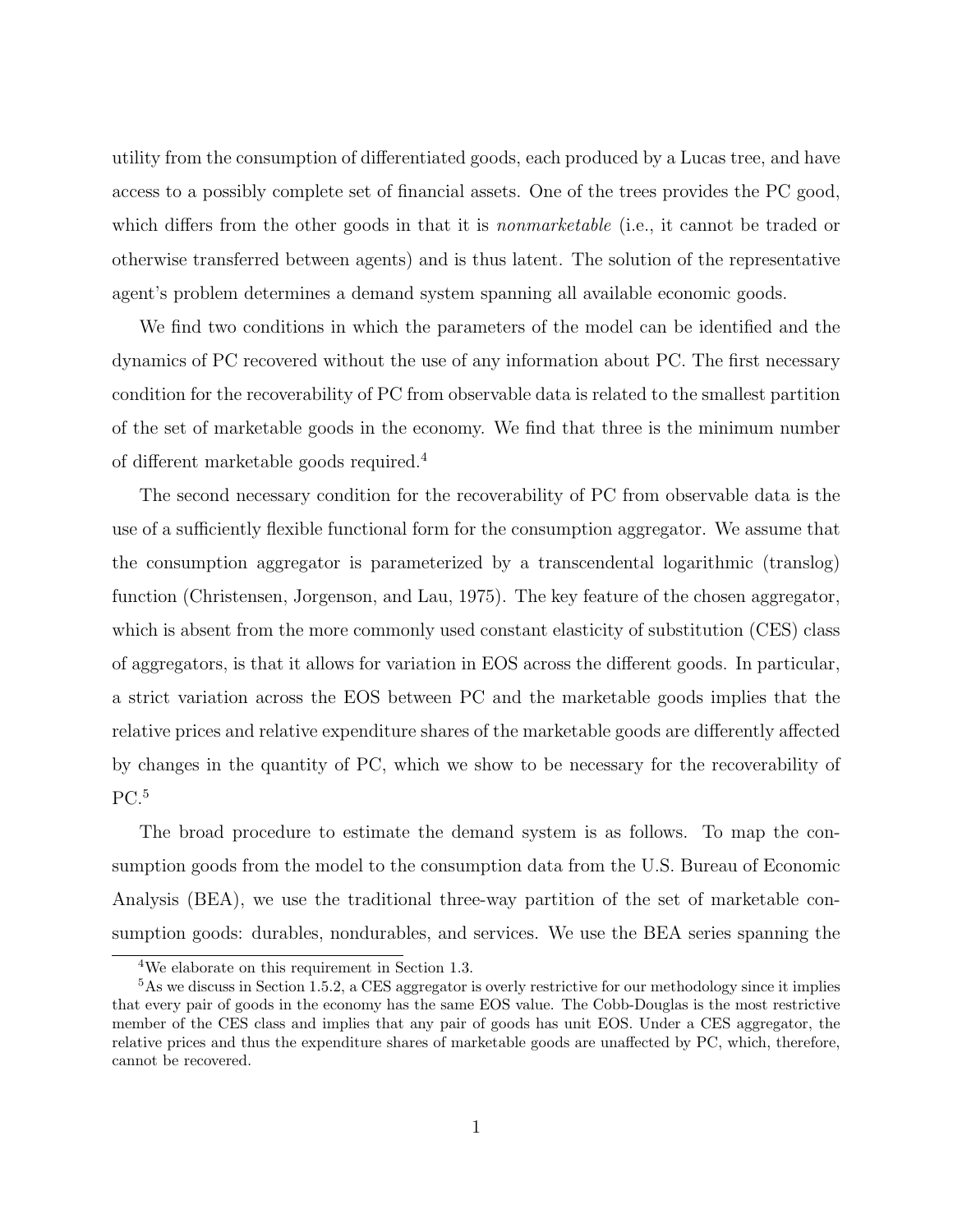period from 1929 to 2018 on the quantity, price, and expenditure share of each of these goods. The existence of the durable good implies that the parameters of the translog consumption aggregator and the power utility function must be estimated simultaneously. For this reason, we also include financial moments in the estimation. We use a two-stage GMM methodology that targets the shares of the marketable consumption goods, the real risk-free rate, and the market, size, and value factors from [Fama and French](#page-40-5) [\(1993\)](#page-40-5). We then use the estimated parameter values and the data on the marketable consumption goods to obtain the model-implied series for the quantity and shadow value of PC for the period 1930 to 2018.

The recovered latent series from the estimation indicates that the shadow expenditure share of PC is economically sizeable and has increased over time. At the start of the sample, PC has a negative shadow expenditure share of marketable consumption of around -11% in  $1930.6$  $1930.6$  After a steady increase throughout the sample, the shadow expenditure share of PC is around 63\% of the marketable consumption expenditure.<sup>[7](#page-3-1)</sup> Translating these shares into real 2018 U.S. Dollars, the per-capita shadow value of PC has increased from around −\$800 in 1930 to around \$27,000 in 2018. As a reference, the marketable per-capita real expenditures increased from around \$7,000 in 1930 to around \$43,000 in 2018.

The increase in the shadow expenditure share of PC over the sample period is in stark contrast to the negative trend in the quantity of PC. The increase in the shadow expenditure share of PC is driven by a drastic rise in the shadow price of PC. The price increase dominates the quantity decrease and thus leads to an increase in the shadow value of PC because the PC good has no strong substitute among marketable goods.<sup>[8](#page-3-2)</sup> The complementarity between

<span id="page-3-0"></span><sup>&</sup>lt;sup>6</sup>In contrast with the CES case, the solution of a demand system based on a translog aggregator does not rule out negative prices. For a marketable good, a negative price would represent an arbitrage opportunity and thus an anomaly in a perfect market. For a nonmarketable good, however, a negative shadow price is not only possible but also economically meaningful. To illustrate this last claim, consider sunshine again: A rational and fully informed individual might be willing to pay to receive an additional hour of sunshine in a cold winter day and also willing to pay to avoid an extra hour of sunshine during a hot summer day.

<span id="page-3-1"></span><sup>&</sup>lt;sup>7</sup>In terms of shares of the shadow total consumption expenditure, which includes both marketable and latent consumption, the figures are -13% in 1930 and 38% in 2018.

<span id="page-3-2"></span><sup>8</sup>We document in Section E of the accompanying Online Appendix the result from an estimation of the elasticities of substitution between PC and the marketable goods.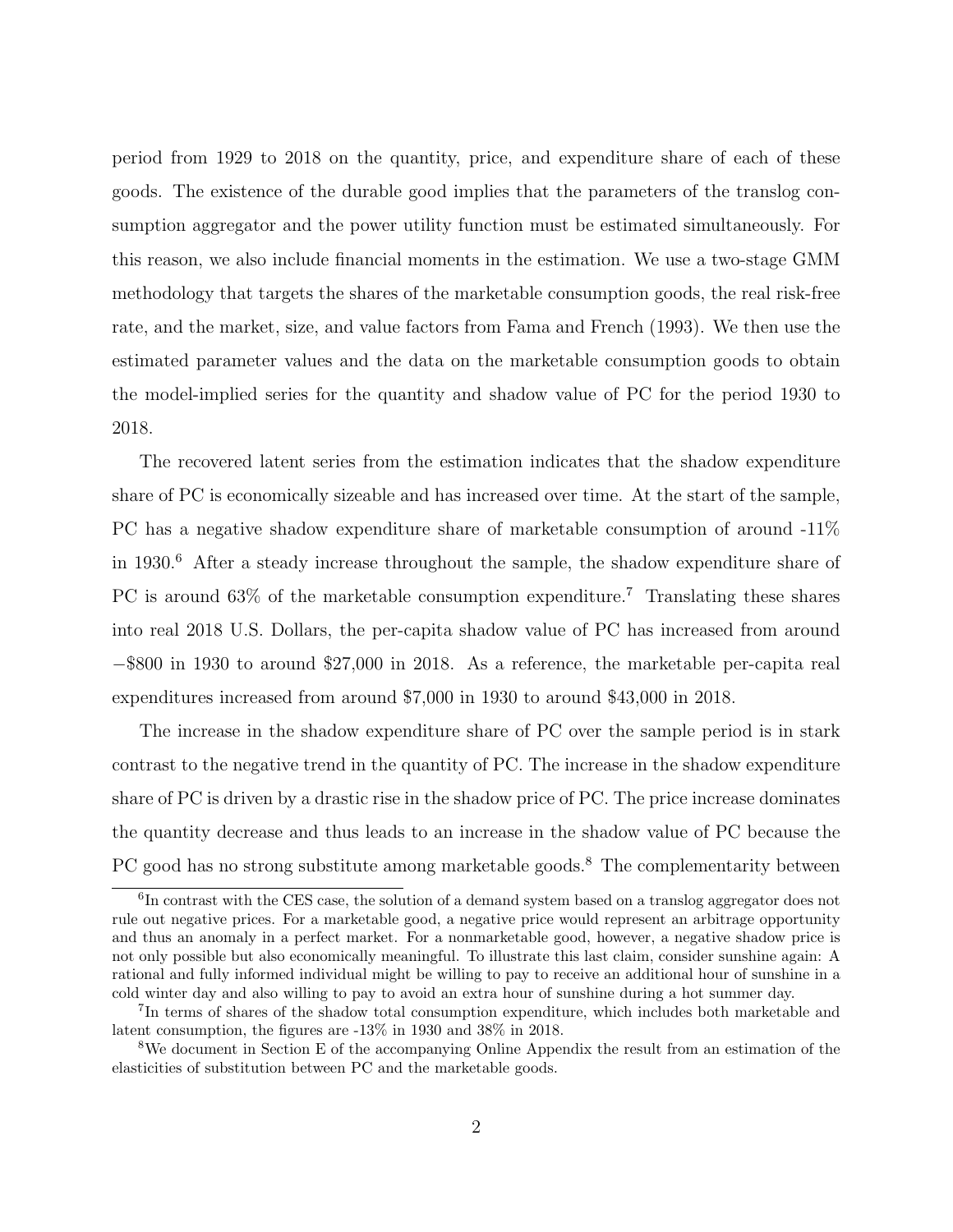PC and marketable goods implies that the drop in the quantity of PC has a positive effect on the shadow expenditure share of PC.

The decline in the quantity of PC implies that the aggregate consumption reported in the U.S. national accounts (henceforth denoted  $Market-C$  since it only includes marketable consumption) overestimates the growth of the true aggregate consumption (henceforth denoted Total-C since it includes all types of consumption, marketable or otherwise) between 1930 and 2018.[9](#page-4-0) The reported Market-C increased at an annualized rate of 4.68% (3.58% for per-capita Market-C). In contrast, the Total-C declined, with an annualized growth rate of −0.15% (−1.26% for per capita consumption).

The definition of PC as the universe of non-pecuniary drivers of utility that affect observable consumption allows it to be measured but does not answer the question of what PC is made of specifically. Although a definitive answer to this question is impossible, we investigate some potential candidate sources of PC. Specifically, we analyze the relation between PC and survey data on how households spend their time, and with a number of wellbeing and distress indicators. The findings of the investigation indicate that social forms of leisure, job security, and financial stability are likely components of PC, while nonsocial forms of leisure, home production, and work are not.

The growth rate of Total-C, which includes PC, is significantly more volatile than the growth rate of Market-C. A natural question is whether the higher volatility of the growth rate of the broader measure of consumption represents, as we should expect under our working hypothesis, a component of systematic risk that is missing from aggregate measures of consumption growth. To investigate this question, we use the recovered series of Total-C to check, in the spirit of the equivalent exercise in [Savov](#page-40-6) [\(2011\)](#page-40-6), whether the standard consumption-based CAPM (i.e., the C-CAPM from [Breeden, Gibbons, and Litzenberger](#page-38-5) [\(1989\)](#page-38-5)) with power utility can rationalize the average market excess return (i.e., risk premia)

<span id="page-4-0"></span><sup>9</sup>While Total-C represents a consumption quantity, Market-C represents both a quantity and a value. While Market-C is constructed from the value of marketable consumption (i.e., the aggregate real expenditure in durables, nondurables, and services), Market-C is also widely used as proxy for the quantity of aggregate marketable consumption. [Samuelson and Swamy](#page-40-7) [\(1974\)](#page-40-7) discuss the assumptions under which the real consumption expenditure is a valid quantity index.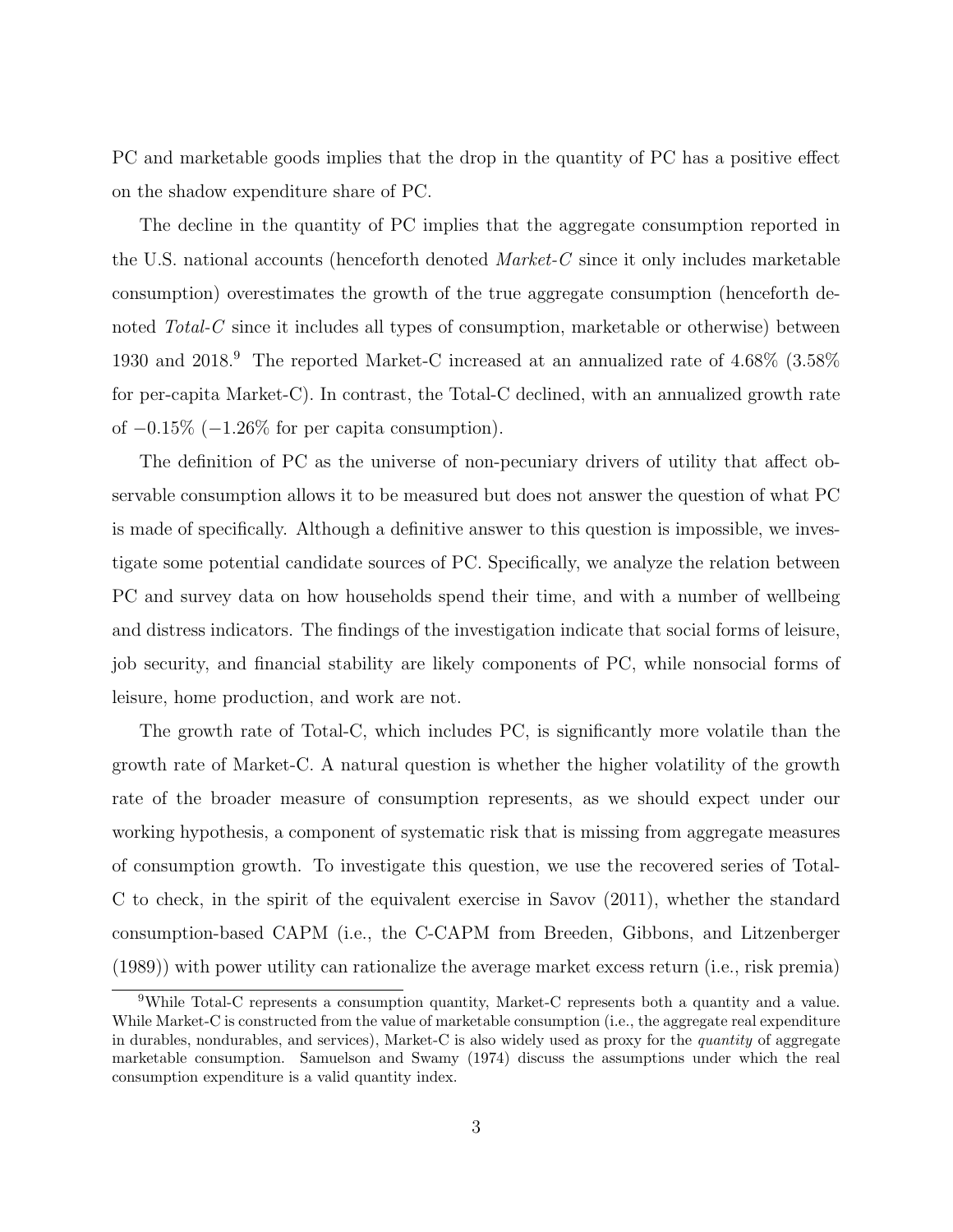with a plausible coefficient of risk aversion.

We estimate different specifications of the C-CAPM and find that using the Total-C series, which includes PC, significantly improves the performance of the standard C-CAPM with power utility. In particular, we find that the C-CAPM based on Total-C can explain the equity risk premium with a coefficient of relative risk aversion of around 12, which is significantly lower than that of the C-CAPM based on the standard aggregate measures of (marketable) consumption (between 26 and 47). The coefficient that we estimate is also lower than that of the C-CAPM based on the quantity of municipal solid waste series as a proxy for the aggregate consumption quantity proposed by [Savov](#page-40-6) [\(2011\)](#page-40-6) (around 17). These findings are consistent with the hypothesis that PC contains information about systematic, priced risk that is absent from the Market-C.

Related Literature. This paper is related to the vast literature in economics and finance in which consumption decisions, and hence consumption data, take a central role. More specifically, our empirical application is closely related to the consumption-based approach to asset pricing. Many papers in this literature use Market-C or its components (e.g., durables, nondurables, and services).<sup>[10](#page-5-0)</sup> We argue in this paper that useful information about the true aggregate consumption (i.e., Total-C), which includes PC, is left out from the aggregate consumption reported in national accounts (i.e., Market-C). We present support for this statement by showing that our estimated PC series contains information relevant for asset pricing.

A closely related paper is [Savov](#page-40-6) [\(2011\)](#page-40-6), in that our work also attempts to address measurement problems of consumption data. [Savov](#page-40-6) [\(2011\)](#page-40-6) proposes a proxy for aggregate consumption quantity (i.e., municipal solid waste) that is less subject to smoothing in its construction than Market-C and that possibly also captures nonmarket consumption that pro-duces waste, such as that from home production.<sup>[11](#page-5-1)</sup> We do not focus on issues related to the

<span id="page-5-1"></span><span id="page-5-0"></span> $10$ See, for example, [Cochrane](#page-39-2) [\(2011\)](#page-39-2) for an overview of the consumption-based asset pricing literature.

<sup>&</sup>lt;sup>11</sup>In the spirit of Savov (2011), [Da, Yang, and Yun](#page-39-3) [\(2015\)](#page-39-3) propose the use of residential electricity as a proxy for household consumption in an asset pricing model.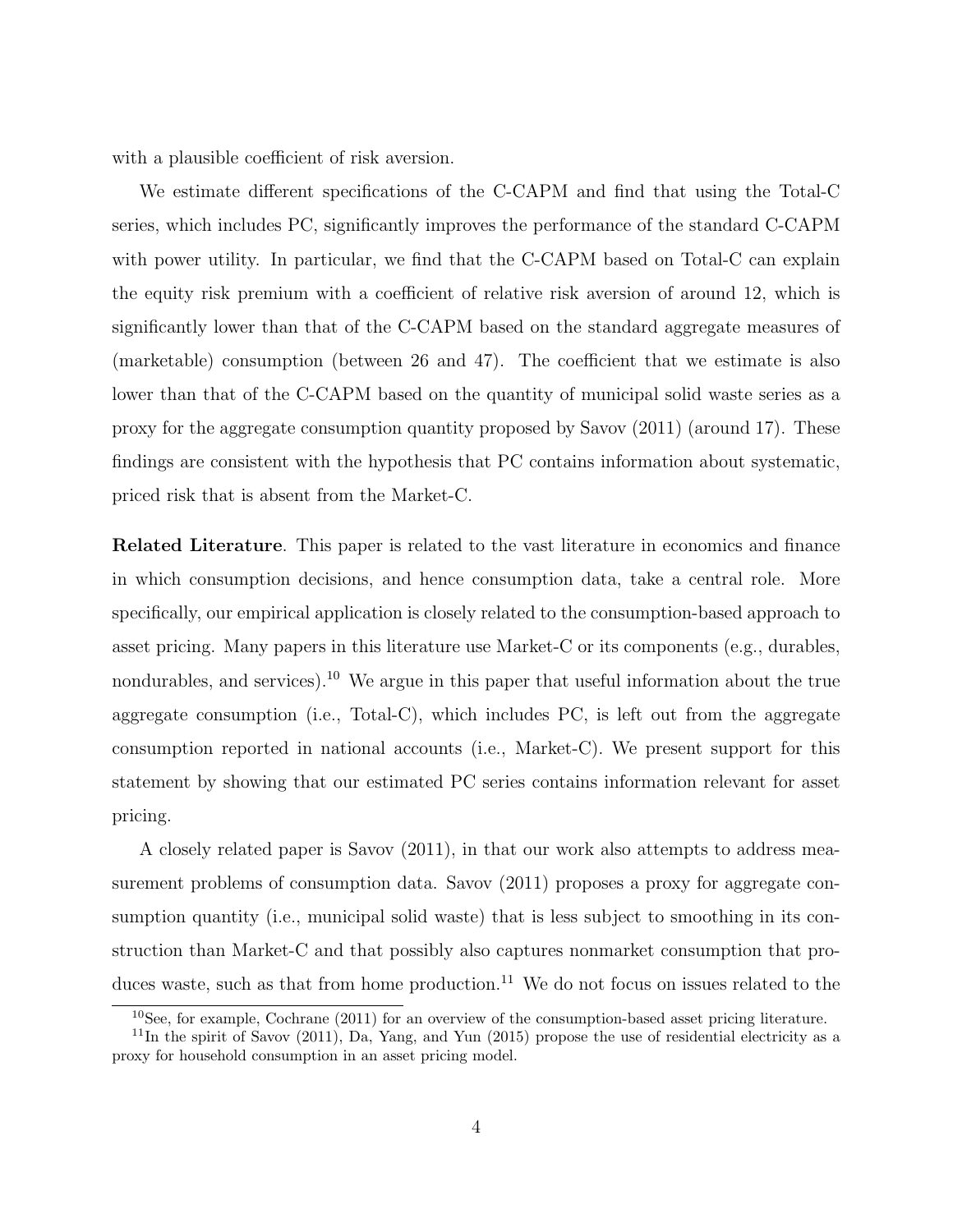marketable consumption measures reported in the national accounts. We focus instead on an entire class of consumption that is latent and altogether missing from aggregate measures of economic activity.

This paper also contributes to the strand of the asset pricing literature that studies heterogeneous goods. Examples of this literature include [Ait-Sahalia, Parker, and Yogo](#page-38-6) [\(2004\)](#page-38-6) (luxury goods and basic goods), [Yogo](#page-41-0) [\(2006\)](#page-41-0) (durables and nondurables), [Piazzesi,](#page-40-8) [Schneider, and Tuzel](#page-40-8) [\(2007\)](#page-40-8) (housing and non-housing consumption), [Binsbergen](#page-38-7) [\(2016\)](#page-38-7) (several consumption goods).<sup>[12](#page-6-0)</sup> Our paper also considers the asset pricing implications of preferences that imply imperfect substitutability across heterogeneous goods. The main departure point from this literature is to consider that a significant fraction of the Total-C is nonmarketable and thus unaccounted for in Market-C. In addition, we use the dynamics of heterogeneous marketable goods to extract information about the latent portion of Total-C and not directly in our asset pricing tests.

An additional departure point from the heterogeneous-goods asset pricing literature is in the modeling choice of the consumption aggregator. We show in the paper that the CES consumption aggregator, which is the most commonly used in the literature (e.g., [Yogo](#page-41-0) [\(2006\)](#page-41-0)), is overly restrictive and cannot be used to retrieve information about latent consumption from the data. Moreover, a CES aggregator is unable to explain the joint dynamics of durable goods, nondurable goods, and services. Our results show that the translog consumption aggregator, in particular when combined with PC, addresses the limitations of the CES aggregator at explaining the dynamics of the marketable consumption goods. In particular, we show that the scaled mean absolute error between empirical and model-implied expenditure shares decreases from an average of around 20% with the CES aggregator (without PC) to a significantly better average fit of around 3% with the translog aggregator with PC.

<span id="page-6-0"></span><sup>12</sup>A less directly related yet important strand of the literature studies production-based asset pricing models that consider the production of heterogeneous goods. A couple of illustrative examples from this literature are [Gomes, Kogan, and Yogo](#page-40-9) [\(2009\)](#page-40-9) and [Gorodnichenko and Weber](#page-40-10) [\(2016\)](#page-40-10).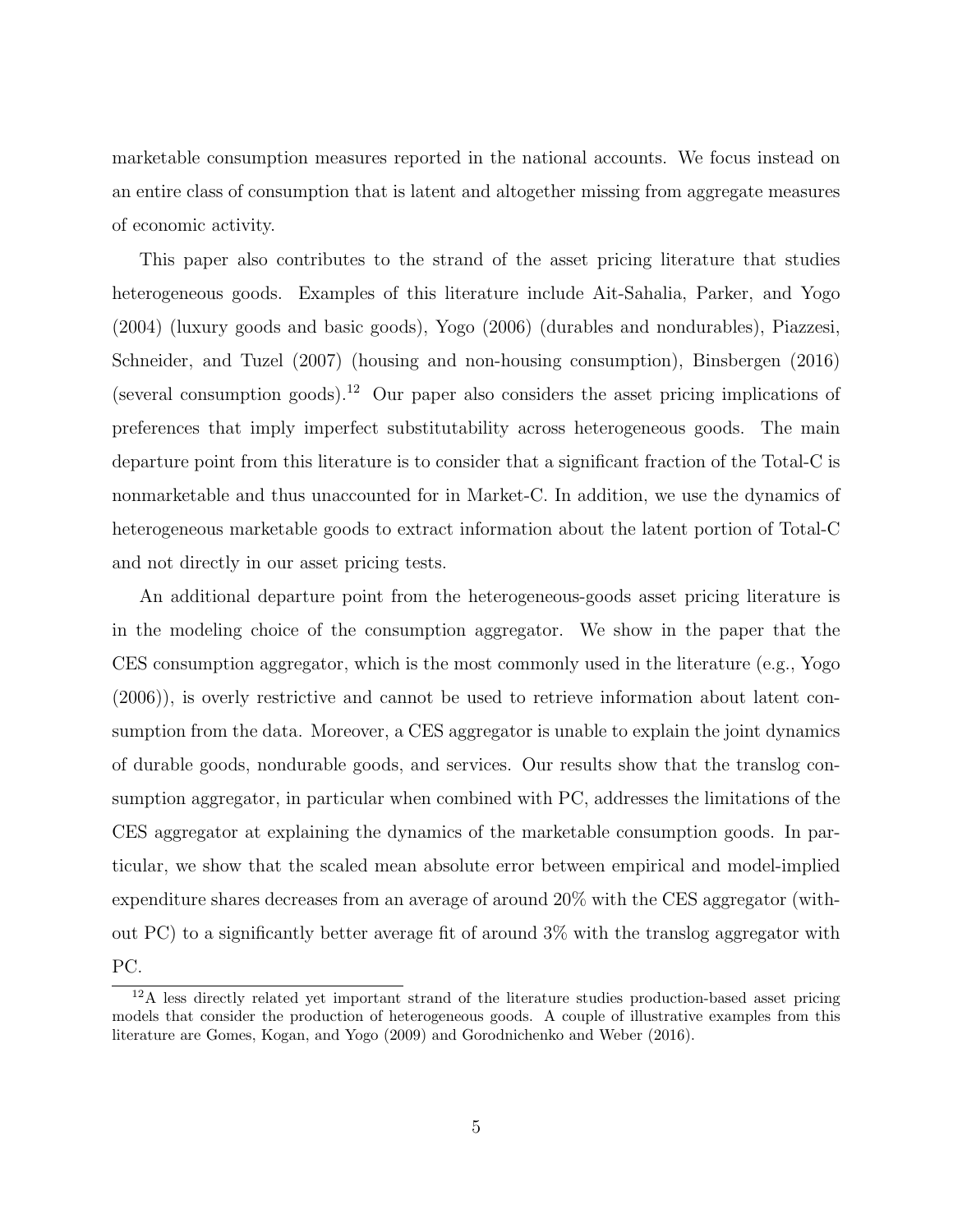# 1 Model

### 1.1 Setup

The model is based on an endowment economy populated by a unit mass of consumers that are rational and fully informed. Since consumers are identical in terms of preferences and outcomes, we do not index individuals to denote per-capita variables. The economy produces an output flow  $\mathbf{F}_t \equiv \{F_t^{\rm p}, F_t^{\rm N}, F_t^{\rm s}, F_t^{\rm L}\} \in \mathbb{R}_{\geq 0}^4$  of goods from four productive technologies: a durable good (D), a nondurable good (N), a "service good" (S), and a latent PC good (L). The PC good is evenly distributed across individuals and is nonmarketable. With the exception of the durable good, all other goods are perishable and cannot be stored for later use. The stock of the durable good follows the law of motion given by

<span id="page-7-1"></span>
$$
Q_t^{\mathcal{D}} = (1 - \delta)Q_{t-1}^{\mathcal{D}} + F_t^{\mathcal{D}},\tag{1}
$$

where  $0 < \delta \leq 1$  is the annual depreciation rate of the durable good.

Consumers' preferences are represented by the function  $\mathcal{U}[\mathbf{Q}_t]$  over the consumption of the four goods,  $\mathbf{Q}_t \equiv \{Q_t^{\text{D}}, Q_t^{\text{N}}, Q_t^{\text{S}}, Q_t^{\text{L}}\} \in \mathbb{R}_{\geq 0}^4$ .<sup>[13](#page-7-0)</sup> We assume that the function  $\mathcal{U}$ [.] has the nested structure  $u[\mathbf{Q}_t] \equiv \mathrm{U}[\mathrm{Q}\mathbf{Q}_t]$ . The outer function  $U[.]$  represents preferences over the current period's total consumption,  $C_t \equiv C[\mathbf{Q}_t]$ . The inner function,  $C[\mathbf{Q}_t]$ , which we denote consumption aggregator, represents preferences over the four individual consumption goods.

Except for the non-marketability of the PC good, the economy has perfectly competitive product and financial markets. The product market prices of the nondurable and service goods,  $P_t^{\scriptscriptstyle\rm N}$  and  $P_t^{\scriptscriptstyle\rm S}$ , the shadow price of the PC good,  $P_t^{\scriptscriptstyle\rm L}$ , and all other monetary values in the model are expressed in terms of units of the durable good, which is the numeraire good in the economy. The price of the durable good is omitted in what follows since  $P_t^{\text{D}} = 1$ .

<span id="page-7-0"></span><sup>&</sup>lt;sup>13</sup>Although we refer to a  $Q_t^{\text{D}}$  as the time-t quantity *consumed* of the durable good, this terminology should be qualified: Consistent with the law of motion in Equation [\(1\)](#page-7-1), the quantity  $Q_t^{\text{p}}$  is not used up every period and instead provides a flow of durable-good services to consumers.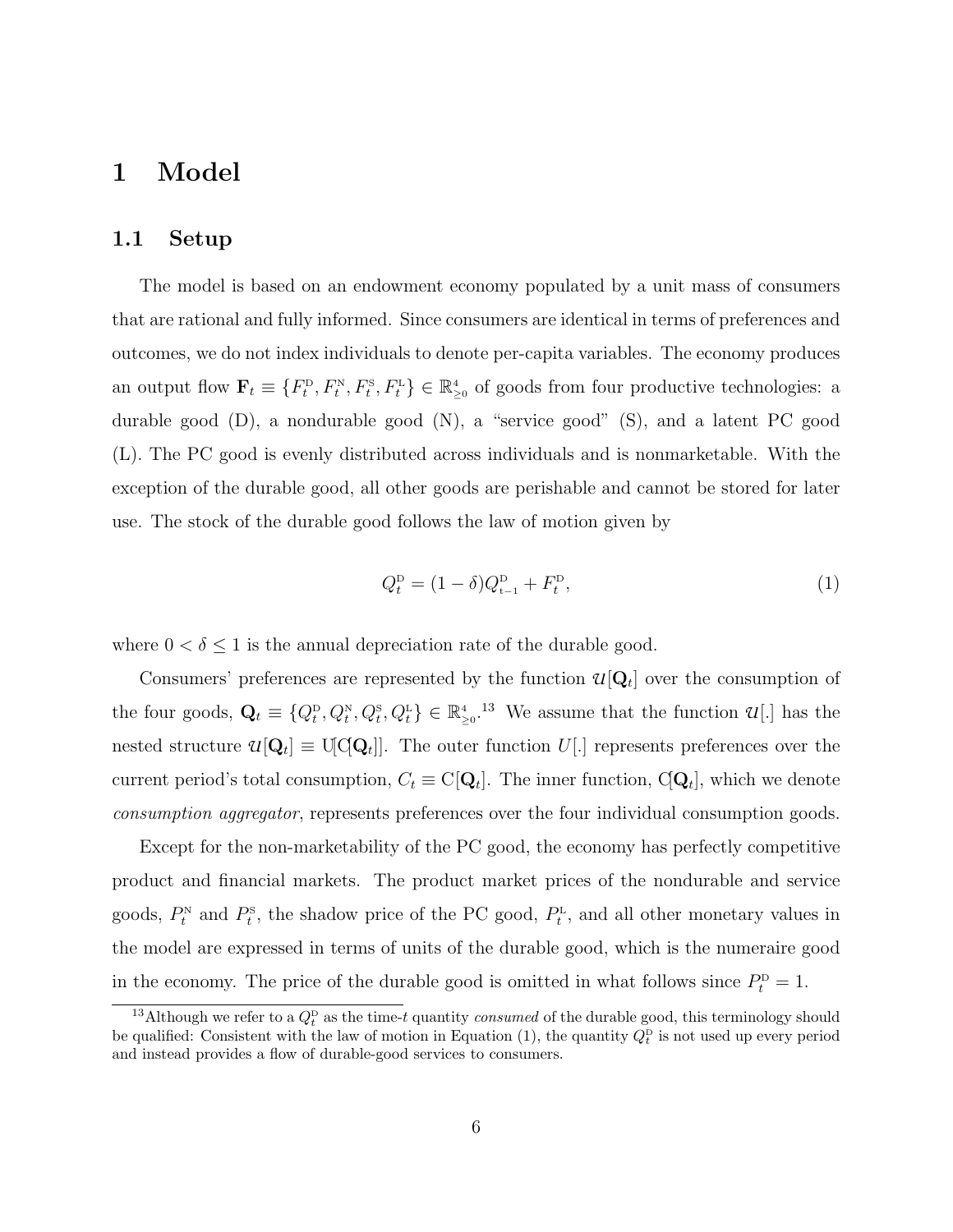Financial markets are, as in [Breeden](#page-38-8) [\(1979\)](#page-38-8), effectively complete, frictionless, and free of arbitrage opportunities. We denote financial markets as effectively complete in the sense that individuals can trade any financial asset that they would optimally want to trade, although they might not be able to trade other assets (i.e., assets that would not be traded even if markets were complete). We choose the assumption of effective completeness to allow for the possibility that the PC tree itself cannot be owned and traded. However, making the stronger assumption of market completeness would not affect the model solution, estimation, or any of the results presented.

## 1.2 Individual Consumer's Problem

Here we characterize the optimization problem of the individual consumer. The consumer's maximization problem is given by

<span id="page-8-2"></span>
$$
\max_{\{\mathbf{Q}_{t+s}, \mathbf{A}_{t+s}\}_{s=0}^{\infty}} \sum_{s=0}^{\infty} \beta^s \mathbb{E}_t \left[ \mathbf{U}[C_{t+s}] \right],\tag{2a}
$$

subject to the law of motion in Equation [\(1\)](#page-7-1) and to the constraints

$$
\sum_{j=0}^{n} A_{j,t} + X_t^{\text{DNS}} + \Delta_t^{\text{L}} P_t^{\text{L}} \le \sum_{j=0}^{n} A_{j,t-1} R_{j,t},\tag{2b}
$$

<span id="page-8-4"></span><span id="page-8-3"></span><span id="page-8-1"></span><span id="page-8-0"></span>
$$
Q_t^{\mathcal{N}} \le F_t^{\mathcal{N}},\tag{2c}
$$

where  $A_{j,t}$  is the amount invested in financial asset j at time t,  $R_{j,t}$  is the gross return of the asset between periods  $t - 1$  and  $t, 0 < \beta \leq 1$  is a constant that represents the consumer's patience rate,

$$
X_t^{\text{DNS}} \equiv F_t^{\text{D}} + Q_t^{\text{N}} P_t^{\text{N}} + Q_t^{\text{S}} P_t^{\text{S}},\tag{2d}
$$

is the time-t expenditure in the marketable consumption goods,  $\Delta_t^{\text{L}}$  and  $P_t^{\text{L}}$  are the shadow quantity traded and the shadow price of the PC good. Even though the PC good is nonmar-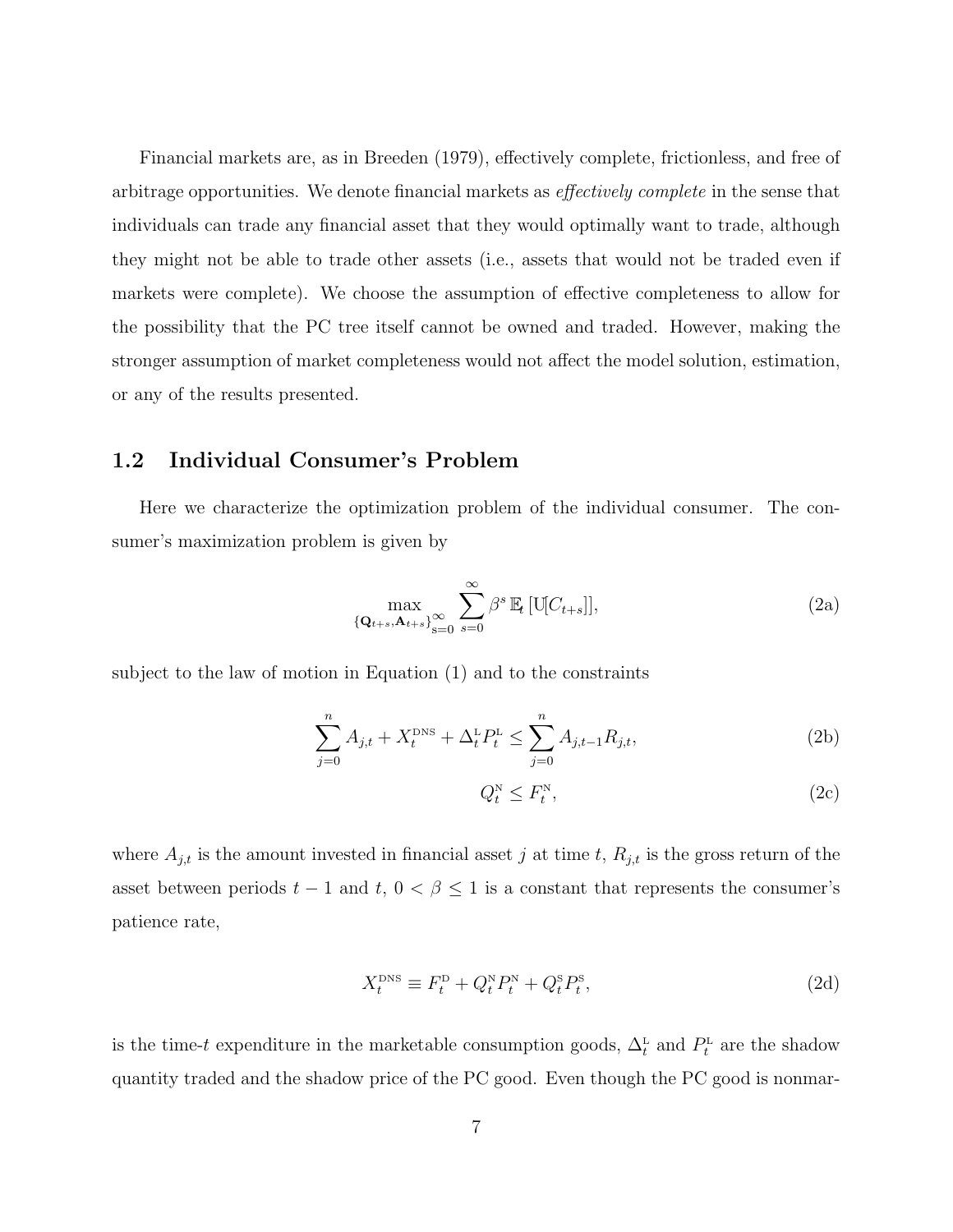ketable, the constraints in Equations [\(2b\)](#page-8-0) and [\(2c\)](#page-8-1) include the shadow quantity traded  $\Delta_t^L$ , which represents an infinitesimal value used to define the shadow price  $P<sup>\text{L}</sup>$ . Specifically, the shadow price  $P<sup>L</sup>$  is defined as the price level for the PC good that would make the individual optimally refrain from trading it (i.e.,  $\Delta^L \to 0$ ) if doing so were possible.

### <span id="page-9-0"></span>1.3 General Solution

Following [Lucas](#page-40-11) [\(1978\)](#page-40-11), we map the solution of an individual consumer's problem in Equation [\(2\)](#page-8-2) directly to the general demand system that defines market prices in terms of aggregate quantities. The motivation for the mapping is as follows. Since agents are identical both in terms of preferences and outcomes, the solution to the individual agent's problem in Equation [\(2\)](#page-8-2) also represents the general demand system that underlies the estimation procedure used to recover PC. To see this, note that the solution  $\mathbf{Q}_{i,t} = \mathbf{Q}_t$  of the individual consumer's problem in Equation [\(2\)](#page-8-2) given market prices  $\mathbf{P}_{t}^{\text{mkt}}$  is analogous to the outcome of a competitive equilibrium in which market prices  $\mathbf{P}_{t}^{\text{mkt}}$  clear product markets such that aggregate endowment of goods equals the aggregate consumption of goods, since  $\int_0^1 \mathbf{Q}_{i,t} dt =$  $\mathbf{Q}_t$  and  $\int_0^1 \mathbf{F}_{i,t} dt = \mathbf{F}_t$ . The same argument follows for the aggregation in financial markets.

We define the expenditure share  $S_t^G$  on a marketable good  $G \in \{D, N, S\}$  as the ratio of the expenditure on the good (i.e.,  $X_t^{\text{G}} \equiv F_t^{\text{G}} P_t^{\text{G}}$ ) and the Market-C (i.e.,  $X_t^{\text{DNS}} = X_t^{\text{D}} +$  $X_t^N + X_t^S$ ). For the PC good, we define the shadow expenditure share  $S_t^L$  as the ratio of the shadow value of PC (i.e.,  $X_t^{\text{L}} \equiv F_t^{\text{L}} P_t^{\text{L}}$ ) over the Market-C,  $X_t^{\text{DNS}}$ . From these definitions and from Equation [\(2d\)](#page-8-3), the optimal (actual or shadow) expenditure share in each of the goods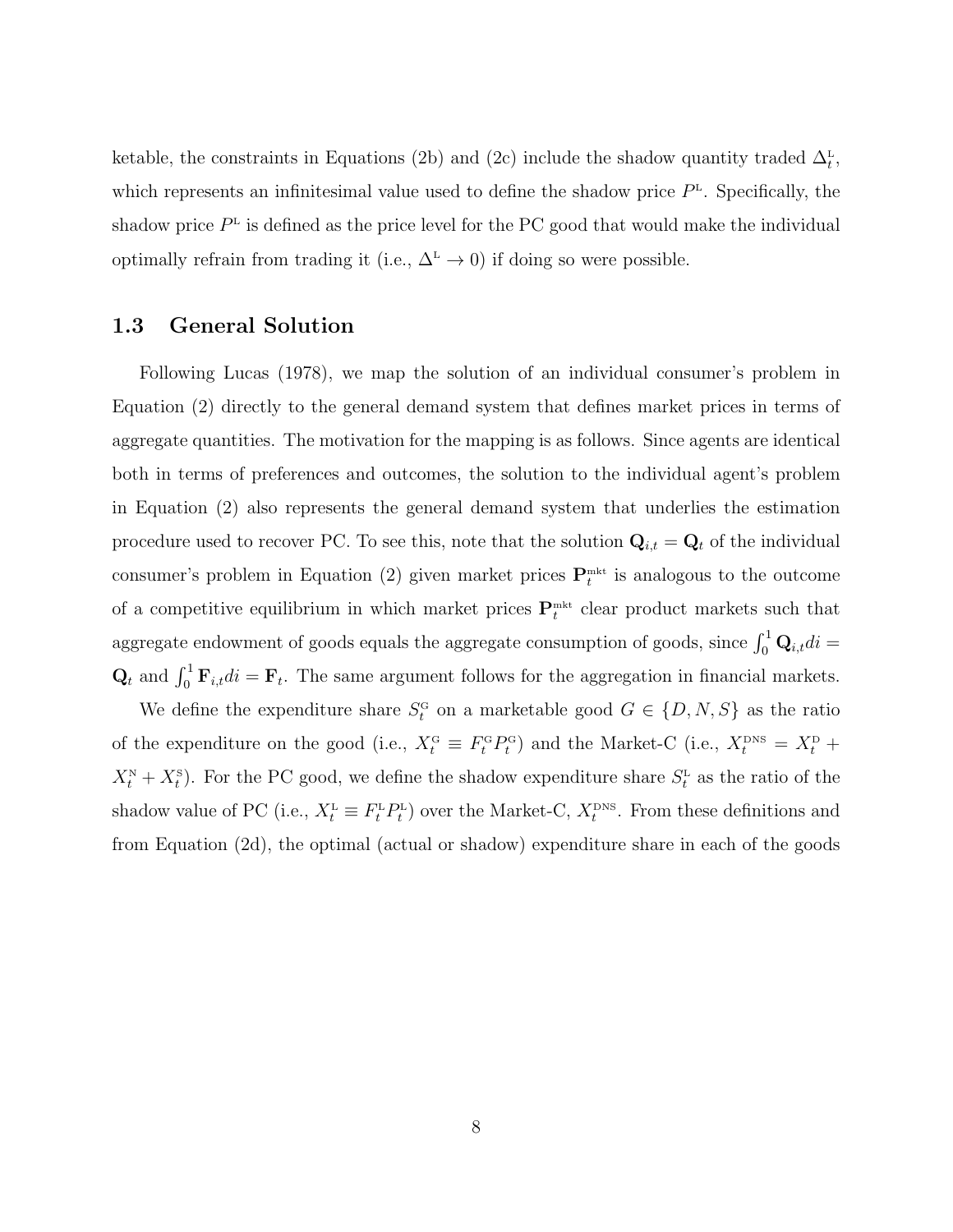is given by

<span id="page-10-0"></span>
$$
S_t^{\mathcal{D}} = \frac{F_t^{\mathcal{D}}}{F_t^{\mathcal{D}} + Q_t^{\mathcal{N}} P_t^{\mathcal{N}} + Q_t^{\mathcal{S}} P_t^{\mathcal{S}}},\tag{3a}
$$

$$
S_t^{\rm N} = \frac{Q_t^{\rm N} P_t^{\rm N}}{F_t^{\rm D} + Q_t^{\rm N} P_t^{\rm N} + Q_t^{\rm S} P_t^{\rm S}},\tag{3b}
$$

<span id="page-10-4"></span>
$$
S_t^{\rm s} = \frac{Q_t^{\rm s} P_t^{\rm s}}{F_t^{\rm p} + Q_t^{\rm s} P_t^{\rm n} + Q_t^{\rm s} P_t^{\rm s}},\tag{3c}
$$

$$
S_t^{\text{L}} = \frac{Q_t^{\text{L}} P_t^{\text{L}}}{F_t^{\text{D}} + Q_t^{\text{N}} P_t^{\text{N}} + Q_t^{\text{S}} P_t^{\text{S}}},\tag{3d}
$$

where the model-implied prices are given by

<span id="page-10-2"></span><span id="page-10-1"></span>
$$
P_t^{\rm N} = \frac{Q_t^{\rm D}}{Q_t^{\rm N}} \left( \frac{c_{\rm N}[\mathbf{q}_t]}{c_{\rm D}[\mathbf{q}_t]} \right) \Upsilon_t, \tag{3e}
$$

$$
P_t^{\rm s} = \frac{Q_t^{\rm p}}{Q_t^{\rm s}} \left( \frac{c_{\rm s}[\mathbf{q}_t]}{c_{\rm p}[\mathbf{q}_t]} \right) \Upsilon_t, \tag{3f}
$$

<span id="page-10-5"></span><span id="page-10-3"></span>
$$
P_t^{\text{L}} = \frac{Q_t^{\text{D}}}{Q_t^{\text{L}}} \left( \frac{c_{\text{L}}[\mathbf{q}_t]}{c_{\text{D}}[\mathbf{q}_t]} \right) \Upsilon_t, \tag{3g}
$$

where  $\Upsilon_t \equiv 1 + (1 - \delta) \mathbb{E}_t [M_{t+1}],$  (3h)

and  $M_{t+1}$  is the stochastic discount factor (SDF) given by

$$
M_{t+1} \equiv \beta \left( \frac{\mathrm{U}_{\mathrm{d}}[C_{t+1}]}{\mathrm{U}_{\mathrm{d}}[C_t]} \right) \left( \frac{\mathrm{C}_{\mathrm{D}}[\mathbf{Q}_{t+1}]}{\mathrm{C}_{\mathrm{D}}[\mathbf{Q}_t]} \right),\tag{3i}
$$

 $\mathbf{q}_t \equiv \log[\mathbf{Q}_t], \mathrm{q} \mathbf{q}_t] \equiv \log[\mathrm{C}[\exp[\mathbf{q}_t]]], \mathrm{c}_\text{G}[\mathbf{q}_t] \equiv \frac{\partial \mathrm{q} \mathbf{q}_t}{\partial q_t^{\text{G}}}, \mathrm{C}_\text{G}[\mathbf{Q}_t] \equiv \frac{\partial \mathrm{C}[\mathbf{Q}_t]}{\partial Q_t^{\text{G}}} \text{ for } G \in \{D, N, S, L\},\$ and  $U_c[C_t] \equiv \frac{dU_c}{dV_t}$ .

The model-implied expenditure shares presented in Equations [\(3a\)](#page-10-0)–[\(3d\)](#page-10-1), which in turn are based on the model-implied prices defined in Equations  $(3e)-(3g)$  $(3e)-(3g)$ , represent the general demand system that we use to recover PC from the data. The details of the derivation of the general demand system are presented in Appendix [A.](#page-42-0)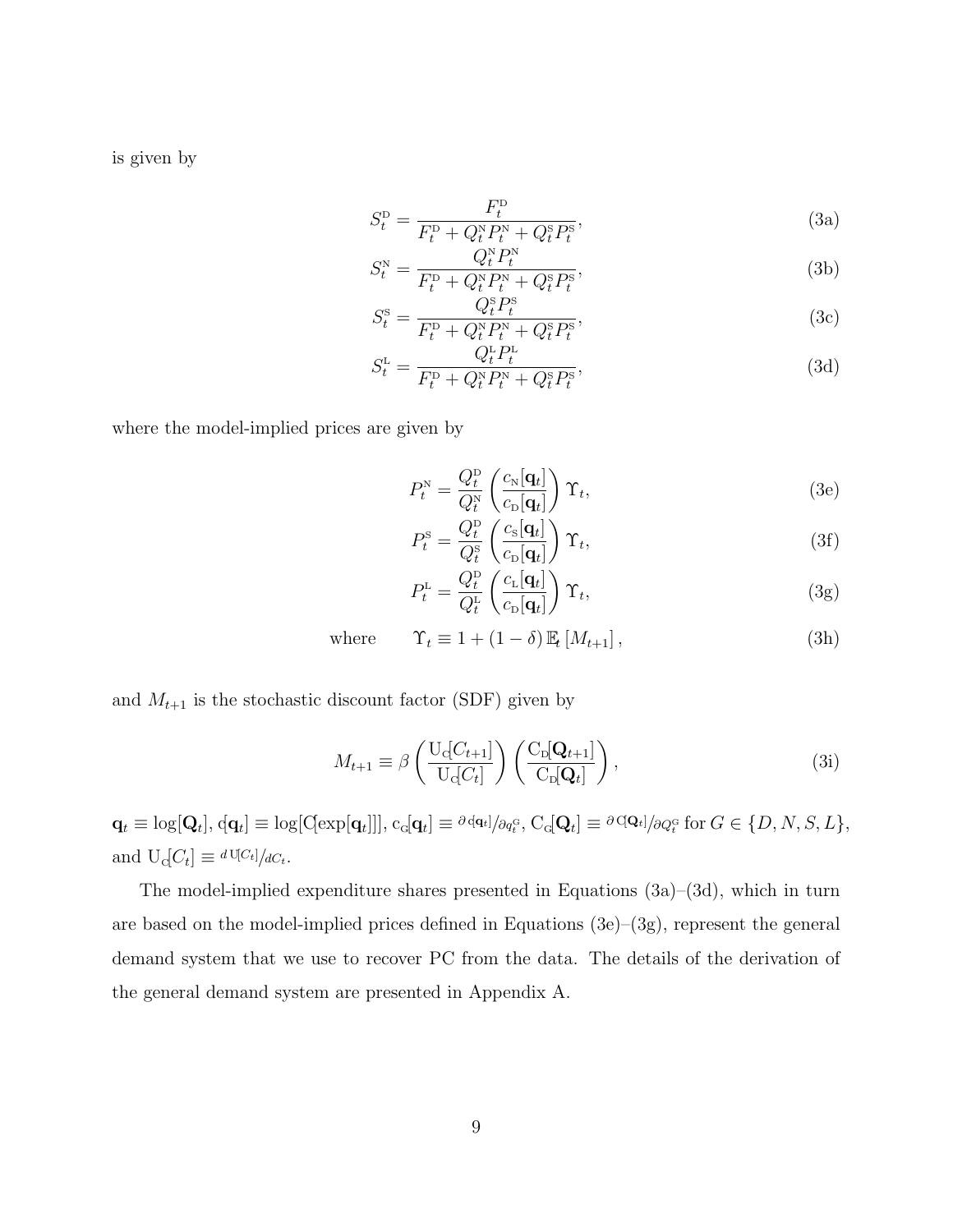### 1.4 Parametric Solution

Before we present our estimation methodology, we must first specify the functional forms of the consumption aggregator,  $C[\mathbf{Q}_t]$ , and the current period's utility over Total-C,  $U[C_t]$ .

#### <span id="page-11-5"></span>1.4.1 Functional Form for the Consumption Aggregator

We specify a transcendental logarithmic (translog) functional form for the consumption aggregator C[.], which we denote  $C^{TL}$ [.].<sup>[14](#page-11-0)</sup> The translog functional form used is formalized in the assumption below:

<span id="page-11-4"></span>Assumption 1. The consumption aggregator  $\mathbb{C}[\mathbf{Q}_t]$  is defined in logs by the translog function given by

<span id="page-11-2"></span><span id="page-11-1"></span>
$$
\log[C^{\text{TL}}[\exp[\mathbf{q}_t]]] = c^{\text{TL}}[\mathbf{q}_t] \equiv \mathbf{q}_t \times \mathbf{a} + \frac{1}{2} (\mathbf{q}_t \times \mathbf{b} \times \mathbf{q}_t'), \tag{4a}
$$

where 
$$
\mathbf{a} \equiv \begin{bmatrix} a_{D} \\ a_{N} \\ a_{S} \\ a_{L} \end{bmatrix} \in [0, 1]^{4 \times 1}, \text{ and } \mathbf{b} \equiv \begin{bmatrix} b_{DD} & b_{DN} & b_{DS} & b_{DL} \\ b_{ND} & b_{NN} & b_{NS} & b_{NL} \\ b_{SD} & b_{SN} & b_{SS} & b_{SL} \\ b_{LD} & b_{LN} & b_{LS} & b_{LL} \end{bmatrix} \in \mathbb{R}^{4 \times 4}.
$$
 (4b)

Without additional restrictions, the translog aggregator presented in Equations [\(4a\)](#page-11-1)–[\(4b\)](#page-11-2) contains 20 free parameters. To reduce the number of free parameters in the estimation, we follow the literature and impose two standard restrictions to the translog function. The first parameter restriction, which is formalized in Assumption [2,](#page-11-3) is to impose symmetry in the matrix b.

<span id="page-11-3"></span>Assumption 2. The parameter matrix **b** in Equations [\(4a\)](#page-11-1)–[\(4b\)](#page-11-2) is symmetric around its main diagonal.

<span id="page-11-0"></span><sup>14</sup>See [Christensen, Jorgenson, and Lau](#page-39-4) [\(1973\)](#page-39-4) and [Christensen et al.](#page-39-1) [\(1975\)](#page-39-1) for seminal discussions of the transcendental logarithmic function.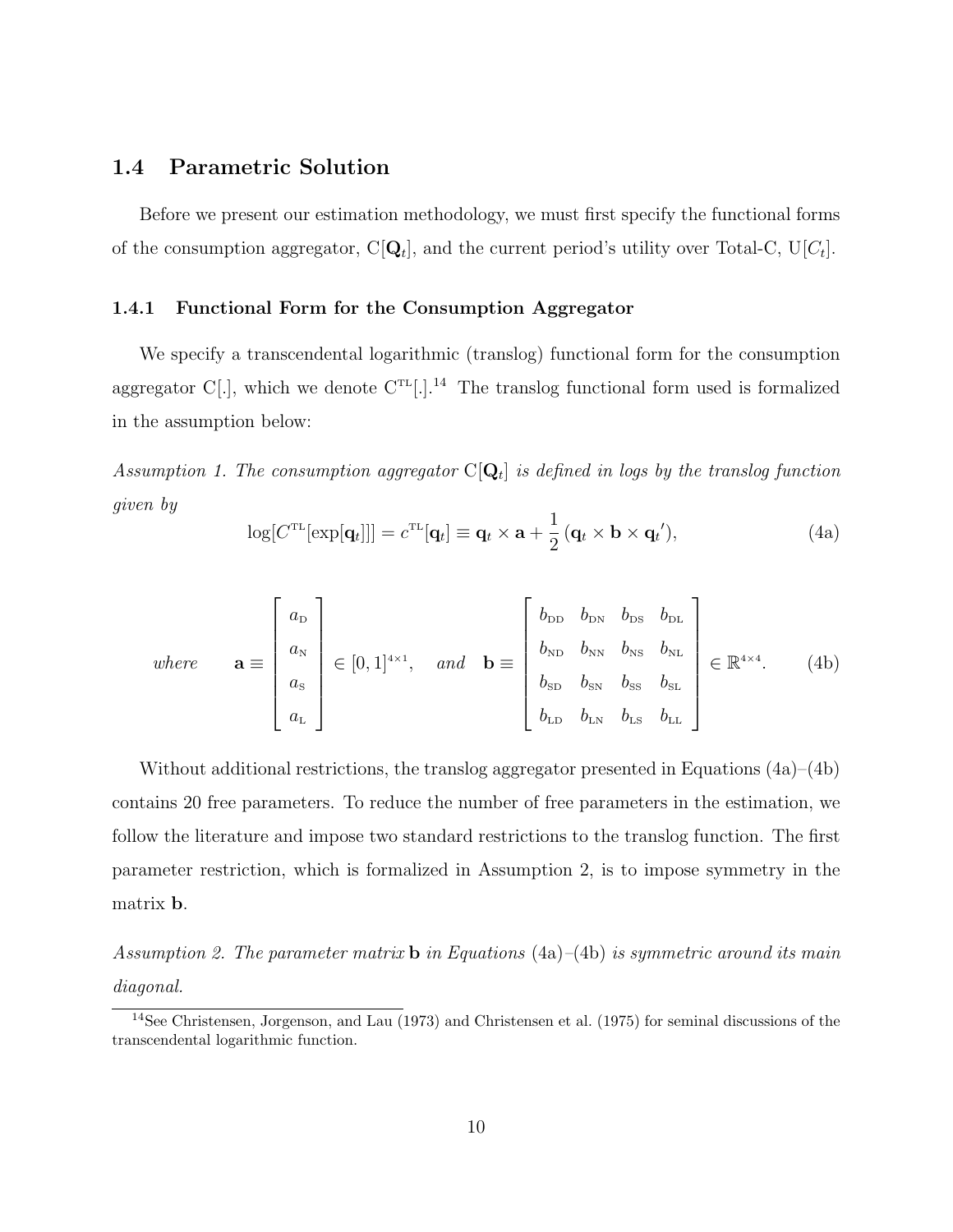The second parameter restriction is the normalization of the vector **a** and the matrix **b**, which is formalized in Assumption [3.](#page-12-0)

<span id="page-12-0"></span>Assumption 3. The vector a is normalized as follows:

$$
\sum_{\mathbf{i}\in\{\mathbf{D},\mathbf{N},\mathbf{S},\mathbf{L}\}} a_{\mathbf{i}} = 1. \tag{5a}
$$

The parameter matrix **b** is normalized as follows:

$$
\sum_{i \in \{D, N, S, L\}} b_{G,i} = 0, \quad \forall G \in \{D, N, S, L\}.
$$
 (5b)

The restrictions in Assumption [2](#page-11-3) are introduced solely to remove redundancy in the parameter space and have no relevant economic implications. The parameter restrictions in Assumption [3](#page-12-0) are critical for the estimation because they make the consumption aggregator C[.] homothetic over the four consumption goods. Homotheticity implies that the expenditure shares of the marketable goods are unaffected by changes in the true aggregate income, which is latent because of the shadow income from the PC endowment. Note that homotheticity over the four consumption goods implies that preferences should appear, as in the data (e.g., [Eichenbaum and Hansen](#page-39-5) [\(1990\)](#page-39-5)), non-homothetic over the three marketable goods (i.e., if we ignore the existence of PC).

We implement Assumptions [2](#page-11-3) and [3](#page-12-0) by restricting the coefficient vector **a** and the coefficient matrix b as follows:

<span id="page-12-2"></span><span id="page-12-1"></span>
$$
a_{L} = 1 - a_{D} - a_{N} - a_{S}, \t\t(6a)
$$

$$
\mathbf{b} = \begin{bmatrix} b_{\text{DD}} & b_{\text{DN}} = b_{\text{ND}} & b_{\text{DS}} = b_{\text{SD}} & b_{\text{DL}} = -b_{\text{D}} \\ b_{\text{ND}} & b_{\text{NN}} & b_{\text{NS}} = b_{\text{SN}} & b_{\text{NL}} = -b_{\text{N}} \\ b_{\text{SD}} & b_{\text{SN}} & b_{\text{SS}} & b_{\text{SL}} = -b_{\text{S}} \\ b_{\text{LD}} = -b_{\text{D}} & b_{\text{LN}} = -b_{\text{N}} & b_{\text{LS}} = -b_{\text{S}} & b_{\text{LL}} = b_{\text{D}} + b_{\text{N}} + b_{\text{S}} \end{bmatrix},
$$
(6b)

where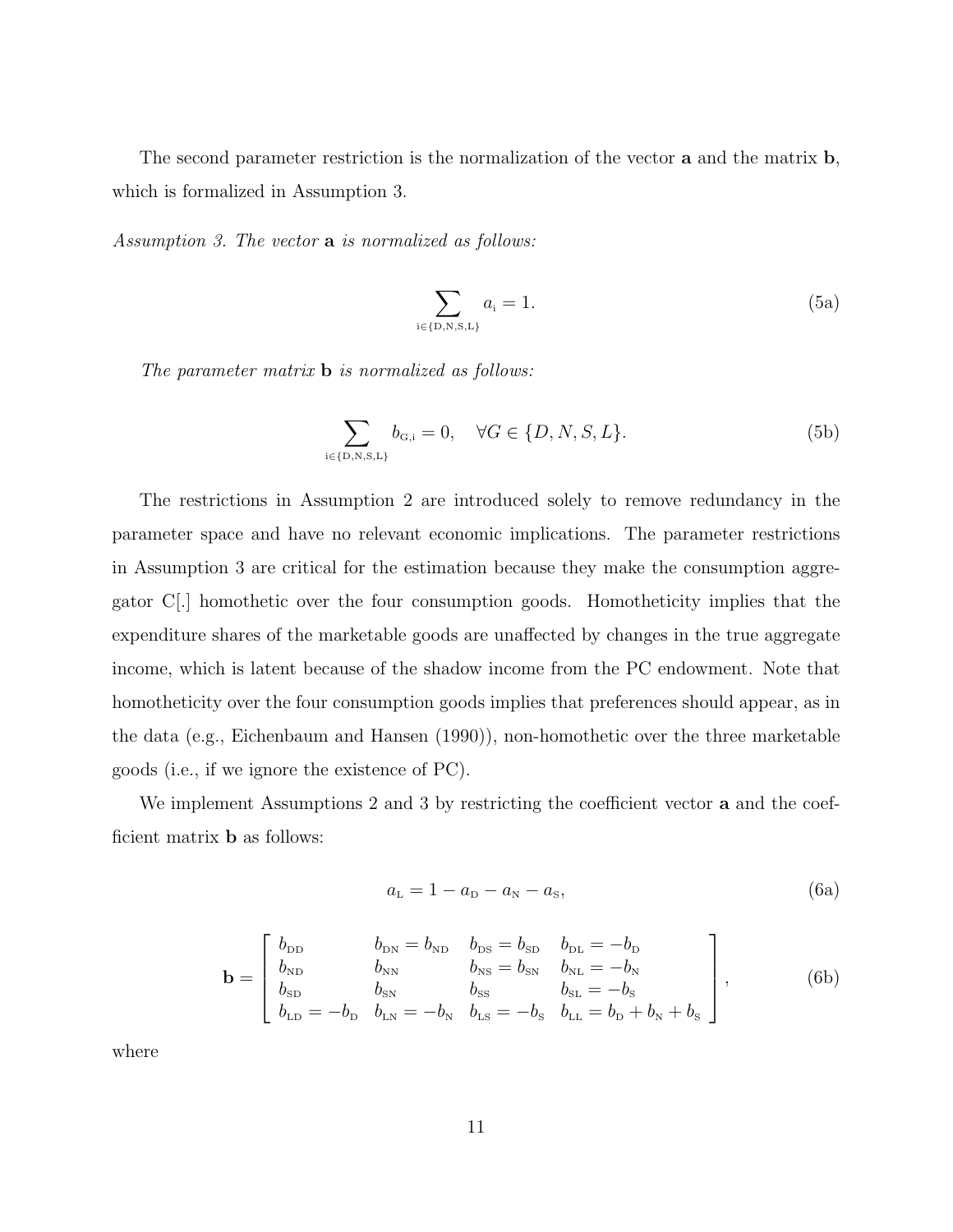<span id="page-13-6"></span>
$$
b_{\rm D} = b_{\rm DD} + b_{\rm ND} + b_{\rm SD},\tag{6c}
$$

$$
b_{\rm N} = b_{\rm ND} + b_{\rm NN} + b_{\rm SN},\tag{6d}
$$

$$
b_{\rm s} = b_{\rm SD} + b_{\rm SN} + b_{\rm SS}.\tag{6e}
$$

Assumptions [2](#page-11-3) and [3](#page-12-0) effectively reduce the number of free parameters from 20 to 9.

#### <span id="page-13-2"></span>1.4.2 Functional Form for the Utility over Total Aggregate Consumption

The final assumption needed to estimate the model is over the functional form of the utility function U[.], which represents preferences over the current period's Total-C and defines the expected utility over current and expected future Total-C,  $\sum_{n=1}^{\infty}$  $s = 0$  $\beta^s \mathbb{E}_t \left[ \text{U}[C_{t+s}] \right]$ . In Assumption [4](#page-13-0) we specify that the function U[.] has a power functional form:

<span id="page-13-0"></span>Assumption 4.

<span id="page-13-5"></span>
$$
\mathbb{E}_{t}\left[\mathrm{U}[C_{t+s}]\right] = \beta^{s} \mathbb{E}_{t}\left[\frac{C_{t+s}^{1-\gamma}}{1-\gamma}\right],\tag{7}
$$

where  $\gamma \geq 1$  is the coefficient of relative risk aversion (RRA), which is constant in the power class of utility functions.

Assumptions [1–](#page-11-4)[4](#page-13-0) imply the Euler equation given by

<span id="page-13-3"></span><span id="page-13-1"></span>
$$
\mathbb{E}_t \left[ M_{t+1}^{\text{TL}} R_{j,t+1} \right] = 1,\tag{8a}
$$

where  $R_i$  is the gross return on financial asset j and  $M<sup>TL</sup>$  is the parametric SDF given by

$$
M_{t+1}^{\text{TL}} \equiv \beta \left( \frac{\mathbf{C}^{\text{TL}}[\mathbf{Q}_{t+1}]}{\mathbf{C}^{\text{TL}}[\mathbf{Q}_t]} \right)^{-\gamma} \left( \frac{\mathbf{C}_{\text{D}}^{\text{TL}}[\mathbf{Q}_{t+1}]}{\mathbf{C}_{\text{D}}^{\text{TL}}[\mathbf{Q}_t]} \right).
$$
(8b)

From Equation [\(8a\)](#page-13-1), we have that the model-implied risk-free rate between periods  $t$  and  $t + 1$ ,  $R_{t+1}^{\text{f}}$ , is given by

<span id="page-13-4"></span>
$$
R_{t+1}^{\mathrm{f}} = \mathbb{E}_t \left[ M_{t+1}^{\mathrm{TL}} \right]^{-1} . \tag{9}
$$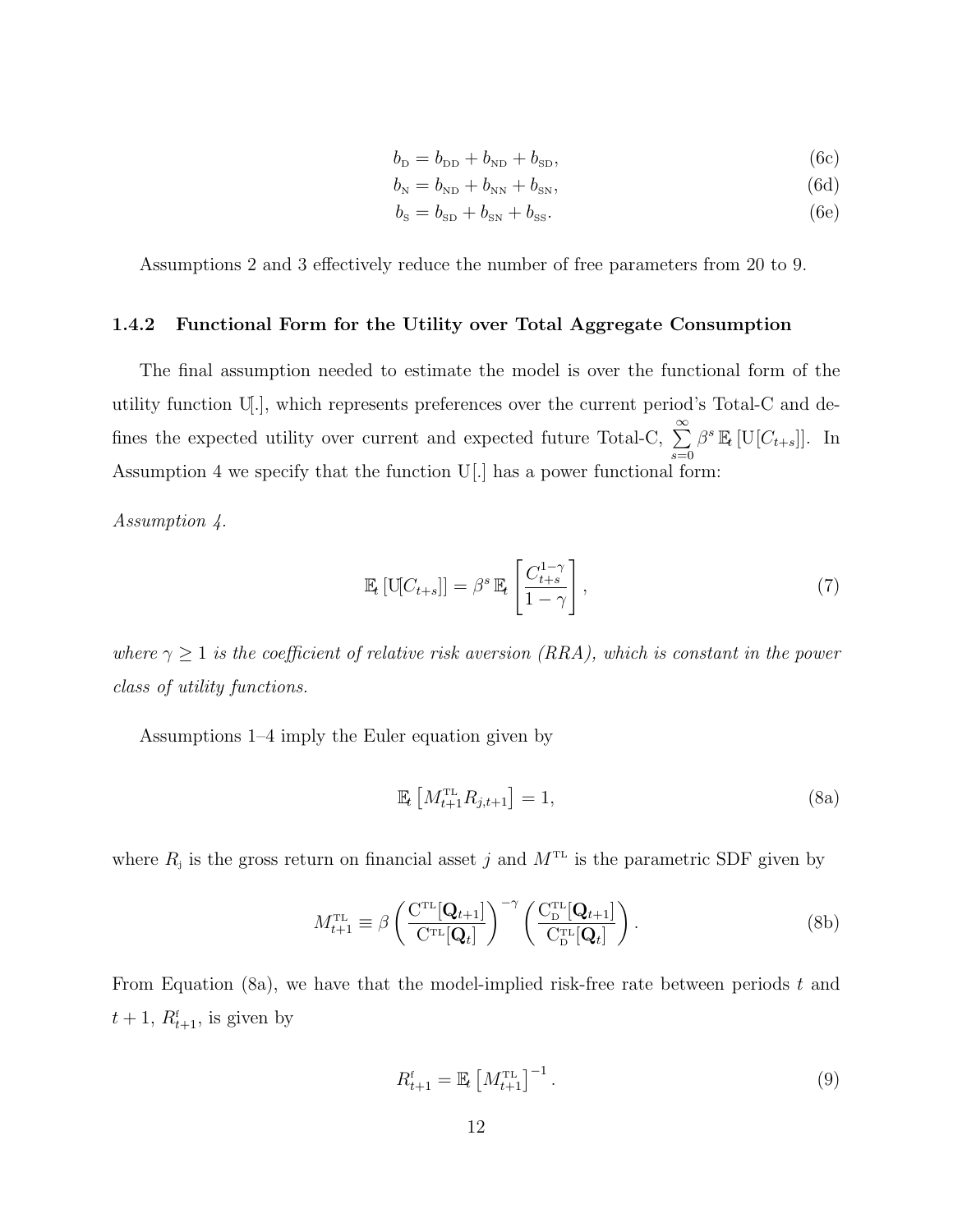#### <span id="page-14-3"></span>1.4.3 Demand System

The translog functional form for the consumption aggregator presented in Section [1.4.1](#page-11-5) and the power functional form for the utility over current Total-C presented in Section [1.4.2](#page-13-2) jointly imply the following parametric form for the general model solution presented in Section [1.3:](#page-9-0)

<span id="page-14-0"></span>
$$
S_t^{\text{D,TL}} = \frac{F_t^{\text{D}}}{F_t^{\text{D}} + Q_t^{\text{N}} P_t^{\text{N,TL}} + Q_t^{\text{S}} P_t^{\text{S,TL}}},\tag{10a}
$$

$$
S_t^{\text{N,TL}} = \frac{Q_t^{\text{N}} P_t^{\text{N,TL}}}{F_t^{\text{D}} + Q_t^{\text{N}} P_t^{\text{N,TL}} + Q_t^{\text{S}} P_t^{\text{S,TL}}},\tag{10b}
$$

<span id="page-14-4"></span>
$$
S_t^{\text{s},\text{TL}} = \frac{Q_t^{\text{s}} P_t^{\text{s},\text{TL}}}{F_t^{\text{D}} + Q_t^{\text{s}} P_t^{\text{s},\text{TL}} + Q_t^{\text{s}} P_t^{\text{s},\text{TL}}},\tag{10c}
$$

<span id="page-14-5"></span>
$$
S_t^{\text{L,TL}} = \frac{Q_t^{\text{L}} P_t^{\text{L,TL}}}{F_t^{\text{D}} + Q_t^{\text{N}} P_t^{\text{N,TL}} + Q_t^{\text{S}} P_t^{\text{S,TL}}},\tag{10d}
$$

where  $P^{N,TL}$ ,  $P^{S,TL}$ , and  $P^{L,TL}$  are the model-implied (market or shadow) prices with the translog aggregator of the nondurable, service, and PC good, given by

$$
P_t^{\text{N,TL}} = \left(\frac{Q_t^{\text{D}}}{Q_t^{\text{N}}}\right) \left(\frac{a_{\text{N}} - b_{\text{N}}(q_t^{\text{L}} - q_t^{\text{N}}) + b_{\text{ND}}(q_t^{\text{D}} - q_t^{\text{N}}) + b_{\text{SN}}(q_t^{\text{S}} - q_t^{\text{N}})}{a_{\text{D}} - b_{\text{D}}(q_t^{\text{L}} - q_t^{\text{D}}) + b_{\text{ND}}(q_t^{\text{N}} - q_t^{\text{D}}) + b_{\text{SD}}(q_t^{\text{S}} - q_t^{\text{D}})}\right) \Upsilon_t^{\text{TL}},\tag{10e}
$$

$$
P_t^{\text{s},\text{TL}} = \left(\frac{Q_t^{\text{D}}}{Q_t^{\text{s}}}\right) \left(\frac{a_{\text{s}} - b_{\text{s}}(q_t^{\text{L}} - q_t^{\text{s}}) + b_{\text{SD}}(q_t^{\text{D}} - q_t^{\text{s}}) + b_{\text{SN}}(q_t^{\text{N}} - q_t^{\text{s}})}{a_{\text{D}} - b_{\text{D}}(q_t^{\text{L}} - q_t^{\text{D}}) + b_{\text{ND}}(q_t^{\text{N}} - q_t^{\text{D}}) + b_{\text{SD}}(q_t^{\text{s}} - q_t^{\text{D}})}\right) \Upsilon_t^{\text{TL}},\tag{10f}
$$

$$
P_t^{\text{L,TL}} = \left(\frac{Q_t^{\text{D}}}{Q_t^{\text{L}}}\right) \left(\frac{a_{\text{L}} - b_{\text{D}}(q_t^{\text{D}} - q_t^{\text{L}}) - b_{\text{N}}(q_t^{\text{N}} - q_t^{\text{L}}) - b_{\text{S}}(q_t^{\text{S}} - q_t^{\text{L}})}{a_{\text{D}} - b_{\text{D}}(q_t^{\text{L}} - q_t^{\text{D}}) + b_{\text{ND}}(q_t^{\text{N}} - q_t^{\text{D}}) + b_{\text{SD}}(q_t^{\text{S}} - q_t^{\text{D}})}\right) \Upsilon_t^{\text{TL}},\tag{10g}
$$

where  $a_{L} = 1-a_{D}-a_{N}-a_{S}$ , and where the model-implied consumption good price adjustment  $\Upsilon_t^{\text{\tiny{TL}}}$  is given by

<span id="page-14-2"></span><span id="page-14-1"></span>
$$
\Upsilon_t^{\text{TL}} = 1 + (1 - \delta) \mathbb{E}_t \left[ M_{t+1}^{\text{TL}} \right]. \tag{10h}
$$

The parametric solution above, which is based on the translog aggregator, shows that the prices and expenditure shares of the marketable goods respond to changes in  $q<sup>L</sup>$ . An implication of this fact is that the PC quantity and shadow price series can, in principle, be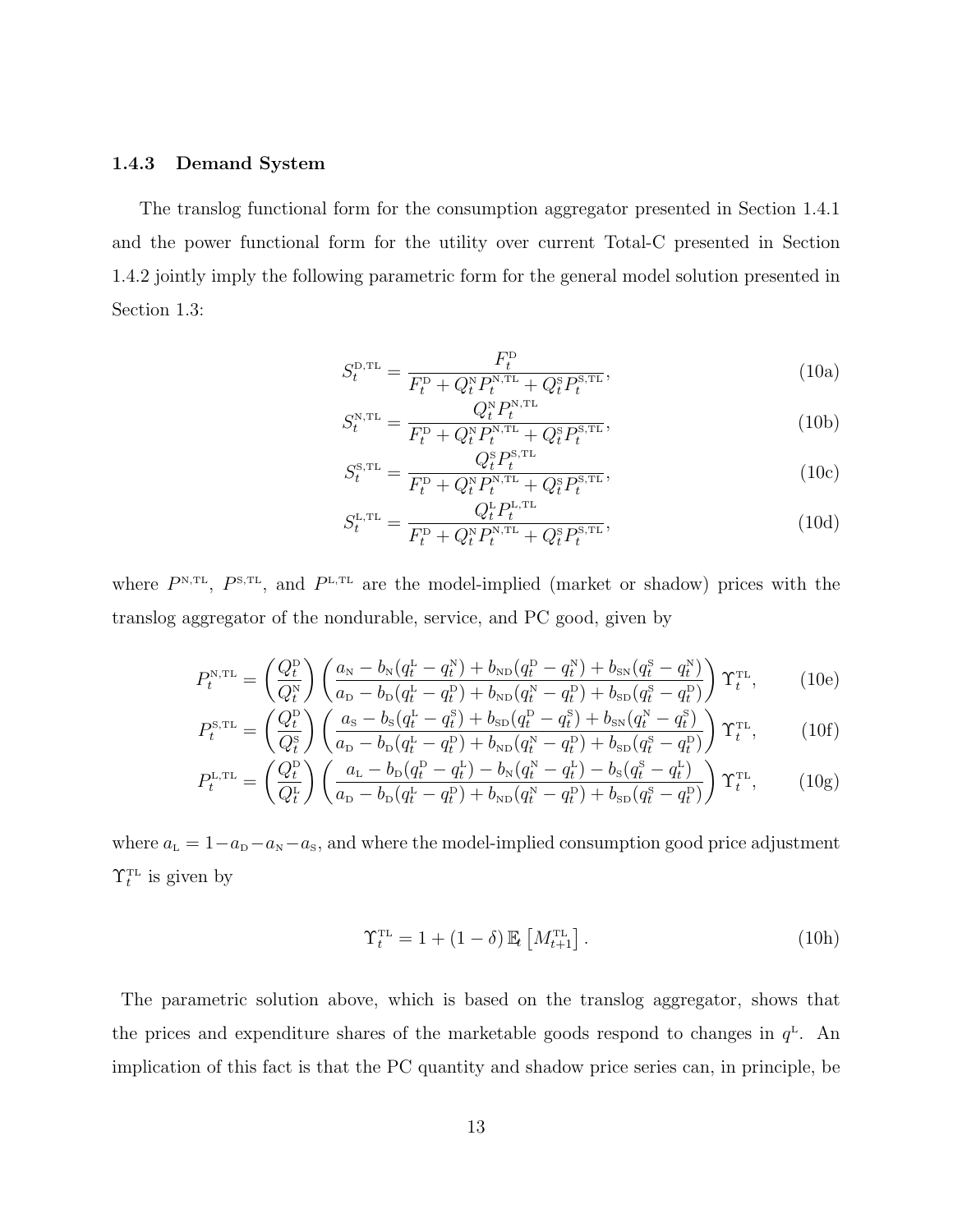recovered from the system in Equations  $(10a)$ – $(10g)$ .

# 1.5 Discussion of Modelling Choices and Model Solution

The goal of the model estimation presented in Section [2](#page-18-0) is to recover the quantity consumed,  $Q_t^L$ , the shadow price  $P_t^L$ , and the shadow expenditure share  $S_t^L$  of PC from observable series in the data. This section provides the intuition for why the estimation requires: (i) at least three marketable consumption goods in the underlying model; (ii) a functional form for the consumption aggregator more flexible than that of the CES consumption aggregator; and (iii) the use of both financial and consumption moments.

#### <span id="page-15-0"></span>1.5.1 Why Three Marketable Goods?

The demand system in Equations  $(10a)-(10g)$  $(10a)-(10g)$  provides the intuition for why three is the minimum number of goods required to recover the latent PC series: First, note that the last equality in Equations [\(3a\)](#page-10-0)–[\(3d\)](#page-10-1) cannot be used in the estimation because the share  $S_t^{\text{L}}$ , the quantity  $Q_t^L$ , and the shadow price  $P_t^L$  are unobservable. Moreover, one out of the first three equalities in Equations [\(3a\)](#page-10-0)–[\(3d\)](#page-10-1) is redundant, since, by construction,  $S_t^{\text{D}} + S_t^{\text{N}} + S_t^{\text{s}} = 1$ . An additional challenge is that the model implied prices in Equations [\(3a\)](#page-10-0)–[\(3d\)](#page-10-1) are functions of the unobservable  $Q_t^L$ , as shown in Equations [\(3e\)](#page-10-2)–[\(3g\)](#page-10-3). To produce an expression that can be estimated directly from the data, we must combine the two remaining equalities into a single one that does not involve any unobservable variable. The parameter values from the estimation based on this single equality can be used in any of the equalities in Equations  $(3a)$ – $(3c)$  to recover the quantity  $Q_t^L$ , which can then be plugged back to Equation  $(3g)$  to recover the  $P_t^{\text{L}}$ . Extending this argument to the general case, a model with  $N+1$  goods (N marketable goods and the PC good) leads to a demand system with  $N-2$  equalities that do not involve any latent variable. Thus, the model must have at least three marketable goods so that at least one equality can be directly estimated. While more than three marketable goods could be used in the estimation, we use three for parsimony and to avoid parameter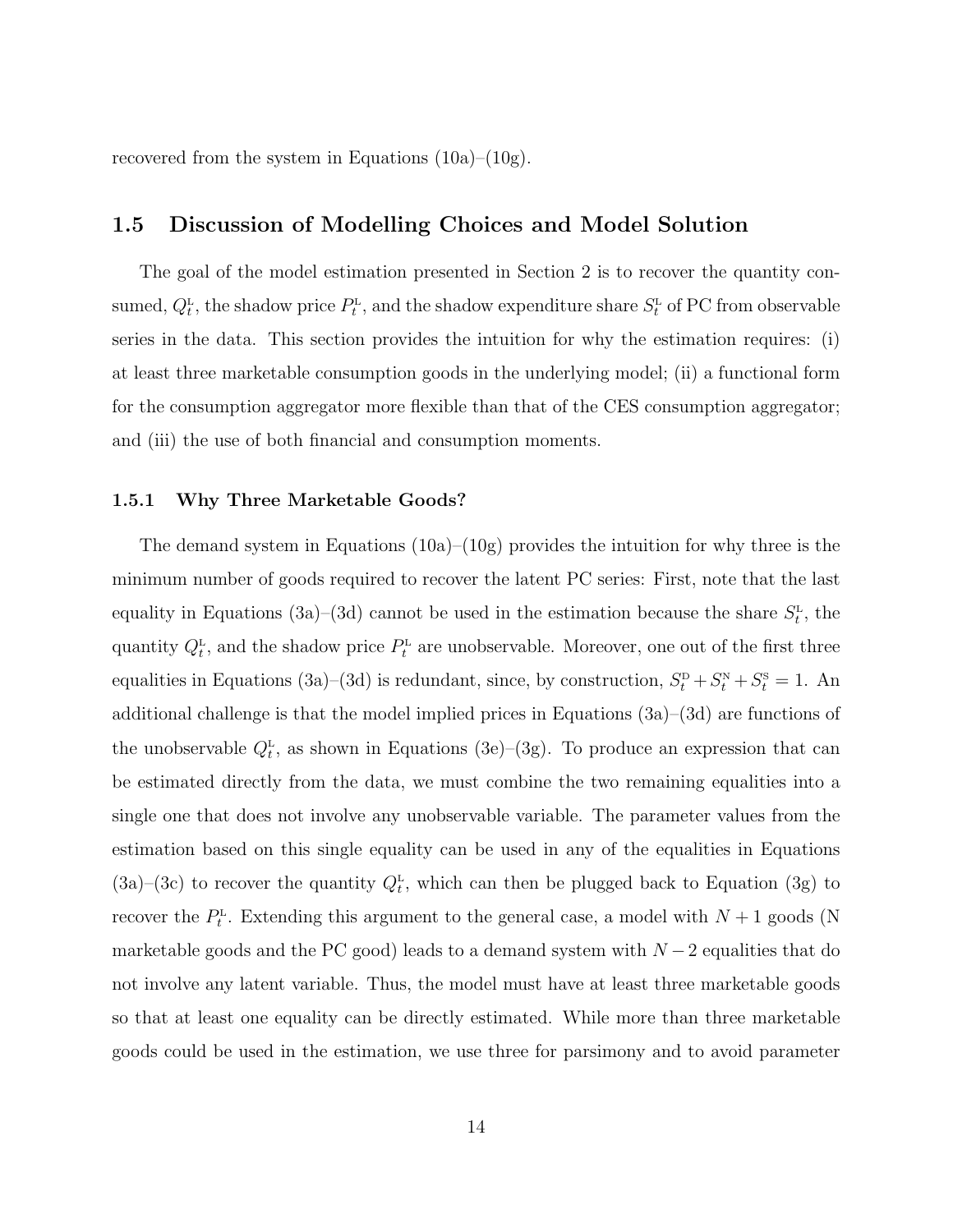proliferation.

### <span id="page-16-0"></span>1.5.2 Why Not a CES Consumption Aggregator?

To motivate the need for a flexible functional form for the consumption aggregator C[.], we show in this section why the commonly used constant elasticity of substitution (CES) functional form, which nests the Cobb-Douglas form, cannot be used to recover the quantity consumed of the PC good  $Q<sup>L</sup>$  from observable data.<sup>[15](#page-16-1)</sup>

Let  $C_t = \text{C}^{\text{CES}}[Q_t]$ , where the function  $\text{C}^{\text{CES}}[.]$  has the functional form given by

$$
C^{\text{CES}}[\mathbf{Q}_t] \equiv (\alpha_{\text{D}}(Q_t^{\text{D}})^{\rho} + \alpha_{\text{N}}(Q_t^{\text{N}})^{\rho} + \alpha_{\text{S}}(Q_t^{\text{S}})^{\rho} + (1 - \alpha_{\text{D}} - \alpha_{\text{N}} - \alpha_{\text{S}})(Q_t^{\text{L}})^{\rho})^{\frac{1}{\rho}}, \tag{11}
$$

<span id="page-16-2"></span>and  $\frac{1}{1-\rho} > 0$  is the elasticity of substitution between the goods. When we set  $C = C^{\text{CES}}$ , the CES-model-implied expenditure shares of the marketable goods from Equations [\(3a\)](#page-10-0)–[\(3d\)](#page-10-1) become

$$
S_t^{\text{D,CES}} = \frac{F_t^{\text{D}}}{F_t^{\text{D}} + Q_t^{\text{N}} P_t^{\text{N,CES}} + Q_t^{\text{S}} P_t^{\text{S,CES}}},\tag{12a}
$$

$$
S_t^{\text{N,CES}} = \frac{Q_t^{\text{N}} P_t^{\text{N,CES}}}{F_t^{\text{D}} + Q_t^{\text{N}} P_t^{\text{N,CES}} + Q_t^{\text{S}} P_t^{\text{S,CES}}},\tag{12b}
$$

<span id="page-16-3"></span>
$$
S_t^{\text{s,ces}} = \frac{Q_t^{\text{s}} P_t^{\text{s,ces}}}{F_t^{\text{p}} + Q_t^{\text{s}} P_t^{\text{s,ces}} + Q_t^{\text{s}} P_t^{\text{s,ces}}},\tag{12c}
$$

$$
S_t^{\text{L,CES}} = \frac{Q_t^{\text{L}} P_t^{\text{L,CES}}}{F_t^{\text{D}} + Q_t^{\text{N}} P_t^{\text{N,CES}} + Q_t^{\text{S}} P_t^{\text{S,CES}}},\tag{12d}
$$

where  $P<sup>N,CES</sup>$ ,  $P<sup>S,CES</sup>$ , and  $P<sup>L,CES</sup>$  are the CES-model-implied market or shadow prices of nondurables, services, and PC, respectively, and are given by

<span id="page-16-1"></span><sup>15</sup>Two examples of asset pricing papers that use CES aggregators are [Yogo](#page-41-0) [\(2006\)](#page-41-0)) and [Piazzesi et al.](#page-40-8) [\(2007\)](#page-40-8).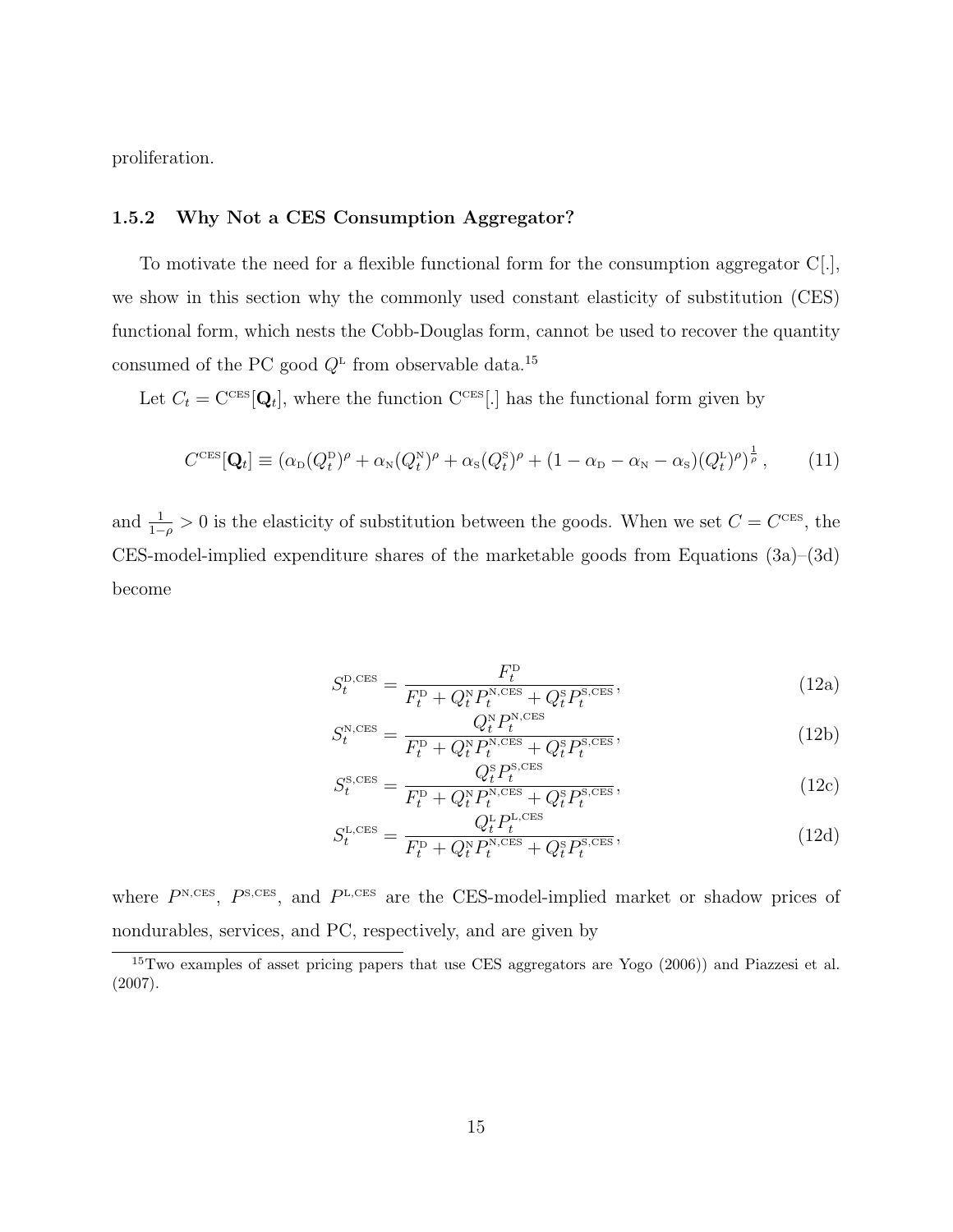$$
P_t^{\text{N,CES}} = \frac{\alpha_{\text{N}}}{\alpha_{\text{D}}} \left(\frac{Q_t^{\text{N}}}{Q_t^{\text{D}}}\right)^{\frac{1-\rho}{\rho}} \Upsilon_t,\tag{12e}
$$

$$
P_t^{\text{s,ces}} = \frac{\alpha_{\text{s}}}{\alpha_{\text{D}}} \left(\frac{Q_t^{\text{s}}}{Q_t^{\text{D}}}\right)^{\frac{1-\rho}{\rho}} \Upsilon_t,\tag{12f}
$$

<span id="page-17-1"></span>
$$
P_t^{\text{L,CES}} = \frac{1 - \alpha_{\text{D}} - \alpha_{\text{N}} - \alpha_{\text{L}}}{\alpha_{\text{D}}} \left(\frac{Q_t^{\text{L}}}{Q_t^{\text{D}}}\right)^{\frac{1-\rho}{\rho}} \Upsilon_t,\tag{12g}
$$

where  $\Upsilon$  is defined in Equation [\(3h\)](#page-10-5). The demand system in Equation [\(12\)](#page-16-2) shows that, in the CES case, the latent PC series cannot be recovered from the data because the modelimplied expenditure shares of the marketable consumption goods are not functions of the latent quantity  $Q_t^L$ .<sup>[16](#page-17-0)</sup> The intuition for this result is that, in the CES case, the elasticity of substitution is constant not only across time but also across goods. A constant elasticity of substitution across goods implies that the marginal utilities of the marketable goods change in the same proportion in response to a given change in  $Q_t^L$ . Model-implied prices are based on ratios of marginal utilities (i.e., marginal rates of substitution), so that, in the CES, model-implied prices and expenditure shares of the marketable goods are unaffected by changes in  $Q_t^L$ .

### 1.5.3 Why Are Financial Moments Needed in the Model Estimation?

As presented in the next section, the estimation of the model requires the use of observable consumption and financial series from the data. This section shows how this requirement is due to the existence of a durable good in the model.

The durable good is unique in that it has a hybrid consumption good and storage technology nature. To see how this dual role of durable goods matters for the estimation, consider a hypothetical case with depreciation  $\delta = 1$  (i.e., all goods are perishable). Under this scenario,  $\Upsilon = 1$  in Equation [\(10h\)](#page-14-2), so that the demand system is independent of the functional

<span id="page-17-0"></span><sup>&</sup>lt;sup>16</sup>Note that, as discussed in Section [1.5.1,](#page-15-0) Equations [\(12d\)](#page-16-3) and [\(12g\)](#page-17-1) cannot be used directly in the estimation because the shadow price and expenditure share of the PC good are not observable.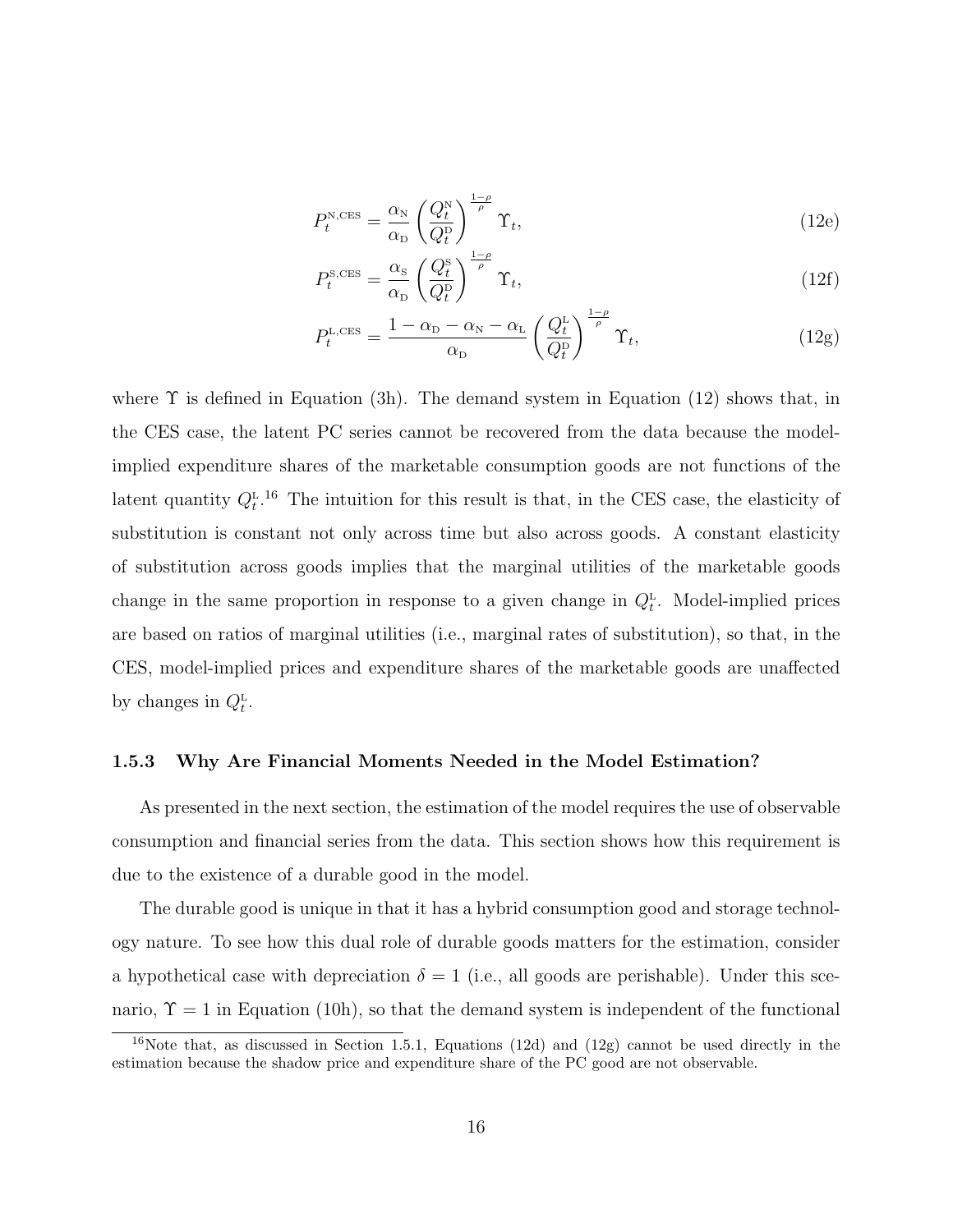form U[.]. Since, in this case, the demand system only depends on the parameters from the consumption aggregator, it can be estimated entirely from observable consumption series. The intuition for this result is that when all consumption goods are perishable, the agent optimization problem can be split into two independent decisions: the intertemporal decision over how much to consume today and how much to save for the future and the intratemporal decision over how to allocate today's consumption budget across different goods.

The empirically relevant case  $0 < \delta < 1$  implies that the intertemporal and intratemporal decisions are no longer separable as in the hypothetical case above.<sup>[17](#page-18-1)</sup> This implication can be seen in Equations [\(8b\)](#page-13-3) and  $(10a)$ – $(10g)$ , which jointly imply that goods prices will be affected by the agent's impatience rate (i.e.,  $\beta$ ) and degree of risk aversion (i.e.,  $\gamma$ ).

# <span id="page-18-0"></span>2 Estimation Methodology

This section presents the data and the methodology used in the estimation of the parametric model solution shown in Section [1.4.3.](#page-14-3)

### 2.1 Data Overview

Here we present an overview of the consumption and financial data used in the model estimation. Appendix [B](#page-43-0) provides the details of the data sources and sample construction.

Table [1](#page-52-0) reports the mean, standard deviation, autocorrelation, and cross-correlations of the consumption and financial series used in the empirical analysis. Panel A presents the statistics for 10 marketable consumption series: the log growth of the aggregate marketable consumption expenditures  $\Delta x_{\text{DNS}}$  and  $\Delta x_{\text{NS}}$ , which includes and excludes durables, respectively; the proxy for aggregate consumption quantity based on municipal solid waste,  $\Delta c_G$ , from [Savov](#page-40-6) [\(2011\)](#page-40-6); the log growth in the quantity purchased,  $\Delta f_{\rm D}$ , and consumed,  $\Delta q_{\rm D}$ , of the durable good; the quantities consumed of nondurables,  $\Delta q_{N}$ , and services,  $\Delta q_{S}$ ; and

<span id="page-18-1"></span> $17$ This implication, which is unrelated to the existence of PC, is not unique to our model. For instance, an analogous mechanism can be seen in Equation (13) from [Yogo](#page-41-0) [\(2006\)](#page-41-0).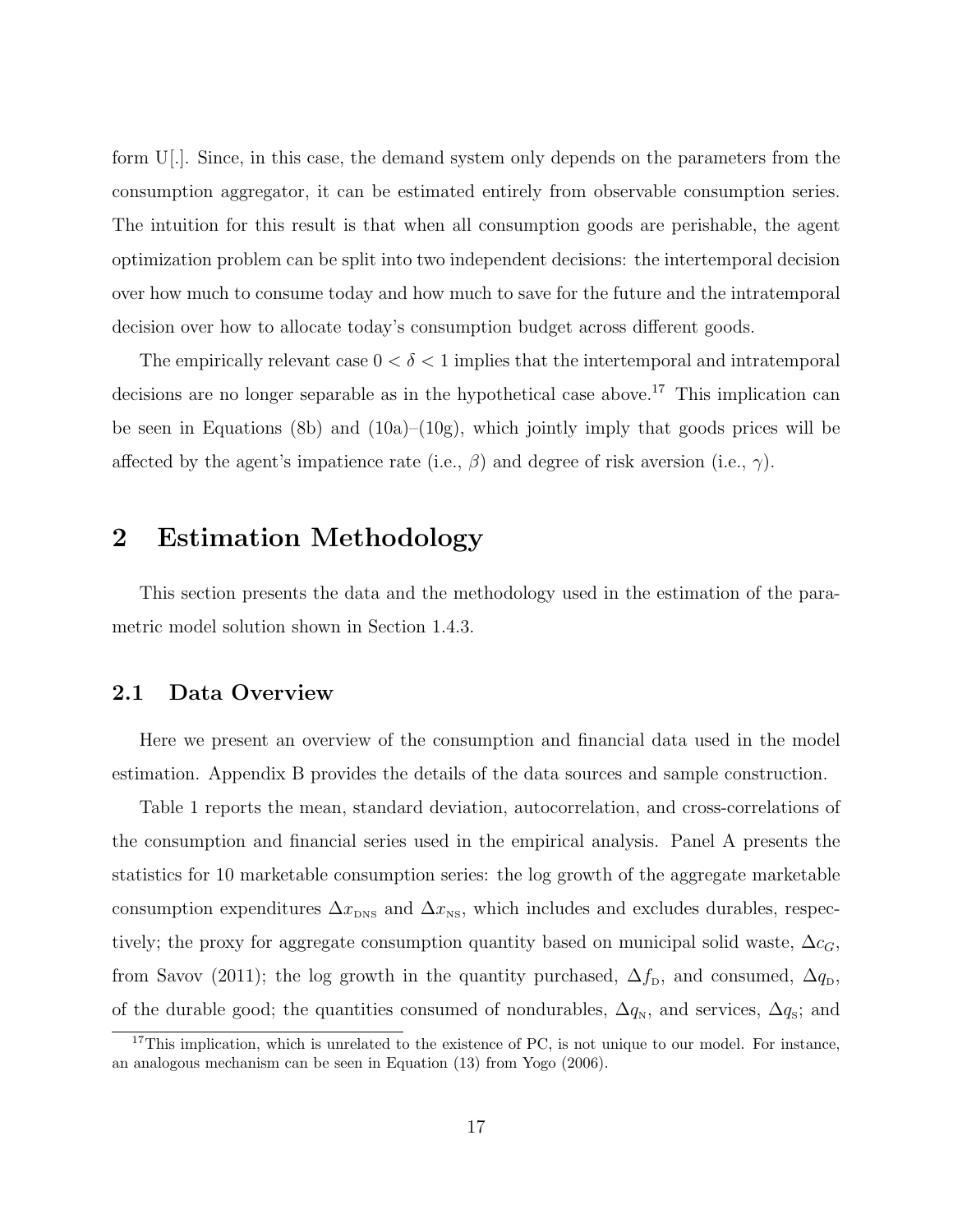the change in the expenditure shares of the three marketable goods,  $\Delta S_{\rm D}$ ,  $\Delta S_{\rm N}$ , and  $\Delta S_{\rm S}$ . Overall, the statistics show that the growth of the log expenditure, expenditure share, and log quantity of durables is more volatile than that of other goods.

Panel B of Table [1](#page-52-0) presents the statistics for the financial series.  $R_{nominal}^{\text{f}}$  is the nominal rate of the 30-day U.S. Treasury Bill.  $R_{\text{PCE}}^{\text{f}}$  and  $R_{\text{durables}}^{\text{f}}$  are the real risk-free rates defined as  $R_{nominal}^{\text{f}}$  deflated by the PCE index and the price of the durable good, respectively. We report both  $R_{\text{PCE}}^{\text{f}}$  and  $R_{\text{durables}}^{\text{f}}$  because our empirical analysis requires the use of the risk-free rate deflated by the price of the durable good and not the more standard PCE index. Relative to  $R_{\text{PCE}}^{\text{f}}$ ,  $R_{\text{durables}}^{\text{f}}$  is higher on average (2.19% vs. 0.59%) and more volatile (standard deviations of 4.83% vs. 3.96%).<sup>[18](#page-19-0)</sup>  $R_{\text{MKT}}^{\text{e}}$ ,  $R_{\text{SMB}}^{\text{e}}$ , and  $R_{\text{HML}}^{\text{e}}$  are the excess returns of the market, size, and value factor mimicking portfolios from [Fama and French](#page-40-5) [\(1993\)](#page-40-5).

Panel C of Table [1](#page-52-0) presents the correlations between the marketable consumption series and the contemporaneous returns of the financial series. As expected, the growth series of the Market-C and the quantities consumed of the three marketable goods are positively related to the contemporaneous market excess returns.

# [ Table [1](#page-52-0) here ]

Figure [1](#page-47-0) plots the time series of the quantity and expenditure shares of the three marketable consumption goods between 1930 and 2018. Panel A of Figure [1](#page-47-0) presents the timeseries of the log quantities. The panel shows a steady increase in the quantity consumed across all three goods, as well as the quantity purchased of the durable good. Panel B of Figure [1](#page-47-0) presents the expenditure shares of the three marketable goods. As discussed in Section [2.4.1,](#page-23-0) these shares are used as targets in the model estimation. The panel shows a low and relatively flat expenditure share on durables, and a gradual shift from nondurable to service consumption, in particular in the post-war period. The significant growth of services

<span id="page-19-0"></span><sup>18</sup>The average nominal price growth rates are 1.21% (durables), 2.66% (nondurables), 3.25% (services), and 2.84% (PCE index). The standard deviations of the nominal price growth rates are 4.13% (durables), 4.67% (nondurables), 3.01% (services), and 3.55% (PCE index).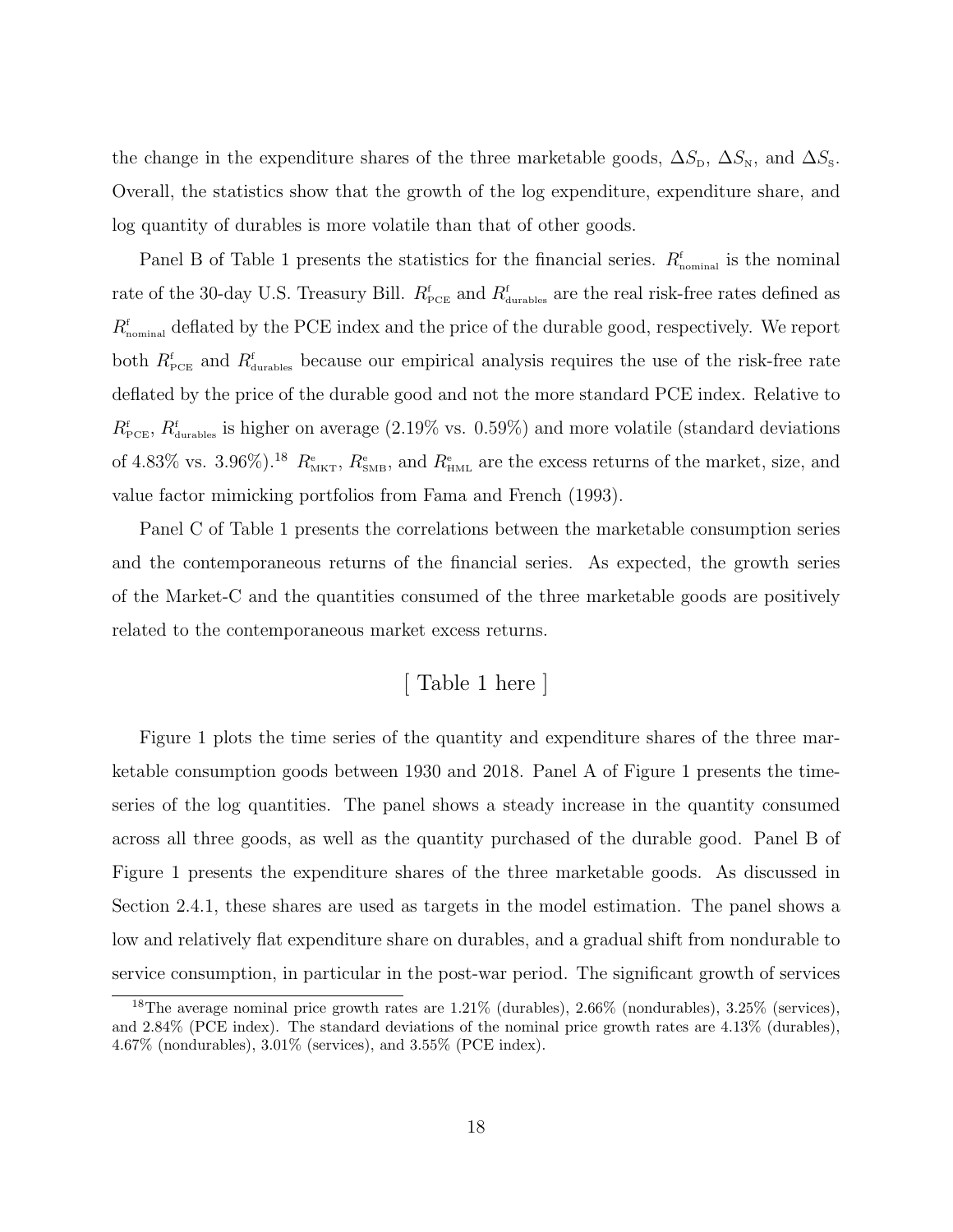(from around 40% in 1930 to approximately 74% in 2018) is consistent with the documented rise of the service sector in the U.S. economy (e.g., [Buera and Kaboski](#page-39-6) [\(2012\)](#page-39-6)).

[ Figure [1](#page-47-0) here ]

### 2.2 Notation and Definitions

In what follows, unless otherwise noted, all model-implied variables are from the translogbased model, so we drop the superscript TL from these variables. We use the notation  $\hat{\ }$  to denote series from the data and also estimated parameter values.

The tuple of all the empirical inputs used in the estimation is  $\hat{Z} = \{\hat{Q}^{\text{N}}, \hat{Q}^{\text{D}}, \hat{Q}^{\text{S}}, \hat{S}^{\text{D}}, \hat{S}^{\text{N}},\}$  $\hat{S}^{\rm s}$ ,  $\hat{F}^{\rm p}$ ,  $\hat{\mathbf{R}}$ }, in which the matrix  $\hat{\mathbf{R}}$  contains the financial series discussed in Section [2.4.2.](#page-24-0)

The vector  $\theta = \{a_{\rm D}, a_{\rm N}, a_{\rm S}, b_{\rm ND}, b_{\rm SD}, b_{\rm SN}, b_{\rm D}, b_{\rm N}, b_{\rm S}, \beta, \gamma\}$  represents the 11 parameters in the demand system presented in Section [1.4.3.](#page-14-3) The first nine elements of  $\theta$  are the parameters of translog function and the last two are the parameters that define the power utility over Total-C.

For some model-implied variable H, the notation  $H[\theta|\hat{Z}_t]$  (e.g.,  $S^{\text{D}}[\theta|\hat{Z}_t]$ ) denotes that H is a function of  $\theta$  given observable data  $\hat{Z}_t$ . Alternatively, the notation  $\mathbb{H}[\hat{Z}_t, \hat{\theta}]$  denotes the estimated value of  $H$  at date t.

## 2.3 Identification Strategy

The high-level objective of the estimation is to use the identities in Equations  $(10a)$ – $(10c)$ , which define the model-implied expenditure shares of the marketable goods, to identify the parameter vector  $\theta$  and recover the latent PC series. These identities cannot be estimated directly because they involve the unobservable conditional expectation from Equation [\(10h\)](#page-14-2) and also because they depend on the variable  $q_t^L$ , which is latent and has undefined units. We discuss below the procedure used to address these two challenges.

The first challenge in the estimation is related to the conditional expectation in the identity in Equation [\(10h\)](#page-14-2). This conditional expectation defines the model-implied adjustment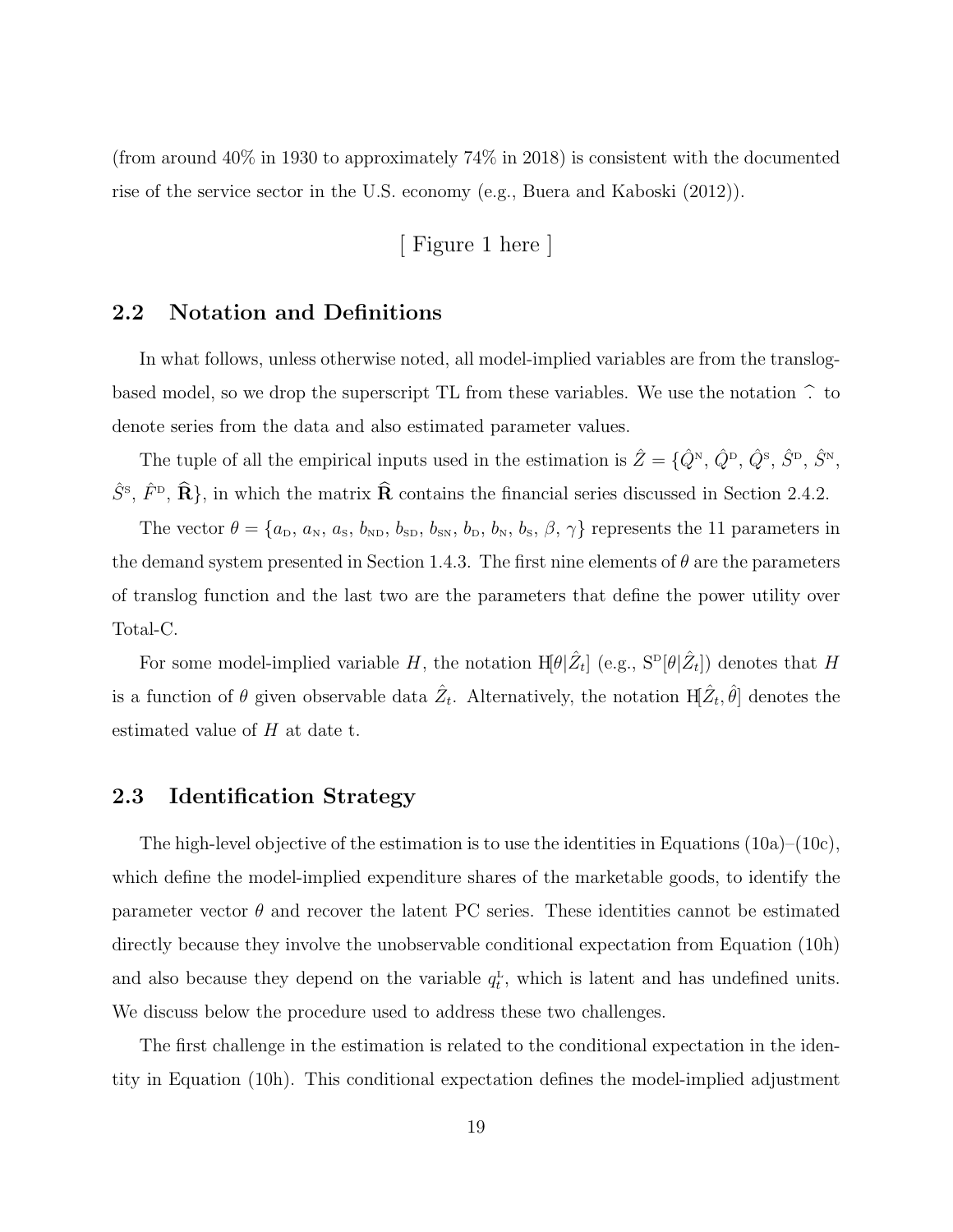$\Upsilon[\theta|\hat{Z}_t]$  and therefore determines the connection between the parameters of the power utility function and the parameters of the translog consumption aggregator. To eliminate the unobservable conditional expectation, we replace the identity in Equation [\(10h\)](#page-14-2) with the restriction

$$
\Upsilon[\theta|\hat{Z}_t] = \hat{\Upsilon}_t,\tag{13a}
$$

where  $\hat{\Upsilon}_t \equiv 1 - (1 - \hat{\delta})(\hat{R}_{\text{durables},t}^{\text{f}})^{-1}$ (13b)

is the empirical proxy for the adjustment  $\Upsilon_t$  based on Equations [\(9\)](#page-13-4) and [\(10h\)](#page-14-2), and  $\hat{R}^{\text{f}}_{\text{durables},t}$ denotes the real risk-free rate defined as the nominal rate of the 30-day U.S. Treasury Bill deflated by the price of the durable good. In order to pin down the relation between the parameters  $\beta$  and  $\gamma$  and the parameters from the consumption aggregator, we add unconditional financial moments to the estimation, as we discuss in the next section.

The second challenge is related to existence of the latent variable  $q_t^L$  in the identities in Equations [\(10a\)](#page-14-0)–[\(10c\)](#page-14-4). To eliminate the variable  $q_t^L$  from these identities, we first derive a model-implied quantity of PC,  $q^I[\theta|\hat{Z}_t]$ , and then replace  $q_t^L$  with  $q^I[\theta|\hat{Z}_t]$  in the demand system. Specifically, the model-implied  $q^{L}[\theta|\hat{Z}_t]$  is defined as the solution for  $q_t^L$  to the restriction that the difference between the model-implied and empirical ratio of the expenditure shares of the nondurable and durable goods is zero at every point in time, and is given by

<span id="page-21-0"></span>
$$
q^{L}[\theta|\hat{Z}_{t}] = \frac{\hat{S}_{t}^{N}(a_{D} + b_{D}\hat{q}_{t}^{D} + b_{ND}(\hat{q}_{t}^{N} - \hat{q}_{t}^{D}) + b_{SD}(\hat{q}_{t}^{S} - \hat{q}_{t}^{D})) (\hat{F}_{t}^{D}/\hat{Q}_{t}^{D})}{b_{D}\hat{S}_{t}^{N}(\hat{F}_{t}^{D}/\hat{Q}_{t}^{D}) - b_{N}\hat{S}_{t}^{D}\hat{\Upsilon}_{t}} - \frac{\hat{S}_{t}^{D}\hat{\Upsilon}_{t}(a_{N} + b_{N}\hat{q}_{t}^{N} + b_{ND}(\hat{q}_{t}^{D} - \hat{q}_{t}^{N}) + b_{SN}(\hat{q}_{t}^{S} - \hat{q}_{t}^{N}))}{b_{D}\hat{S}_{t}^{N}(\hat{F}_{t}^{D}/\hat{Q}_{t}^{D}) - b_{N}\hat{S}_{t}^{D}\hat{\Upsilon}_{t}}
$$
\n(14)

After replacing  $q_t^L$  by  $q^L[\theta|\hat{Z}_t]$  in the system in Equations [\(10a\)](#page-14-0)–[\(10g\)](#page-14-1) we can express the model implied expenditure shares of the marketable goods solely in terms of the input series,  $\hat{Z}_t$ , and the parameters,  $\theta$ .

Equations [\(10a\)](#page-14-0)–[\(10g\)](#page-14-1) and [\(14\)](#page-21-0) jointly imply that the functions  $q^{L}[\theta|\hat{Z}_t]$ ,  $S^{D}[\theta|\hat{Z}_t]$ ,  $S^{N}[\theta|\hat{Z}_t]$ , and  $S^s[\theta|\hat{Z}_t]$  are homogeneous of degree zero in  $\theta$ . The last step to identify the system is to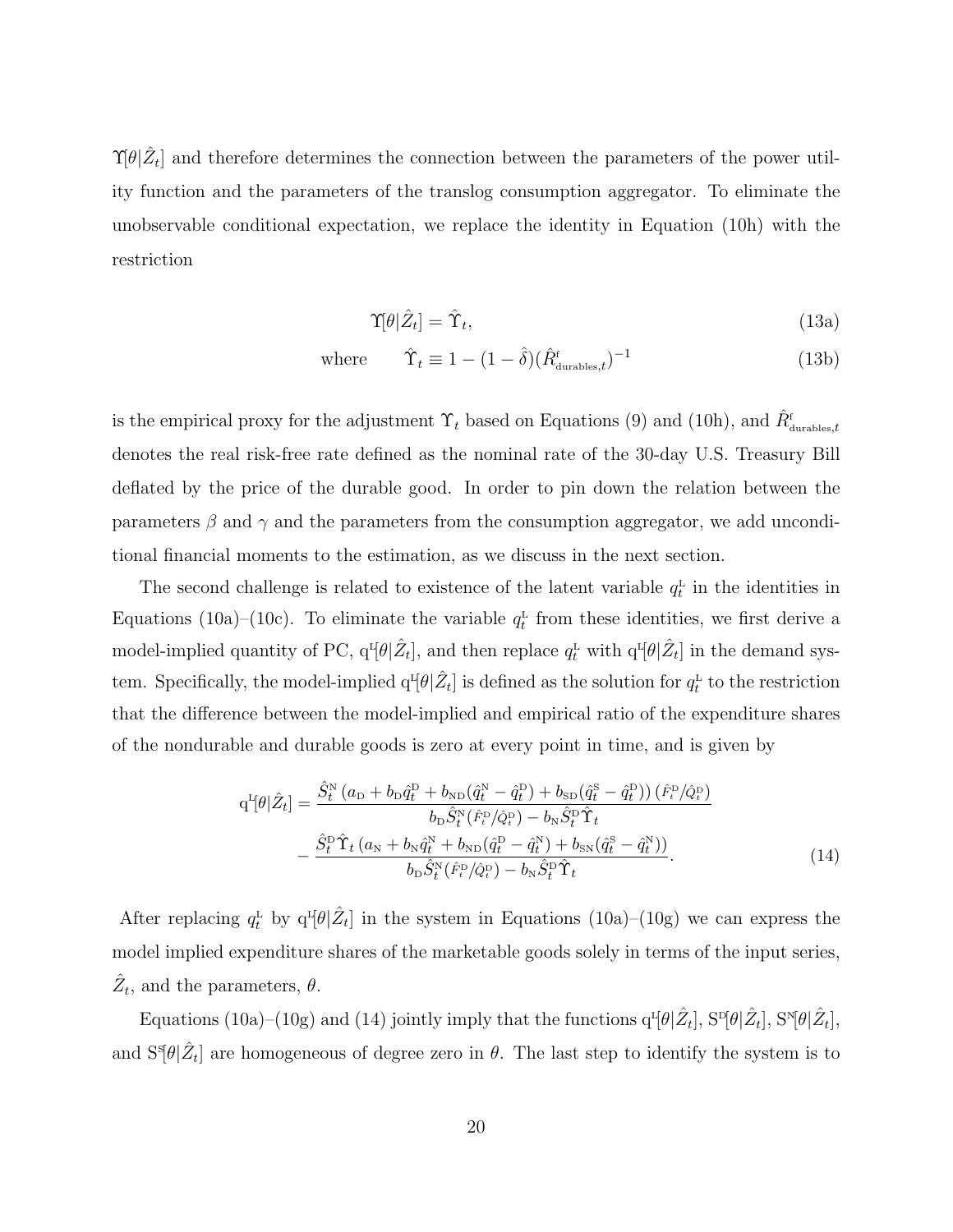define units of the quantity of PC  $(q_t^L)$ . Without loss of generality, we set the log quantity of PC at the initial date to zero,  $q_1^{\text{L}} = 0$  (i.e.,  $Q_1^{\text{L}} = 1$ ). The normalization implies that the quantity of PC that we recover from the data is expressed in units of PC consumed in the first year of the sample (i.e.,  $1930$  $1930$ ).<sup>19</sup>

### 2.4 Estimation Procedure

<span id="page-22-1"></span>The estimation is based on a two-stage GMM procedure implemented through the search over  $\theta$  of the minimum of the loss function given by

$$
\hat{\theta} = \underset{\theta}{\text{argmin}} \, \text{g} \left[ \theta | \hat{Z} \right] W \, \text{g} \left[ \theta | \hat{Z} \right]',\tag{15a}
$$

where 
$$
g\left[\theta|\hat{Z}\right] \equiv \left\{g^c\left[\theta|\hat{Z}\right], g^F\left[\theta|\hat{Z}\right]\right\}
$$
 (15b)

is a  $1 \times 13$  vector that combines the consumption  $(g^{\circ}[\theta|\hat{Z}])$  and financial  $(g^{\text{F}}[\theta|\hat{Z}])$  vectors of moments.  $W$  is a weighting matrix defined as the identity matrix in the first stage and defined in the second stage as the inverse of the diagonal variance matrix of moment errors from the first stage.

In untabulated results, we use simulations to validate the identification strategy and the estimation procedure. Specifically, we use the system in Equations [\(10a\)](#page-14-0)–[\(10g\)](#page-14-1) with random parameter values to generate simulated data and verify that the estimation procedure and moments presented here are successful at identifying the values of the parameters used and at recovering the original PC series from the simulation.

The remainder of this section presents the details of the consumption and financial moments used in the estimation.

<span id="page-22-0"></span><sup>&</sup>lt;sup>19</sup>Note that  $Q_t^L > 0$  since the consumption aggregator is defined in logs. A normalization based on the price of PC (e.g.,  $P_1^{\text{L}} = 1$ ) would not be without loss of generality since it would impose a restriction on the sign of the shadow value of PC,  $X_t^{\text{L}} = Q_t^{\text{L}} P_t^{\text{L}}$ , on at least one point in time (e.g.,  $X_1^{\text{L}} = Q_t^{\text{L}} > 0$ ).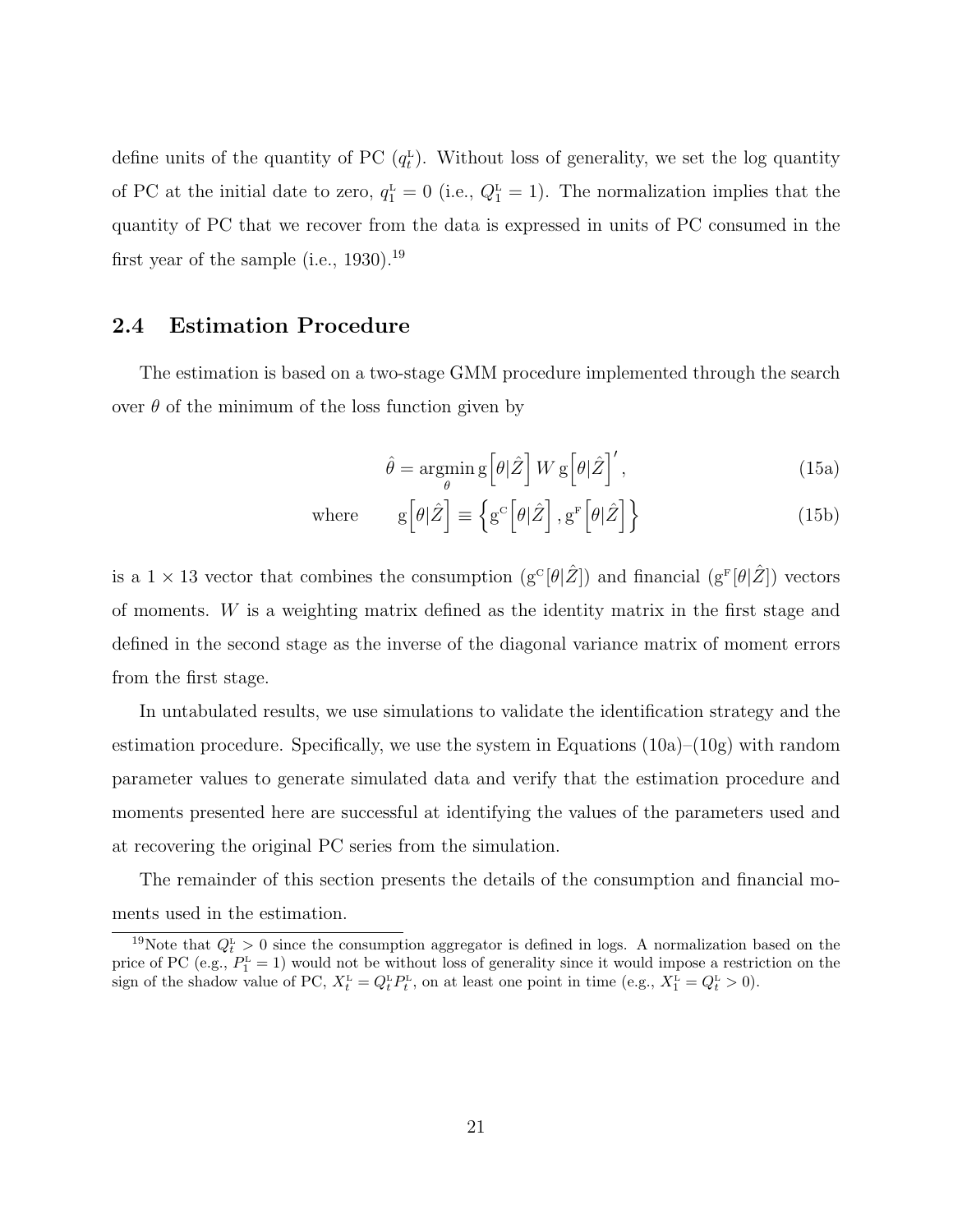#### <span id="page-23-0"></span>2.4.1 Consumption Moments

The consumption moments are standard and based on nonlinear least squares (NLLS) analysis.[20](#page-23-1) We define the consumption moments from the first-order conditions of the minimization of a loss function, which is defined as the mean of the sum of the squared deviations between the empirical and model-implied expenditure shares of each of the three marketable goods, as given by

$$
\min_{\theta} \left\{ \frac{1}{T} \sum_{t=1}^{T} \left( \left( \hat{S}_t^{\text{D}} - S^{\text{D}}[\theta | \hat{Z}_t] \right)^2 + \left( \hat{S}_t^{\text{N}} - S^{\text{N}}[\theta | \hat{Z}_t] \right)^2 + \left( \hat{S}_t^{\text{S}} - S^{\text{S}}[\theta | \hat{Z}_t] \right)^2 \right) \right\}, \tag{16}
$$

where  $T$  denotes the number of periods in the sample.

The first-order condition (FOC) of the minimization problem in Equation [\(16\)](#page-23-2) with respect to each of the nine parameters of the translog aggregator define the consumption moments,  $g^c [\theta | \hat{Z}_t]$ , as given by

<span id="page-23-2"></span>
$$
g^{C} \left[ \theta | \hat{Z} \right] \equiv g^{C,D} + g^{C,N} + g^{C,S}, \tag{17a}
$$

where 
$$
g^{\text{c},\text{D}} \equiv \frac{2}{T} \sum_{t=1}^{T} \left( \hat{S}_t^{\text{D}} - S^{\text{D}}[\theta | \hat{Z}_t] \right) \frac{\partial S^{\text{D}}[\theta | \hat{Z}_t]}{\partial \theta^{\text{TL}}},
$$
(17b)

<span id="page-23-3"></span>
$$
g^{\scriptscriptstyle \text{C,N}} \equiv \frac{2}{T} \sum_{t=1}^{T} \left( \hat{S}_t^{\scriptscriptstyle \text{N}} - S^{\scriptscriptstyle \text{N}}[\theta | \hat{Z}_t] \right) \frac{\partial S^{\scriptscriptstyle \text{N}}[\theta | \hat{Z}_t]}{\partial \theta^{\scriptscriptstyle \text{TL}}},\tag{17c}
$$

<span id="page-23-4"></span>
$$
g^{\text{C,S}} \equiv \frac{2}{T} \sum_{t=1}^{T} \left( \hat{S}_t^{\text{S}} - S^{\text{S}}[\theta | \hat{Z}_t] \right) \frac{\partial S^{\text{S}}[\theta | \hat{Z}_t]}{\partial \theta^{\text{TL}}},\tag{17d}
$$

where  $\theta^{\text{TL}} \equiv \{a_{\text{D}}, a_{\text{N}}, a_{\text{S}}, b_{\text{ND}}, b_{\text{SD}}, b_{\text{SN}}, b_{\text{D}}, b_{\text{N}}, b_{\text{S}}\}$  is a  $1 \times 9$  row vector of the parameters of the translog aggregator. The  $1 \times 9$  vector of consumption moments  $g^c \left[\theta | \hat{Z}_t\right]$  presented in Equations [\(17a\)](#page-23-3)–[\(17d\)](#page-23-4) represents the nine FOCs of the minimization in Equation [\(16\)](#page-23-2) (i.e., one moment per parameter of the consumption aggregator).

<span id="page-23-1"></span> $^{20}$ Specifically, we use as moment conditions in the GMM estimation the first-order conditions of the NLLS (i.e., the partial derivatives of the loss function with respect to each of the parameters should be equal zero at the loss function minimum). See chapter nine of [Greene](#page-40-12) [\(2003\)](#page-40-12) for an overview of NLLS estimation.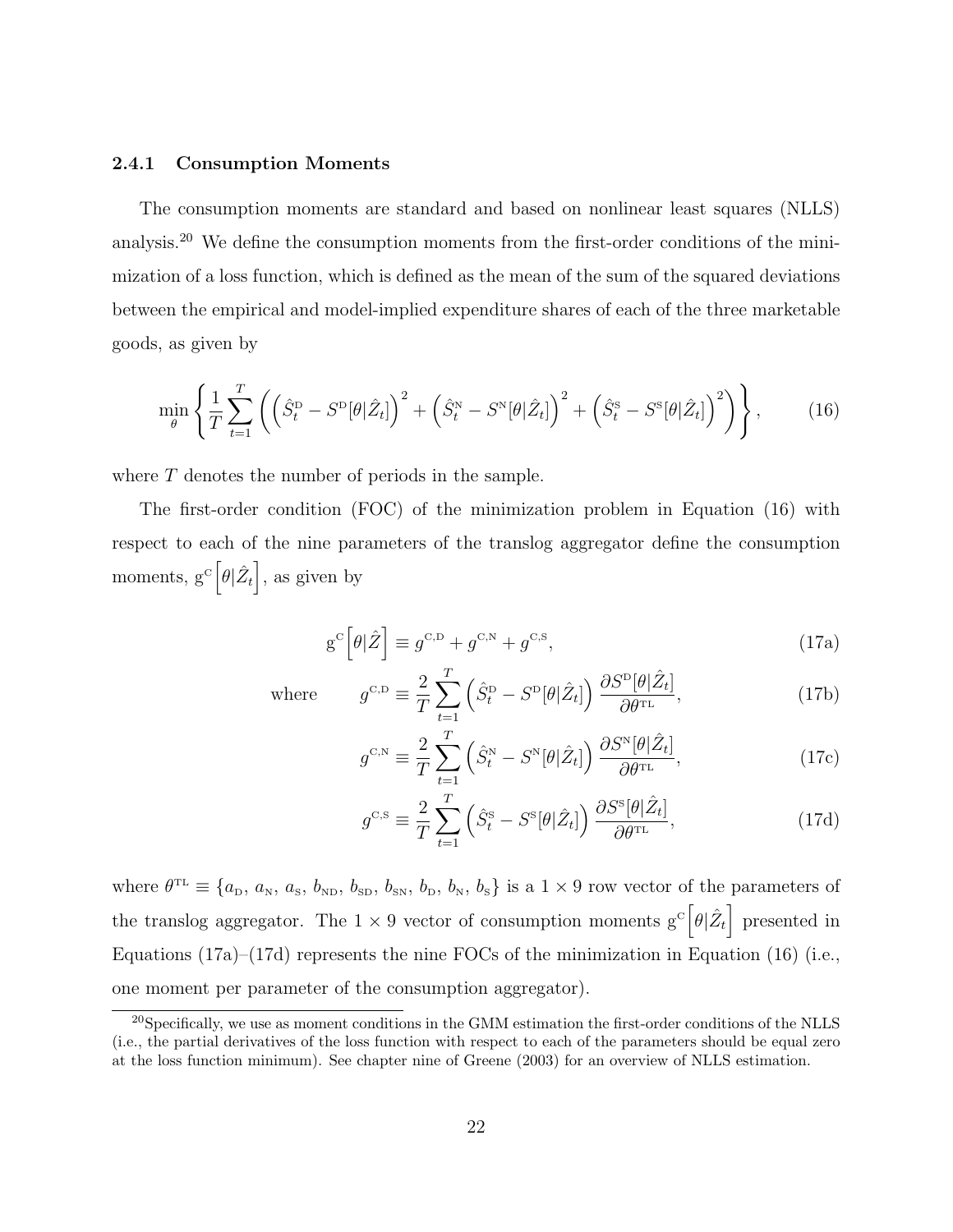### <span id="page-24-0"></span>2.4.2 Financial Moments

The financial moments used in the estimation are based on the standard unconditional Euler equation given by

<span id="page-24-1"></span>
$$
\mathbb{E}[M_{t+1}R_{j,t+1}] = 1. \tag{18}
$$

Equation [\(18\)](#page-24-1) is constructed by applying the law of iterated expectations to the condi-tional Euler Equation [\(8a\)](#page-13-1). The  $1 \times 4$  vector of financial moments is defined as

$$
g^{F}\left[\theta|\hat{Z}\right] \equiv \{g^{F,RFR}, g^{F,MKT}, g^{F,SMB}, g^{F,HML}\},\tag{19a}
$$

where

$$
g^{\text{F,RFR}} \equiv \frac{1}{T} \sum_{t=1}^{T} M[\theta | \hat{Z}_{t+1}] \hat{R}_{\text{durables},t+1}^{t} - 1, \tag{19b}
$$

$$
g^{\mathbf{F},j} \equiv \frac{1}{T} \sum_{t=1}^{T} \mathbf{M}[\theta | \hat{Z}_{t+1}] \hat{R}_{j,t+1}^{\mathbf{e}}, \quad \text{for } j \in \{\text{MKT}, \text{SMB}, \text{HML}\},\tag{19c}
$$

where M[.] is the parametric SDF from Equation [\(8b\)](#page-13-3),  $\hat{R}_{\text{durables}}^{\text{f}}$  represents the gross nominal risk-free rate deflated with the price of the durable good, and  $\hat{R}^e_j$  represents the excess returns of the market (MKT), size (SMB), and value (HML) factor mimicking portfolios from [Fama](#page-40-5) [and French](#page-40-5)  $(1993).^{21}$  $(1993).^{21}$  $(1993).^{21}$  $(1993).^{21}$ 

# <span id="page-24-4"></span>3 Estimation Results

### 3.1 Estimated Parameters and Model Fit

Table [2](#page-54-0) reports the point estimates and GMM standard errors of the parameters of the translog consumption aggregator from Equations [\(4a\)](#page-11-1)–[\(4b\)](#page-11-2) and the expected utility over Total-C from Equation  $(7).^{22}$  $(7).^{22}$  $(7).^{22}$  The parameter estimates reveal that the effect of the PC

<span id="page-24-2"></span><sup>21</sup>See Appendix [B.2](#page-44-0) for the details of the financial series used.

<span id="page-24-3"></span> $^{22}$ The derivation of the model-implied standard errors is presented in Appendix [C.1.](#page-45-0)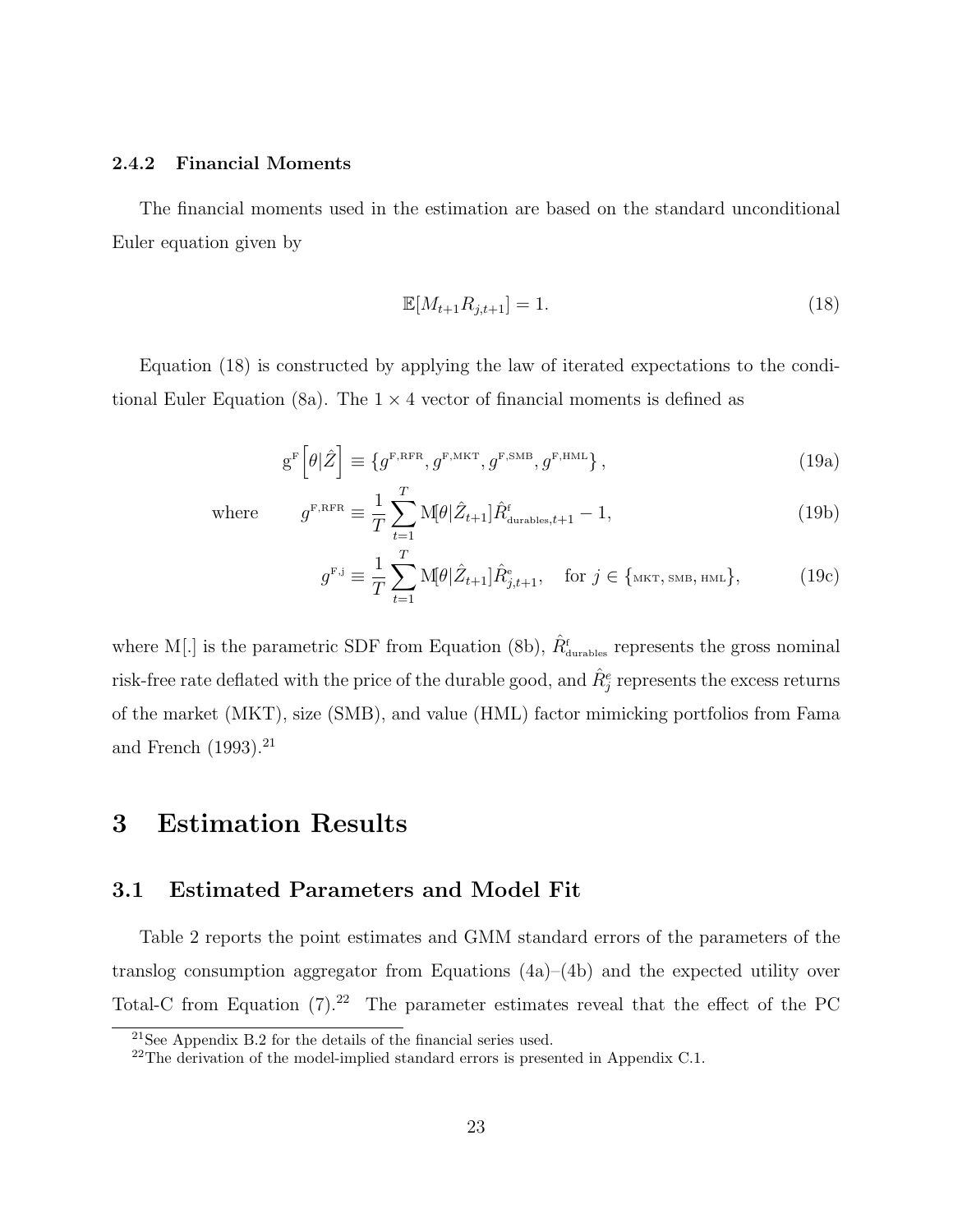good on Total-C is different in nature from those of the marketable goods. In particular, in contrast with the corresponding parameters for the marketable goods, the estimated value for the parameter  $a_{\text{L}}$ , is not statistically different from zero (i.e., the lower bound for the parameter) and the value for parameter  $b_{\text{LL}}$  is negative. These two values indicate that, if we ignore the interaction between the goods in preferences, the utility is decreasing in the PC good. However, the positive values for the interaction parameters  $b_{\rm xL}$  and  $b_{\rm Lx}$  suggest that the positive effect on agents' utility of an increase in durables, nondurables, or services is increasing in PC. This result is consistent with the finding that the PC complements the marketable consumption goods.

The estimated relative risk aversion coefficient  $\gamma$  from the power utility function is 10.8 (with 1% confidence interval [8.2, 13.4]), which is high in terms of how individuals make decisions that involve risk (e.g., [Campbell](#page-39-7) [\(2017\)](#page-39-7)), but at the very low end of values implied by consumption-based asset pricing models with power utility.<sup>[23](#page-25-0)</sup> The constant  $\beta$ , which is related to agents' patience over waiting to consume, is also relatively low at 0.64 (with 1% confidence interval [0.46, 0.82]). We elaborate on the implications of the existence of PC for consumption-based asset pricing models in Section [4.](#page-34-0)

# [ Table [2](#page-54-0) here ]

Figure [2](#page-48-0) shows that the estimated model does a good job matching the dynamics of expenditure shares of the three marketable consumption goods. The model-implied expenditure shares match not only the levels and trends but also the higher frequency movements of their empirical counterparts.

To quantify the performance of the model in matching the expenditure shares, we use the goodness-of-fit measure from [Belo, Gala, Salomao, and Vitorino](#page-38-9) [\(2019\)](#page-38-9), which is defined as the average mean absolute error scaled by the average expenditure share from the data. The values of the goodness-of-fit measure are 3.3% for durable goods, 3.2% for nondurable goods, and 2.8% for services. These errors are quite low, especially in comparison with the fit of the

<span id="page-25-0"></span> $23$ See [Savov](#page-40-6) [\(2011\)](#page-40-6) for a discussion of the ranges of values documented in this literature.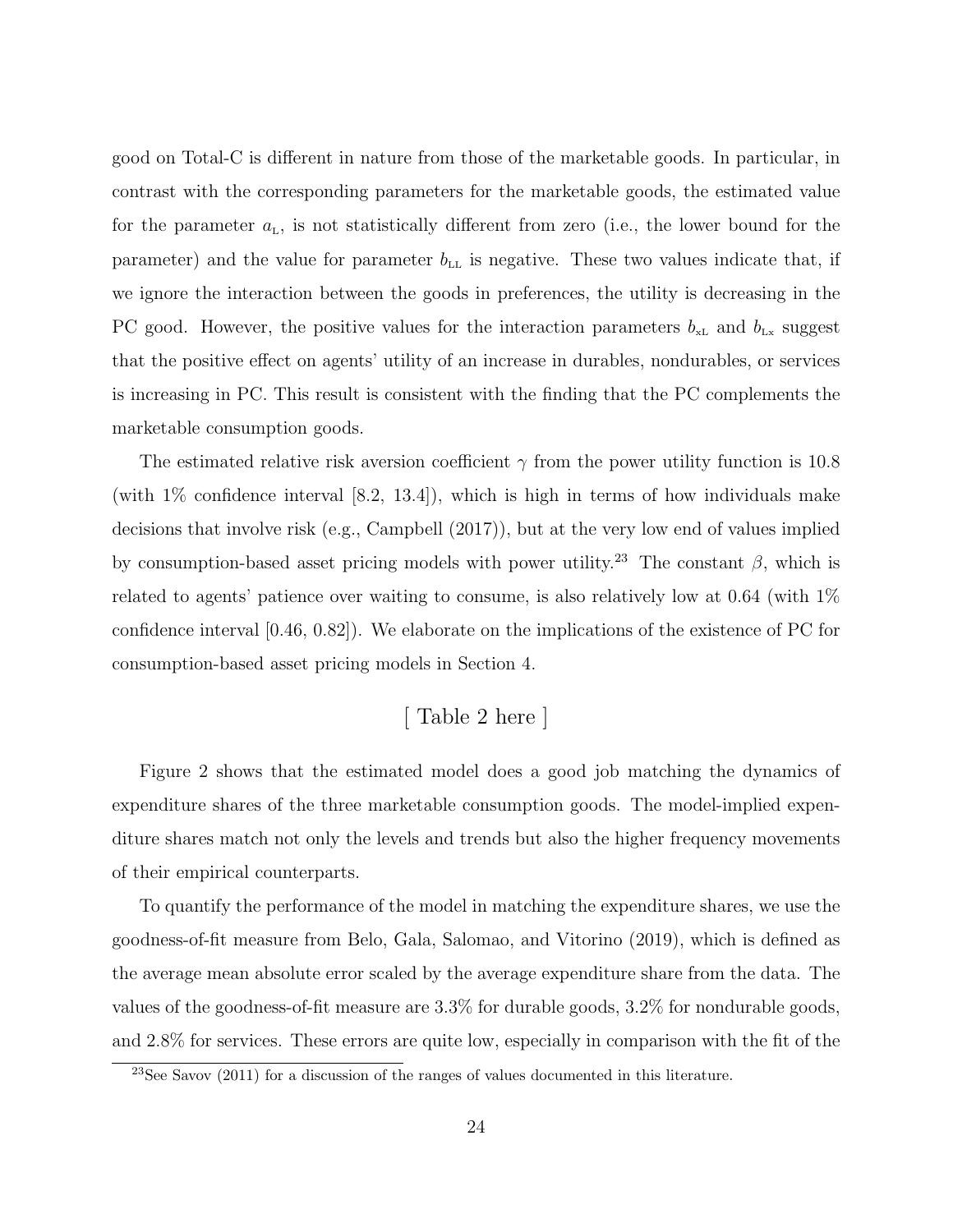model with the more commonly used constant-elasticity-of-substitution (CES) aggregator, as we discuss in Section [3.3.2](#page-33-0) below.

[ Figure [2](#page-48-0) here ]

## 3.2 Properties of the Recovered Latent Consumption Series

To recover the model-implied quantity of the latent PC, we use the tuple of observable series  $\hat{Z}_t$  and the vector of estimated parameters  $\hat{\theta}$  in Equation [\(14\)](#page-21-0), as given by

<span id="page-26-0"></span>
$$
\hat{Q}_t^{\text{L}} \equiv \exp\left[\mathbf{q}^{\text{L}}[\hat{Z}_t, \hat{\theta}]\right].\tag{20a}
$$

We recover the Total-C series from Equations [\(1\)](#page-11-4) and [\(20a\)](#page-26-0), as given by

$$
\hat{C}_t \equiv \exp\left[c[\hat{Q}_t^{\text{L}}, \hat{Z}_t, \hat{\theta}]\right].\tag{20b}
$$

Finally, the shadow value of Total-C is obtained from

$$
\hat{X}_t^{\text{DNSL}} \equiv \hat{X}_t^{\text{DNS}} \left( 1 + \hat{S}_t^{\text{L}} \right),\tag{20c}
$$

where  $\hat{X}^{\text{DNS}}_t$  is the Market-C and  $\hat{S}^{\text{L}}_t$  is the recovered shadow expenditure share of PC from Equations [\(20a\)](#page-26-0) and [\(10d\)](#page-14-5) as given by

<span id="page-26-1"></span>
$$
\hat{S}_t^{\text{L}} \equiv \mathbf{S}^{\text{L}}[\hat{Q}_t^{\text{L}}, \hat{\theta}, \hat{Z}_t]. \tag{20d}
$$

Table [3](#page-55-0) presents the summary statistics of the recovered latent consumption series from Equations [\(20a\)](#page-26-0)–[\(20d\)](#page-26-1). Panel A of Table [3](#page-55-0) shows that the average annual growth rate of Total-C ( $\Delta c$ ) is -0.15%, which is lower than that of the shadow value of Total-C ( $\Delta x_{\text{DNSL}}$ ), which is 2.78%. In contrast, the volatility of the growth rate of Total-C is 8.58%, which is markedly higher than that of the shadow value of Total-C, 3.67%, and that of the Market-C  $(\Delta x_{\text{DNS}})$ , which is 2.74% as shown in Table [1.](#page-52-0) The cause for the gap between the growth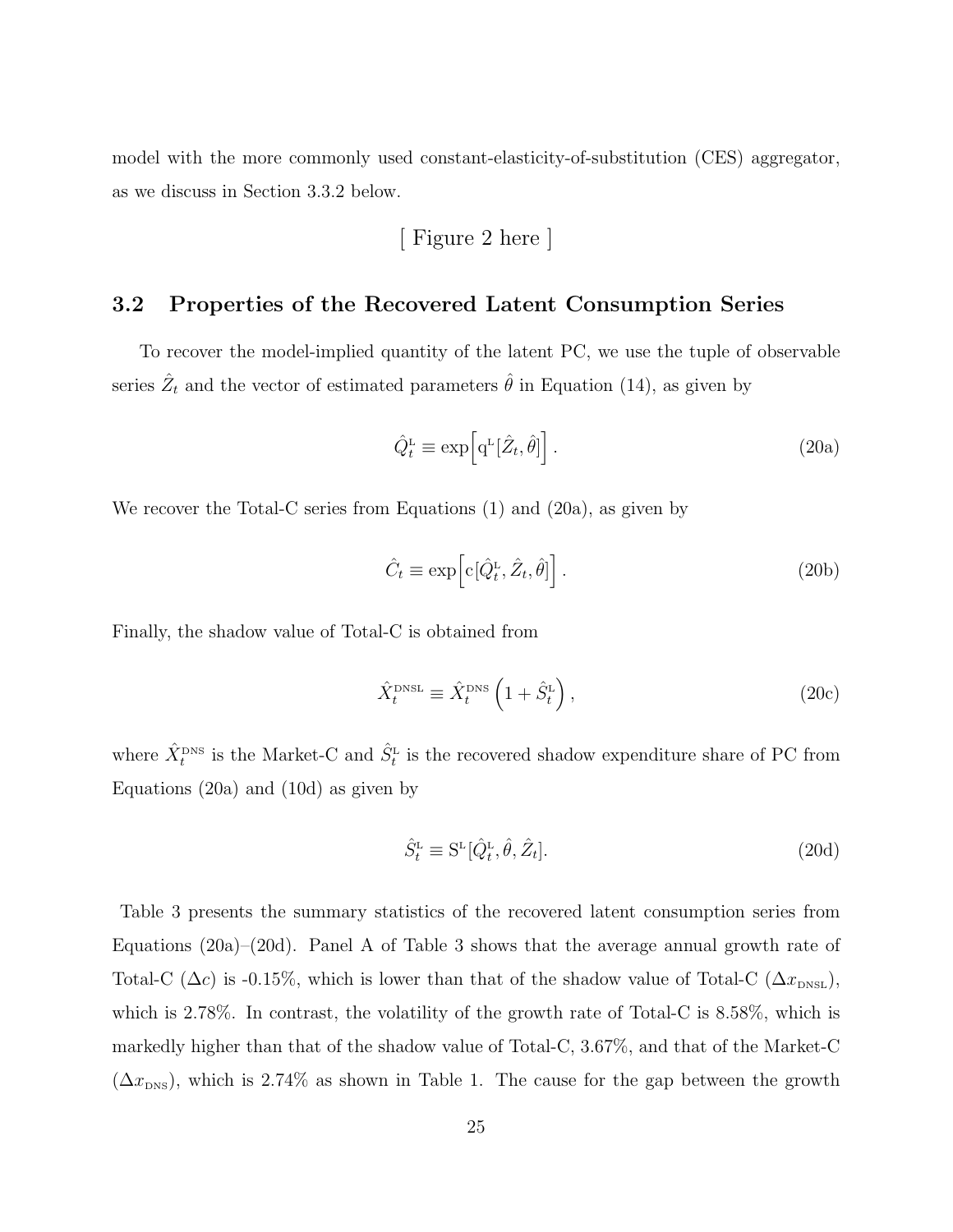rates of Total-C and the shadow value of Total-C is the growing scarcity of PC. The quantity of PC sharply declined over the period. The growth rate of PC  $(\Delta q_L)$  has a mean of -17.81% and a volatility of 64.07% over the sample period. The significant decline and high volatility of  $\Delta q_L$  do not imply similar properties for the change in the shadow value of PC  $(\Delta S_L)$ , which has a mean of 0.86% and a volatility of 3.11%. The correlations between the variables suggest that the latent quantity growth rates (i.e.,  $\Delta c$  and  $\Delta q_{\text{L}}$ ) are negatively correlated with the growth rates of the value-based latent series (i.e.,  $\Delta x_{\text{DNSL}}$  and  $\Delta S_{\text{L}}$ ).

Panel B of Table [3](#page-55-0) shows the correlations between the recovered latent consumption series and the marketable consumption series. The table shows that the growth rates of Total-C  $(\Delta c)$  and PC  $(\Delta q_L)$  are positively related with all but one (i.e.,  $\Delta q_D$ ) of the growth rates of the marketable quantity series.

Panel C of the table shows the correlations between the recovered marketable consumption series and the financial series. The panel shows that the growth rates of the Total-C and PC are both positively correlated to contemporaneous excess market returns. In contrast, the growth in the shadow expenditure share of PC is negatively correlated to excess market returns. These correlations, which have opposite signs, offset each other so that the growth rate of the shadow value of Total-C is effectively uncorrelated with market returns.

# [ Table [3](#page-55-0) here ]

Panels A and B of Figure [3](#page-49-0) show the quantity  $(q_L)$  and the shadow expenditure share  $(S_L)$ of PC, respectively, along with their corresponding 1% confidence bands. The log quantity of PC declined from its normalized value of zero in 1930 to around -12.5 in 2018. The shadow expenditure share of PC is significant and ranges from around -11% in 1930 to around 63% of the observable consumption expenditure in 2018.

Panels C and D of Figure [3](#page-49-0) show the time series of the recovered Total-C  $(C)$  and the shadow value of Total-C,  $(X_{\text{DNS}} = X_{\text{DNS}}(1 + S_{\text{L}}))$ , respectively, with their corresponding 1% confidence bands. The panels show that Total-C and its shadow value both increased between 1930 and around 1996, at which point the series markedly diverge. While the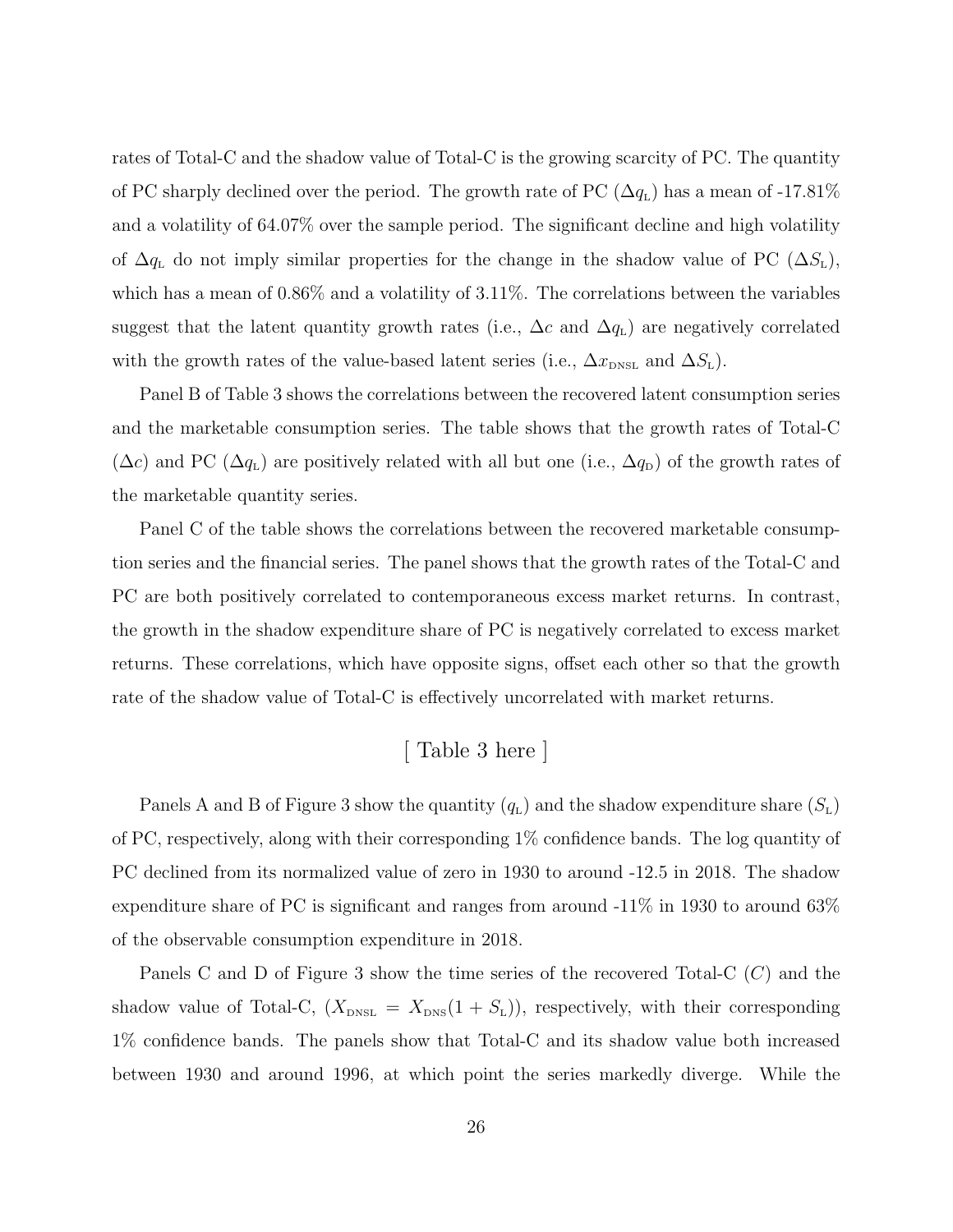shadow value of Total-C has continued its positive trend, the Total-C itself has been rapidly declining from 1996 until 2018.

# [ Figure [3](#page-49-0) here ]

Panel A of Figure [4](#page-50-0) presents the series expressed in log trillions of U.S. Dollars, and Panel B presents the series expressed in U.S. Dollars per capita.[24](#page-28-0) Panel A of Figure [4](#page-50-0) shows that in the first half of the sample (i.e., between 1930 and 1974), the gap between the shadow value of Total-C and the Market-C ranges between a minimum of -\$110 billion in 1932 (-15% of the Market-C) and a maximum of \$160 billion in 1974 (5% of the Market-C), with an average of -\$1 billion. In the second half of the sample (i.e., between 1975 and 2018), the gap ranges between a minimum of \$360 billion in 1981 (8% of the Market-C) and a maximum of \$8.9 trillion in 2018 (63% of the Market-C), with an average of \$2.8 trillion.

Panel B of Figure [4,](#page-50-0) which presents the series in U.S. Dollars per capita, shows similar general trends. In the first half of the sample, the gap between the per-capita Total-C and per-capita Market-C ranges between a minimum of -\$870 in 1933 and a maximum of \$360 in 1942, with an average of approximately \$0. In the second half of the sample, the gap ranges between a minimum of \$1,500 in 1981 and a maximum of \$25,800 in 2017, with an average of \$9,100.

Panels C and D of Figure [4](#page-50-0) present the time-series of the growth rates of Total-C  $(\Delta c)$ and the shadow value of Total-C  $(\Delta x_{\text{DNSL}})$ , respectively, juxtaposed with the time-series of the growth rate of Market-C  $(\Delta x_{\text{DNS}})$ . Overall, the figure illustrates the finding presented in Table [3,](#page-55-0) that the growth rate of Total-C is significantly more volatile than that of the shadow value of Total-C or Market-C.

# [ Figure [4](#page-50-0) here ]

Turning to the analysis of the cyclical properties of the recovered consumption, Table [4](#page-56-0) reports the mean and the standard deviation of the growth rates of the consumption series

<span id="page-28-0"></span><sup>24</sup>All U.S. Dollar values are expressed in real 2018 U.S. Dollars.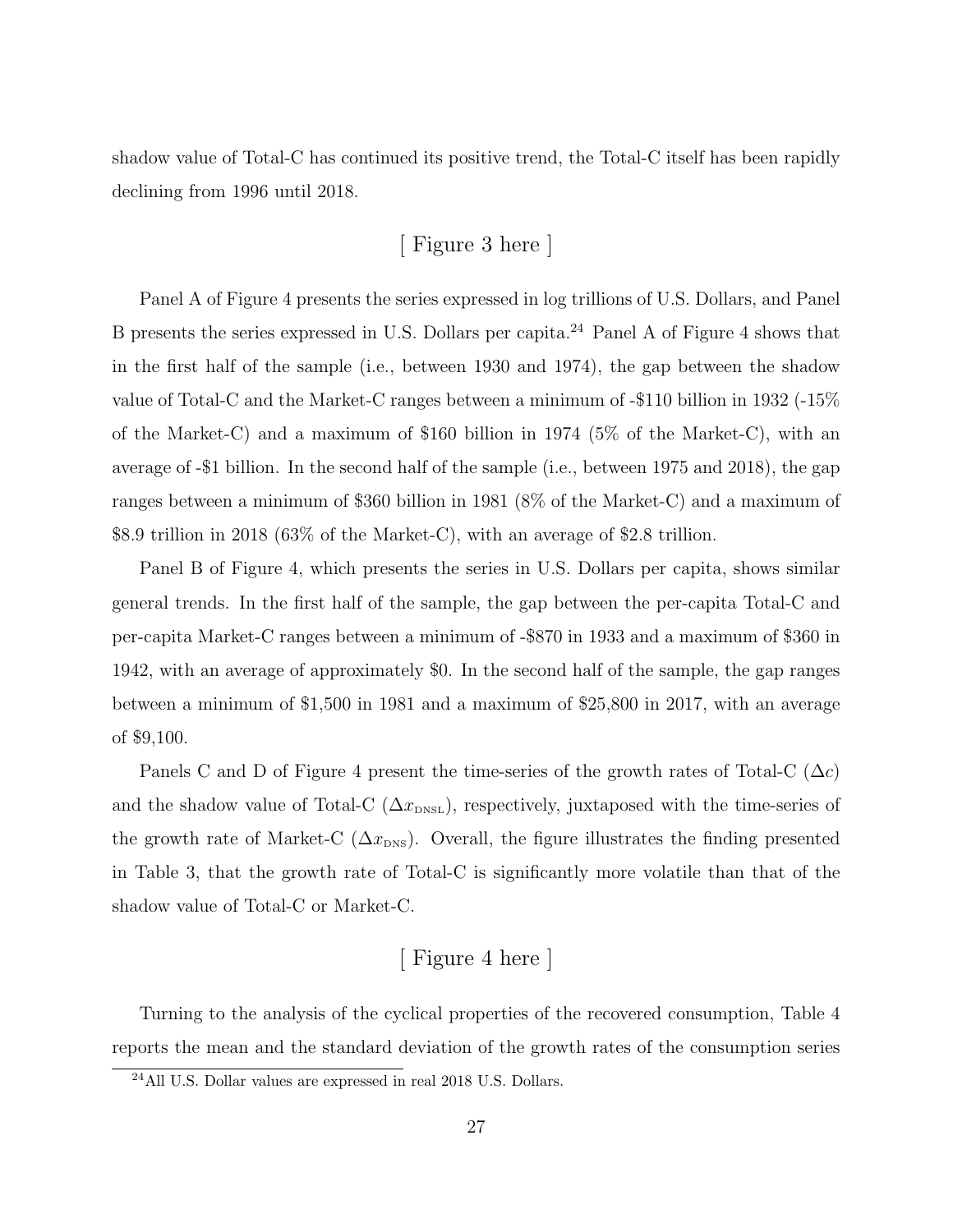conditional on the state of the business cycle. Specifically, we report disaggregated statistics for the samples of the years that experienced recessions according to the National Bureau of Economic Research (NBER) and all other years, which we denote *expansions*.<sup>[25](#page-29-0)</sup>

Panel A of Table [4](#page-56-0) shows that the mean and volatility of the recovered consumption growth series are significantly affected by the state of the economy. The growth rate of Total-C ( $\Delta c$ ) and the growth of the shadow value of Total-C ( $\Delta x_{\text{DNSL}}$ ) are strongly procyclical. The averages of these series over expansions (0.95% and 3.72%) are significantly higher than those over recessions (-2.51% and 0.76%). The volatilities of the growth series over expansions (6.49% and 3.02%) are significantly lower than those over recessions (11.7% and 4.16%). The growth rate of the quantity  $(\Delta q_L)$  and the growth of shadow expenditure share  $(\Delta S_{\text{L}})$  of PC have countercyclical means and volatilities. The averages of  $\Delta q_{\text{L}}$  are -19.89% over expansions and -13.40% during recessions, with corresponding volatilities of 53.55% and 83.14%. In contrast to the strong cyclicality of  $\Delta q_L$ ,  $\Delta S_L$  shows relatively small variation over the business cycle, with averages of 0.82% and 0.94% over expansions and recessions, respectively, and corresponding volatilities of 2.78% and 3.77%.

[ Table [4](#page-56-0) here ]

Taken together, the results presented in this section show that PC is economically significant, volatile, and has become increasingly scarce and valuable over the past decades.

### 3.2.1 What Is PC Made Of?

We defined PC as the set of all non-pecuniary drivers of utility, which are unaccounted for in aggregate measures but that affect the composition of Market-C. This working definition allows PC to be measured but does not answer the question of what PC is made of specifically. It is impossible to provide a definite answer to this question given that the set of utility drivers, documented in the literature or otherwise, that satisfy the definition of PC is possibly

<span id="page-29-0"></span><sup>&</sup>lt;sup>25</sup>The unconditional means and standard deviations of the consumption series are presented in Tables [1](#page-52-0) and [3.](#page-55-0)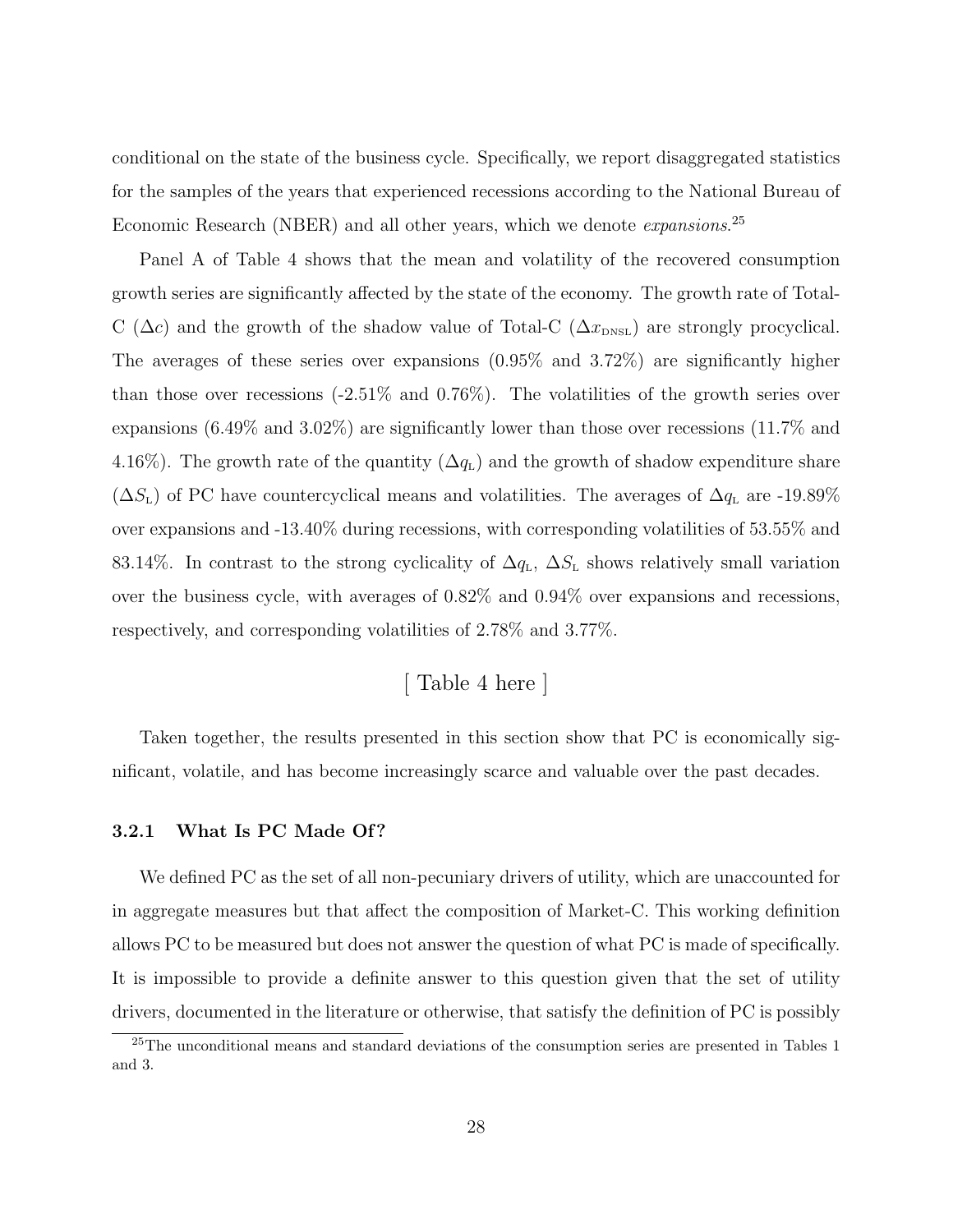unbounded. However, we present in this section two exploratory analyses that use the recovered latent consumption series to study some potential sources of PC.

We first investigate how the recovered PC series are related to survey data on how households allocate their time. The motivation for this analysis is based on two ideas. The first idea, which can be traced back to [Becker'](#page-38-0)s [\(1965\)](#page-38-0) theory of the allocation of time, is that the utility derived from consumption requires the input of households' time. The second idea is that work and leisure themselves are drivers of utility (e.g., [Akerlof](#page-38-1) [\(1982\)](#page-38-1) and [Hagedorn](#page-40-3) [and Manovskii](#page-40-3) [\(2008\)](#page-40-3)) so that these are potential components of PC.

We use data from the American Time Use Survey (ATUS) covering the period 2003 to 2018 to construct an annual series of the average number of hours per individual per day spent in nine time-use activities. The categories that we use are: Sleeping; Eating; Household and Care; Shopping; Working; Learning; Civic and Volunteering; Leisure, Sports, and Social  $(ex-TV)$ ; and TV. We follow [Bertrand and Schanzenbach](#page-38-10) [\(2009\)](#page-38-10) and consider the time spent watching TV separately from other forms of leisure because of its importance and because of its nonsocial nature. Appendix [B.3](#page-44-1) presents the construction details and Panel A of Table [5](#page-57-0) presents the summary statistics of the time-use series.

Panel B of Table [5](#page-57-0) presents the results of multivariate regressions of each of the nine timeuse series on the expenditure shares of durables and nondurables, and shadow expenditure shares of PC. The expenditure share of services is implicitly considered in the regressions since the sum of the expenditure shares of the three marketable goods is one. Panel C of Table [5](#page-57-0) presents the results of multivariate regressions similar to the ones in panel B, but in which we use time-series of the log growth of all three marketable consumption goods and PC. The regressions in both panels include a time–trend.

The results in Panels B and C of Table [5](#page-57-0) provide complementary pieces of information about PC. Both the quantity growth and the shadow expenditure share of PC are positively related to the more social types of leisure represented by the category Leisure, Sports, and Social (ex-TV). This result is consistent with the hypothesis that leisure and social interactions are forms of PC. Based on the findings in Panels B and C, other potential forms of PC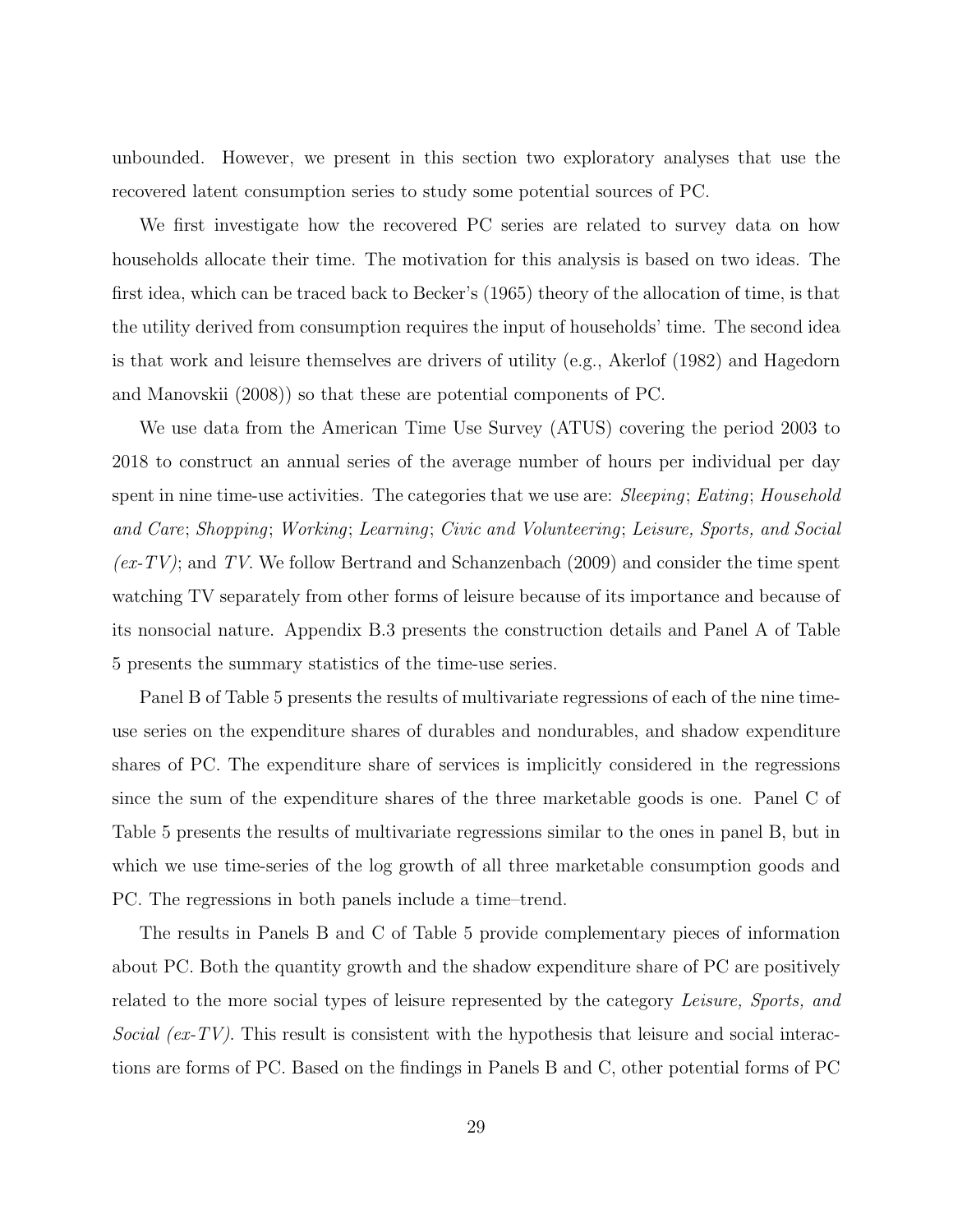are sleeping and eating, which can be considered close cousins of leisure. In contrast, time spent watching TV is negatively related to the quantity growth but positively related to the shadow expenditure share of PC. The interpretation of these results is that watching TV, which is a nonsocial form of leisure, is a substitute for PC but possibly not a form of PC. Other types of activities that seem to substitute PC are Working; and Household and Care.

# [ Table [5](#page-57-0) here ]

The second analysis investigates potential candidates for the non-pecuniary determinants of utility that make up PC. Specifically, we study the relationship between PC and different wellbeing or distress indicators. The wellbeing indicators are the University of Michigan Consumer Sentiment Index, which is a survey-based measure that tracks consumers' optimism about the near future, and the average earnings from the BEA, which is related to financial stability. The distress indicators are the suicide rate, which proxies for poor mental health, from the CDC/NCHS, the homicide rate, which proxies for the general sense of insecurity, also from the CDC/NCHS, and the unemployment rate from the BLS. We also include the number of hours worked from the BEA, which can be interpreted as an indicator of distress (unemployment or low leisure time) or as an indicator of wellbeing (job security and satisfaction). Panel A of Table [6](#page-58-0) presents the summary statistics of the six indicators.

Panel B of Table [6](#page-58-0) presents the results of multivariate regressions of the log change in each wellbeing or distress indicator on changes of the expenditure shares of durables and nondurables, and the shadow expenditure share of PC. The panel shows that, in general, the shadow expenditure share of PC is positively related to wellbeing and negatively related to distress. In particular, the slopes of the shadow expenditure share of PC,  $\Delta S_{\text{L}}$ , are positive for suicide rates and unemployment rates and negative for average earnings.  $\Delta S_{\text{L}}$  does not appear to be related to changes in consumer sentiment, homicide rates, and hours worked.

Panel C of Table [6](#page-58-0) presents the results of regressions of the indicators of wellbeing or distress on measures of the quantity growth of the different consumption series. In general, we find that, in contrast with the growth in the shadow expenditure share of PC, the quantity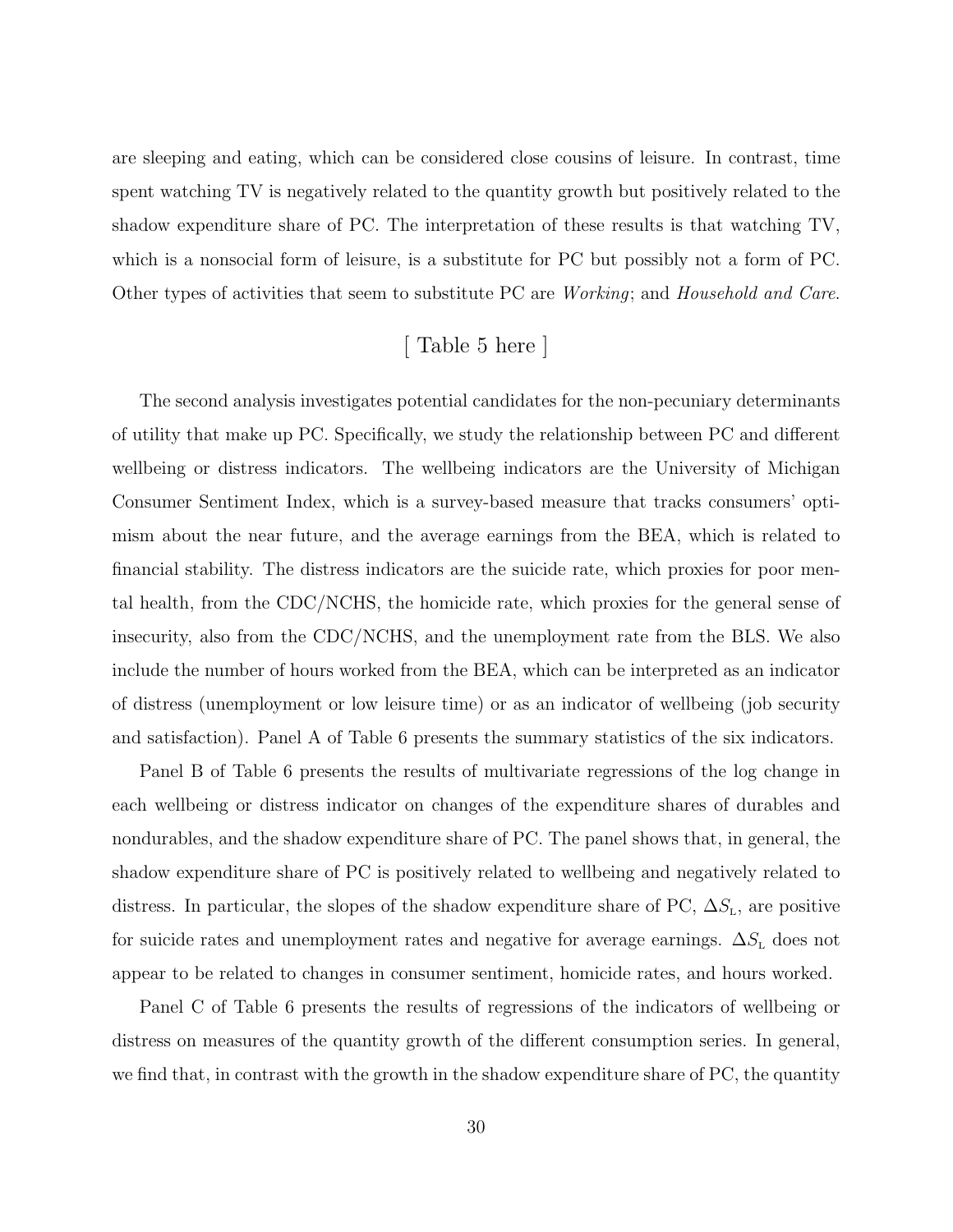growth of PC is generally positively related to wellbeing and negatively related to distress. Specifically, the panel shows that the slope of  $\Delta q_{\rm L}$  is positive for average earnings and negative for unemployment rates. Although negative, the slope of  $\Delta q_{\rm L}$  on suicide rates is not statistically significant. Note that the flipped signs between Panels B and C are unique to PC and do not occur for durables and nondurables.

Overall, the results in Tables [5](#page-57-0) and [6](#page-58-0) suggest that social forms of leisure, job security, and financial stability are possible sources of PC. In contrast, the analysis indicates that nonsocial forms of leisure, home production, and work are not components of PC. A hypothesis left for future research is whether the decline in Total-C over the last few decades, shown in Figure [3,](#page-49-0) is due the decline in job security and shift from more social forms of leisure (e.g., talking in person with family and friends) to less social forms of leisure (e.g., watching TV).[26](#page-32-0)

# [ Table [6](#page-58-0) here ]

# <span id="page-32-2"></span>3.3 Model Fit with Alternative Specifications

Do we need PC and a flexible consumption aggregator to capture the consumption expenditure share dynamics in the data? To answer this question, in this section, we present the model fit of two alternative model specifications: a translog-based model and a CES-based model, both without PC.

### <span id="page-32-1"></span>3.3.1 Translog-Based Model with No PC

We first investigate the importance of the existence of PC for the good fit of our baseline specification, which can be seen in Figure [2.](#page-48-0) We estimate an alternative translog-based model that does not embed PC but that is otherwise identical to that in our main specification. The consumption aggregator  $C^{TL,NOPC}$ . used in the alternative specification is also defined

<span id="page-32-0"></span> $^{26}$ This hypothesis relates to that in [Di Tella and MacCulloch](#page-39-8) [\(2008\)](#page-39-8), p.38: "Maybe adaptation to income, increased anxiety and job insecurity caused by globalization, stress at work, or the rise of television that has become addictive, have led to flat happiness in the face of sharply rising average incomes."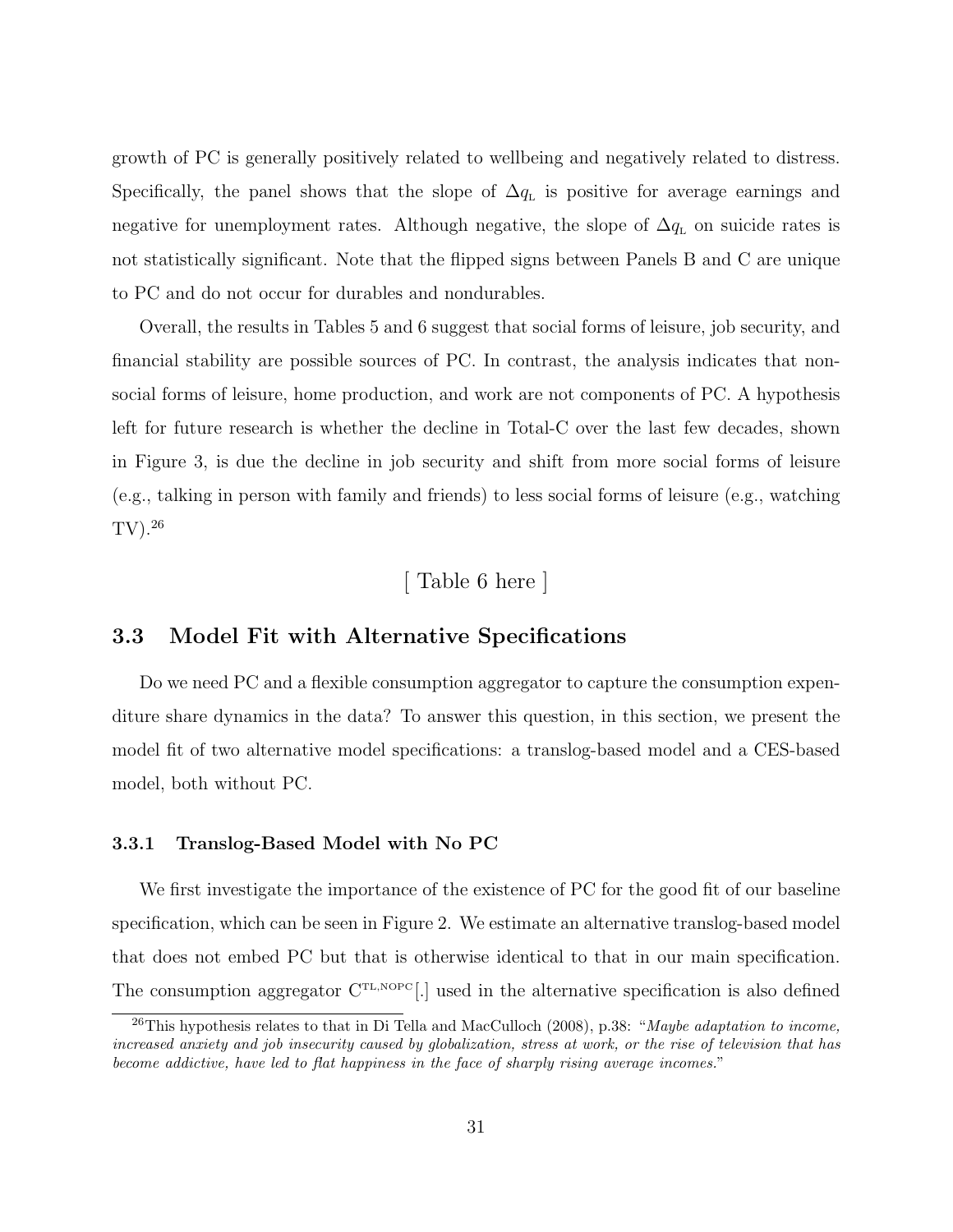in Equations [\(4a\)](#page-11-1)–[\(4b\)](#page-11-2) but in which the coefficients are given by

<span id="page-33-1"></span>
$$
\mathbf{a}^{\text{NOPC}} \equiv \begin{bmatrix} a_{\text{D}} \\ a_{\text{N}} \\ a_{\text{S}} \end{bmatrix} \in [0, 1]^{3 \times 1}, \text{ and } \mathbf{b}^{\text{NOPC}} \equiv \begin{bmatrix} b_{\text{DD}} & b_{\text{DN}} & b_{\text{DS}} \\ b_{\text{ND}} & b_{\text{NN}} & b_{\text{NS}} \\ b_{\text{SD}} & b_{\text{SN}} & b_{\text{SS}} \end{bmatrix} \in \mathbb{R}^{3 \times 3}, \quad (21)
$$

and subject to the parameter restriction  $a_{\rm s} = 1 - a_{\rm p} - a_{\rm N}$ . We do not impose additional restrictions to the parameters in Equation [\(21\)](#page-33-1) given the evidence discussed in Section [1.4.1](#page-11-5) against the homotheticity of preferences defined over marketable goods.

Panel A of Figure [5](#page-51-0) shows that the fit of the translog-based model without PC is significantly worse than that of the baseline model with PC, reported in Figure [2.](#page-48-0) The most significant difference in performance from removing PC seems to be the ability to explain the dynamics of the expenditure shares of the durable good. For instance, the values of the scaled MAE from [Belo et al.](#page-38-9) [\(2019\)](#page-38-9) are 3.3% with PC vs. 20.1% without PC. The differences in the goodness-of-fit measures for the expenditure shares of nondurables (3.2% vs. 5.4%) and services (2.8% vs. 3.6%) are more modest, but also in favor of the model with PC.

#### <span id="page-33-0"></span>3.3.2 CES-Based Model

Next, we investigate the importance to the model-fit of using a translog consumption aggregator relative to a less flexible but simpler CES aggregator. Since a CES-based model with PC cannot be identified, we estimate a model that is identical to that discussed in Section [1.5.2](#page-16-0) but in which the consumption aggregator is defined over marketable goods only, as given by  $C^{\text{CES}}[Q_t] \equiv (a_D(Q_t^D)^{\rho} + a_N(Q_t^N)^{\rho} + (1 - a_D - a_N)(Q_t^S)^{\rho})^{1/\rho}$ , where  $1/1 - \rho > 0$ is the elasticity of substitution between the goods.

Panel B of Figure [5](#page-51-0) shows the fit of the CES-based model. The general goodness-of-fit of the CES-based model at explaining the marketable consumption expenditure shares is worse than that of the translog-based model without PC, which can be seen in Panel A of Figure [5.](#page-51-0) The scaled MAE of the fit of the expenditure shares of durable goods is 40.7% in the CES case vs. 5.4% in the translog model without PC. The scaled MAE values for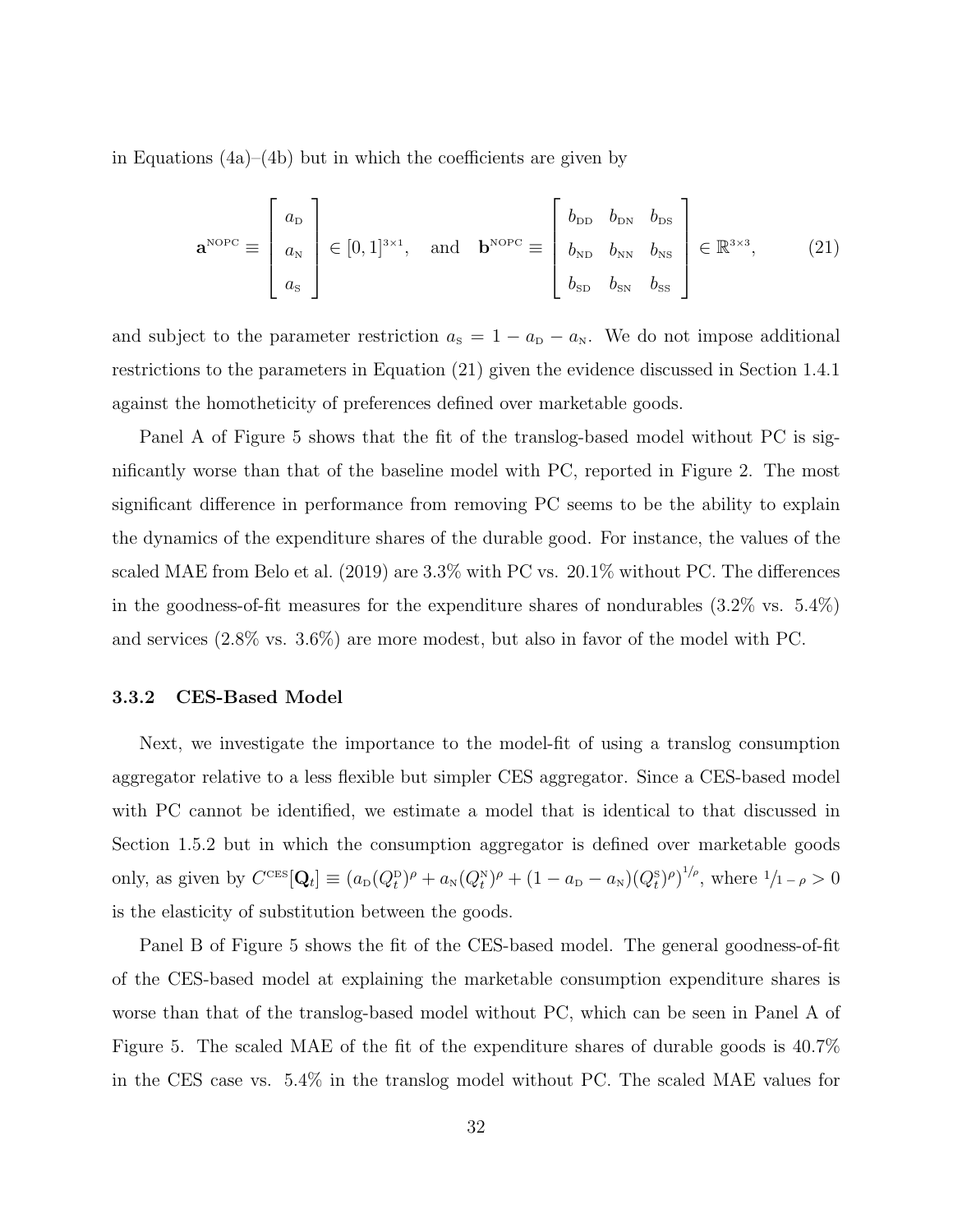nondurables are 8.2% (CES), and 5.4% (translog with no PC), and the scaled MAE values for services are 11.1% (CES) and 3.6% (translog with no PC). These results show that the greater flexibility of the translog aggregator is not only needed for the recovery of PC but also to explain the dynamics of marketable consumption.

[ Figure [5](#page-51-0) here ]

# <span id="page-34-0"></span>4 Application: Consumption-CAPM

Table [2](#page-54-0) shows that the estimated model is successful at matching consumption moments and implies an RRA coefficient of around 11. A natural question is whether the relatively low RRA estimated value is, as predicted by our model, due to the more comprehensive nature of Total-C relative to the Market-C series typically used in the asset pricing literature, or due to a low relative estimation weight of the financial moments relative to that of the consumption moments. To answer the question, in this section, we abstract away from the consumption-goods markets and focus on the fit of the model on financial moments only. This focus also allows for a more direct comparison between our findings and those from the asset pricing literature.

The approach that we use here is based on the standard empirical implementation of the consumption-based asset pricing model (C-CAPM). Specifically, we compare five different specifications of the C-CAPM, one with PC and four without PC, following the procedure in [Savov](#page-40-6) [\(2011\)](#page-40-6). We fix the patience constant  $\beta$  of the power utility function from Equation [\(7\)](#page-13-5) and estimate the implied coefficient of RRA by minimizing the pricing errors of Equation [\(18\)](#page-24-1) in explaining the excess returns of the market portfolio, and in an additional analysis, the returns of the 25 size-B/M portfolios from [Fama and French](#page-40-5) [\(1993\)](#page-40-5).

Table [7](#page-59-0) presents the results of the exercise. The first specification considers an aggregate consumption measure that includes PC. Specification (1), which is the baseline, uses the recovered series of Total-C presented in Section [3.](#page-24-4) For comparison, we also test the standard C-CAPM model using four additional specifications without PC: Specification (2), based on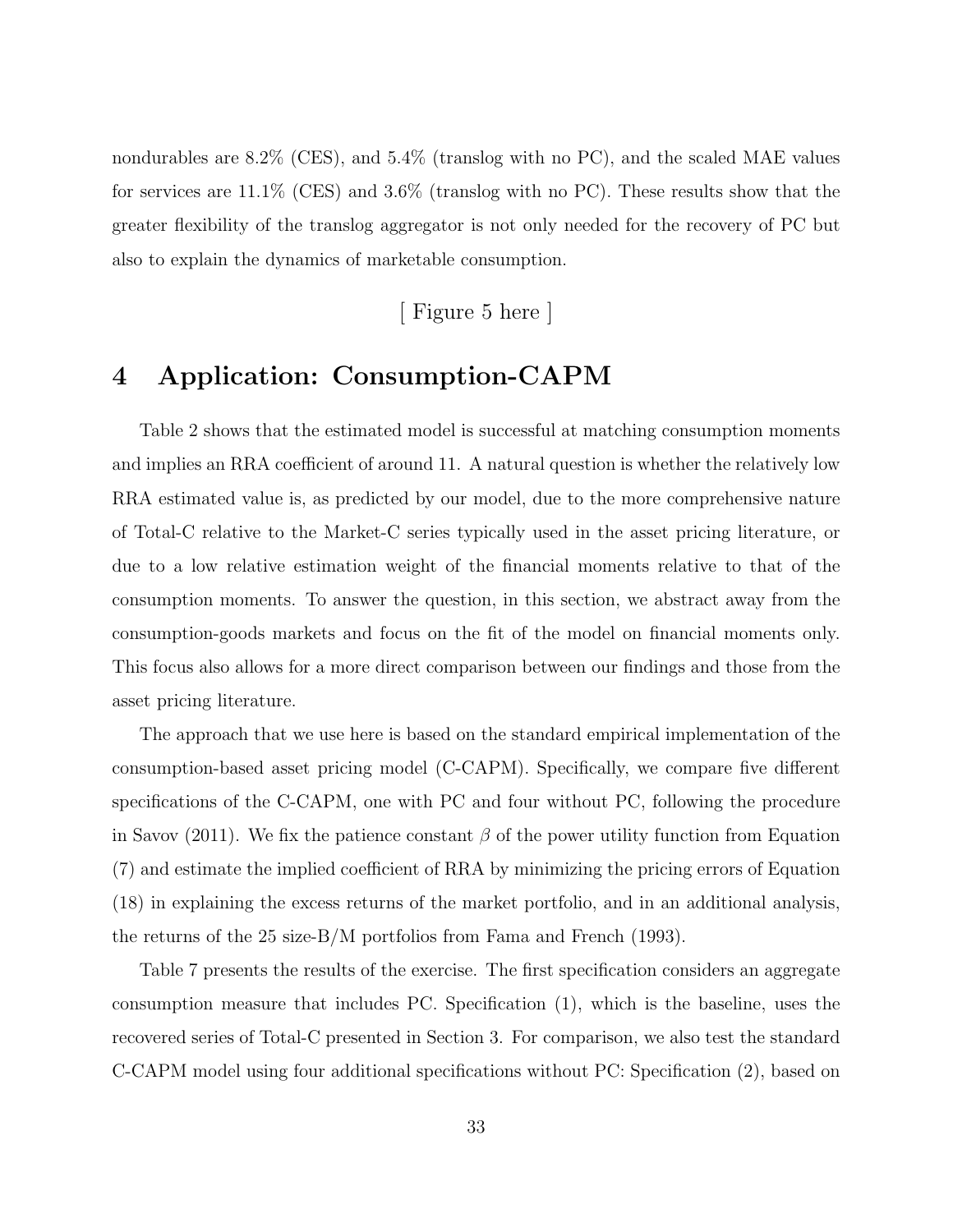the translog aggregator without PC discussed in Section [3.3.1;](#page-32-1) specification (3) based on the CES aggregator without PC discussed in Section [3.3.2;](#page-33-0) specification (4) based on the standard proxy for consumption based on the Market-C in nondurables and services, and specification (5), which is based on the garbage-based proxy for the quantity of aggregate consumption from [Savov](#page-40-6) [\(2011\)](#page-40-6).

Panel A of Table [7](#page-59-0) presents the estimation results using the market portfolio as the test asset. All models shown in the panel can generate a zero pricing error so that the implied RRA estimates are informative about the relative performance of the different specifications. The high implied RRA using Market-C (specification 4), of around 47, confirms the documented unplausibly high levels of risk aversion required to explain the equity premium with power utility estimated with real marketable consumption expenditures. The estimate of RRA from specification 5, which is about 17, precisely matches that presented in [Savov](#page-40-6) [\(2011\)](#page-40-6).

The new insight from the Panel A of Table [7,](#page-59-0) and one of the main contributions of our paper, is that using Total-C (specification 1) leads to a relatively low implied coefficient of RRA, around 12.6, which is consistent with the estimated value of 11 presented in Table [2.](#page-54-0) This result is likely to follow from the high volatility of Total-C relative to the Market-C. Despite the lower estimate of RRA, the standard errors presented suggest that we cannot reject the hypothesis that our RRA estimates are statistically different from that in the garbage-based model. Specification (2) shows that a model based on the translog aggregator but without PC implies an extremely high RRA of 61. Specification (3) shows that a model based on the CES aggregator, in which, as discussed, the existence of PC is irrelevant in the estimation, leads to results very similar to those of the standard C-CAPM (i.e., specification 4), in which consumption is proxied by real marketable consumption expenditures (i.e., Market-C).

Panel A of Table [7](#page-59-0) also presents the estimated real risk-free rates implied by the five specifications and confirms the challenge faced by the canonical C-CAPM with power utility of simultaneously matching the equity risk premium and the risk-free rate. Despite this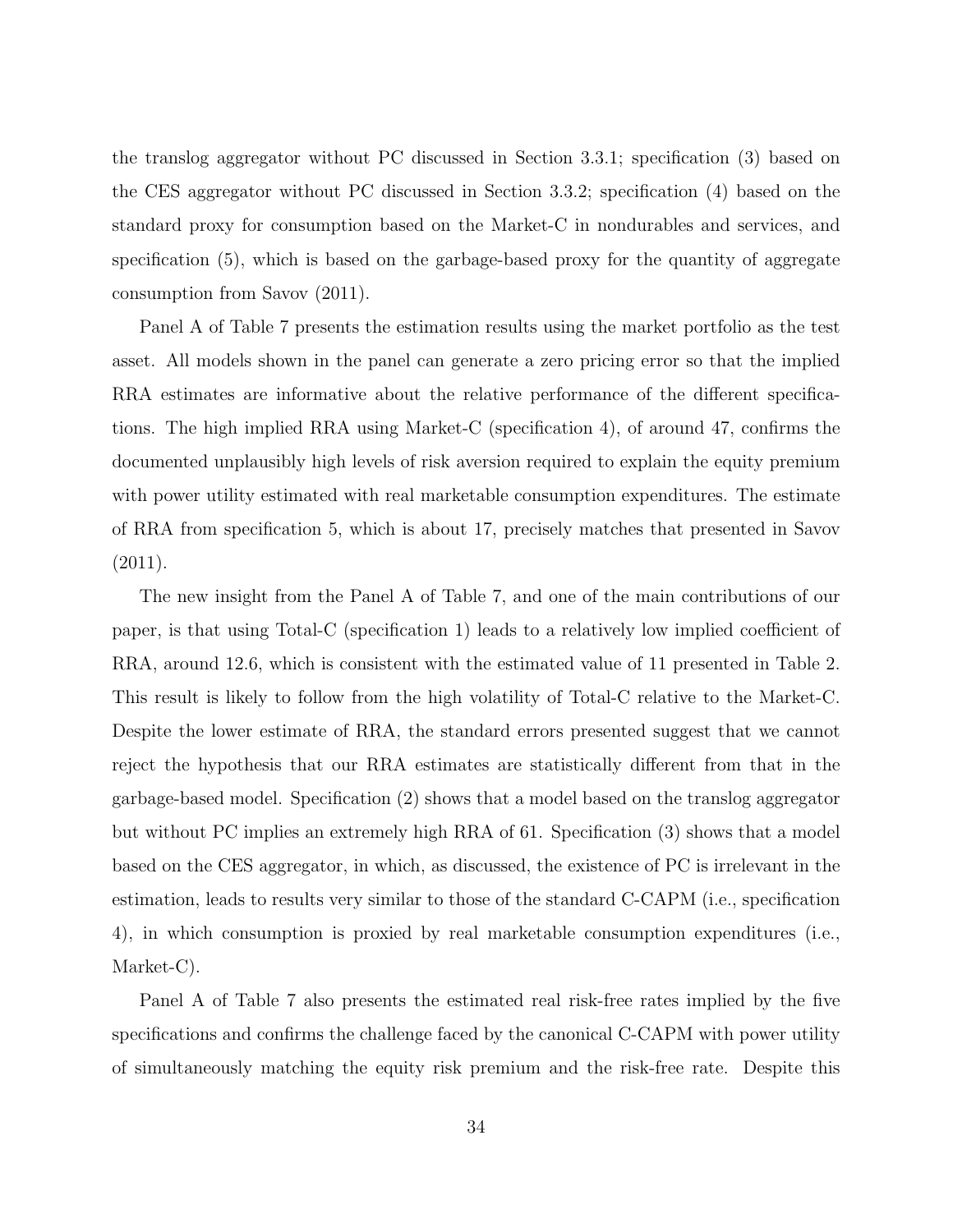difficulty, the implied risk-free rates of our model (specification 1) is around 5%, which is not excessively high, especially in comparison with the implied risk-free rate of around 17% of the successful garbage-based model of [Savov](#page-40-6) [\(2011\)](#page-40-6) (specification 5).

Panel B of Table [7](#page-59-0) presents the results of an exercise similar to that in Panel A but based on the returns of the 25 portfolios of stocks double sorted on market value and bookto-market ratios from Kenneth French's data library. We use a single-stage GMM procedure with an equally-weighted weighting matrix in the estimation. The estimates of RRA are generally consistent with those presented in Panel A. Interestingly, the point estimate of around 11 using the Total-C measure that includes PC (specification 1) is lower than that of the garbage-based model, which is about 22 (specification 5).

Taken together, the results in this section show that the dynamics of the recovered latent consumption series are relevant for economic models that rely on the dynamics of marginal utility over consumption, which are exemplified in the paper by the consumption-based CAPM. Adding PC to standard measures of aggregate consumption helps the ability of the C-CAPM with power utility to rationalize the asset pricing series from the data.

[ Table [7](#page-59-0) here ]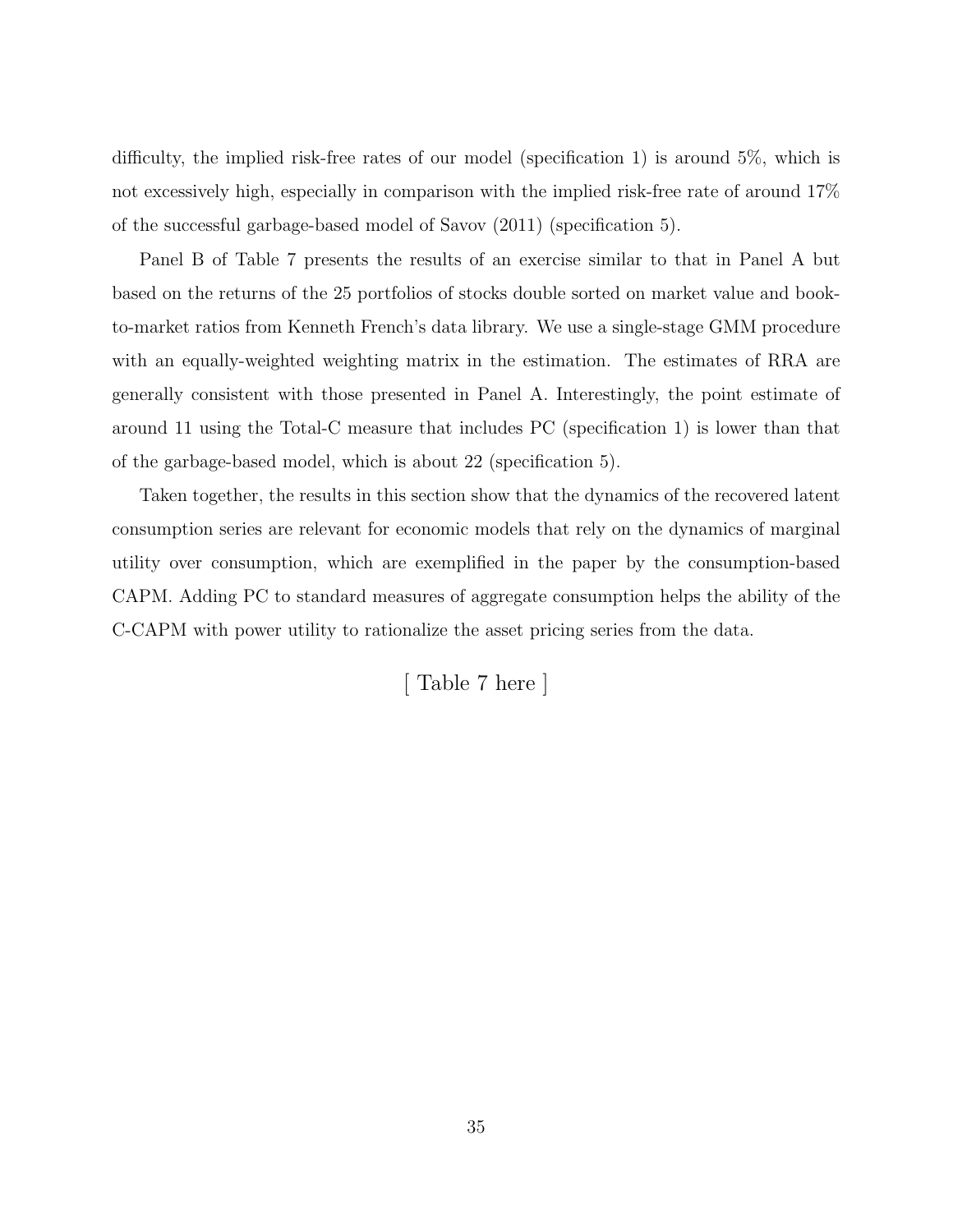# 5 Conclusion

Marketable aggregate consumption (Market-C) can only account for goods and services for which prices and quantities can be observed. We denote by priceless consumption (PC) all non-pecuniary drivers of utility that are unaccounted for in Market-C but that affect its composition, and propose a structural estimation methodology to recover the dynamics of PC in the data. Our estimation results suggest that: i) PC is a significant and volatile component of the true aggregate consumption (Total-C); ii) the quantity consumed of PC has been declining; but iii) the shadow expenditure share in PC has been growing over time, which indicates that PC has become an increasingly scarce good. As an application, we use the estimated PC series to provide new empirical evidence in support of the standard C-CAPM with power utility. When use Total-C, which accounts for PC, the empirical fit of the model improves significantly. In particular, the model can match the observed equity risk premium with a relatively low relative risk aversion coefficient of around 12.

A more complete empirical measure of aggregate consumption allows for a better evaluation of the many economic theories in which consumption plays a central role. In addition to the application considered here (i.e., testing the C-CAPM with Total-C), other promising applications include the analysis of the welfare costs of business cycle fluctuations (e.g., [Lu](#page-40-13)[cas](#page-40-13) [\(1987\)](#page-40-13)), the degree of international risk sharing (e.g., [Brandt, Cochrane, and Santa-Clara](#page-38-11) [\(2006\)](#page-38-11)), the potential link between PC and the Easterlin Paradox (e.g., [Easterlin](#page-39-9) [\(1974\)](#page-39-9)), and the construction of more comprehensive measures of wellbeing (e.g., [Diener](#page-39-10) [\(2009\)](#page-39-10)).

Finally, the approach presented in this paper is based on a representative consumer and focuses on the U.S. economy. Future research can extend this approach in several promising directions. Two examples are the study of whether heterogeneous consumers value the latent PC differently and relate the variation to household characteristics, and, in the spirit of [Clark, Frijters, and Shields](#page-39-11) [\(2008\)](#page-39-11), the study of whether PC varies across countries, and relate the variation to country characteristics. Examining these and other links will help us further understand PC and its economic implications.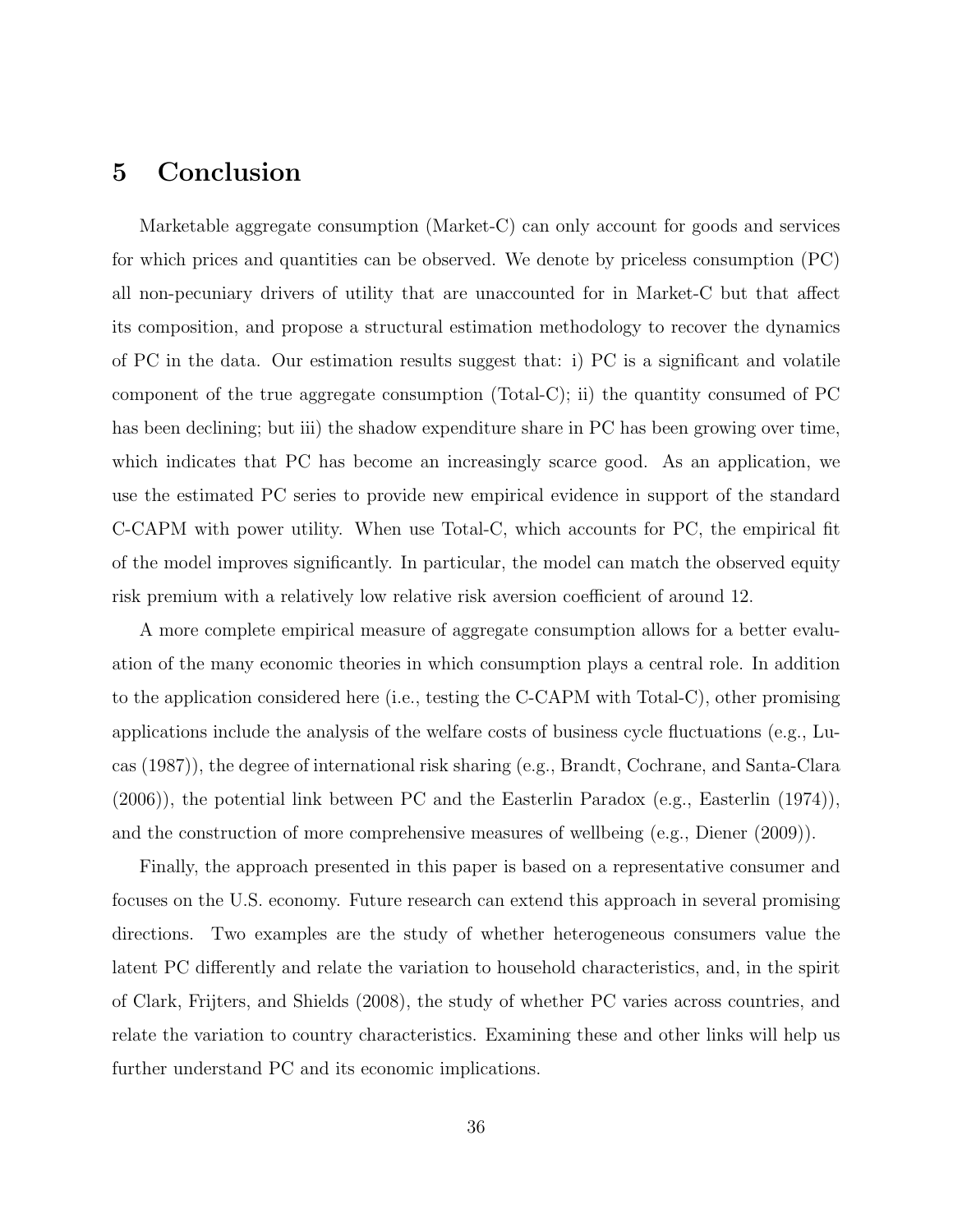# References

- <span id="page-38-6"></span>[1] Ait-Sahalia, Yacine, Jonathan A. Parker, and Motohiro Yogo, 2004, Luxury goods and the equity premium, Journal of Finance 59, 2959–3004.
- <span id="page-38-1"></span>[2] Akerlof, George A., 1982, Labor contracts as partial gift exchange, Quarterly Journal of Economics 97, 543–569.
- <span id="page-38-2"></span>[3] Ambrus, Attila, Markus Mobius, and Adam Szeidl, 2014, Consumption risk-sharing in social networks, American Economic Review 104, 149–82.
- <span id="page-38-3"></span>[4] Azzi, Corry, and Ronald Ehrenberg, 1975, Household allocation of time and church attendance, Journal of Political Economy 83, 27–56.
- <span id="page-38-0"></span>[5] Becker, Gary S., 1965, A theory of the allocation of time, The Economic Journal 75, 493–517.
- <span id="page-38-9"></span>[6] Belo, Frederico, Vito Gala, Juliana Salomao, and Maria Ana Vitorino, 2019, Decomposing Firm Value, working paper.
- <span id="page-38-4"></span>[7] Benabou, Roland, and Jean Tirole, 2011, Identity, morals, and taboos: Beliefs as assets, Quarterly Journal of Economics 126, 805–855.
- <span id="page-38-10"></span>[8] Bertrand, Marianne, and Diane Whitmore Schanzenbach, 2009, Time use and food consumption, American Economic Review Papers and Proceedings 99, 170–76.
- <span id="page-38-7"></span>[9] Binsbergen, Jules H. Van, 2016, Good-Specific Habit Formation and the Cross-Section of Expected Returns, Journal of Finance 71, 1699–1732.
- <span id="page-38-11"></span>[10] Brandt, Michael W, John H Cochrane, and Pedro Santa-Clara, 2006, International risk sharing is better than you think, or exchange rates are too smooth, *Journal of Monetary* Economics 53, 671–698.
- <span id="page-38-8"></span>[11] Breeden, Douglas T., 1979, An intertemporal asset pricing model with stochastic consumption and investment opportunities, *Journal of Financial Economics* 7, 265–296.
- <span id="page-38-5"></span>[12] Breeden, Douglas T., Michael R. Gibbons, and Robert H. Litzenberger, 1989, Empirical tests of the consumption-oriented CAPM, Journal of Finance 44, 231–262.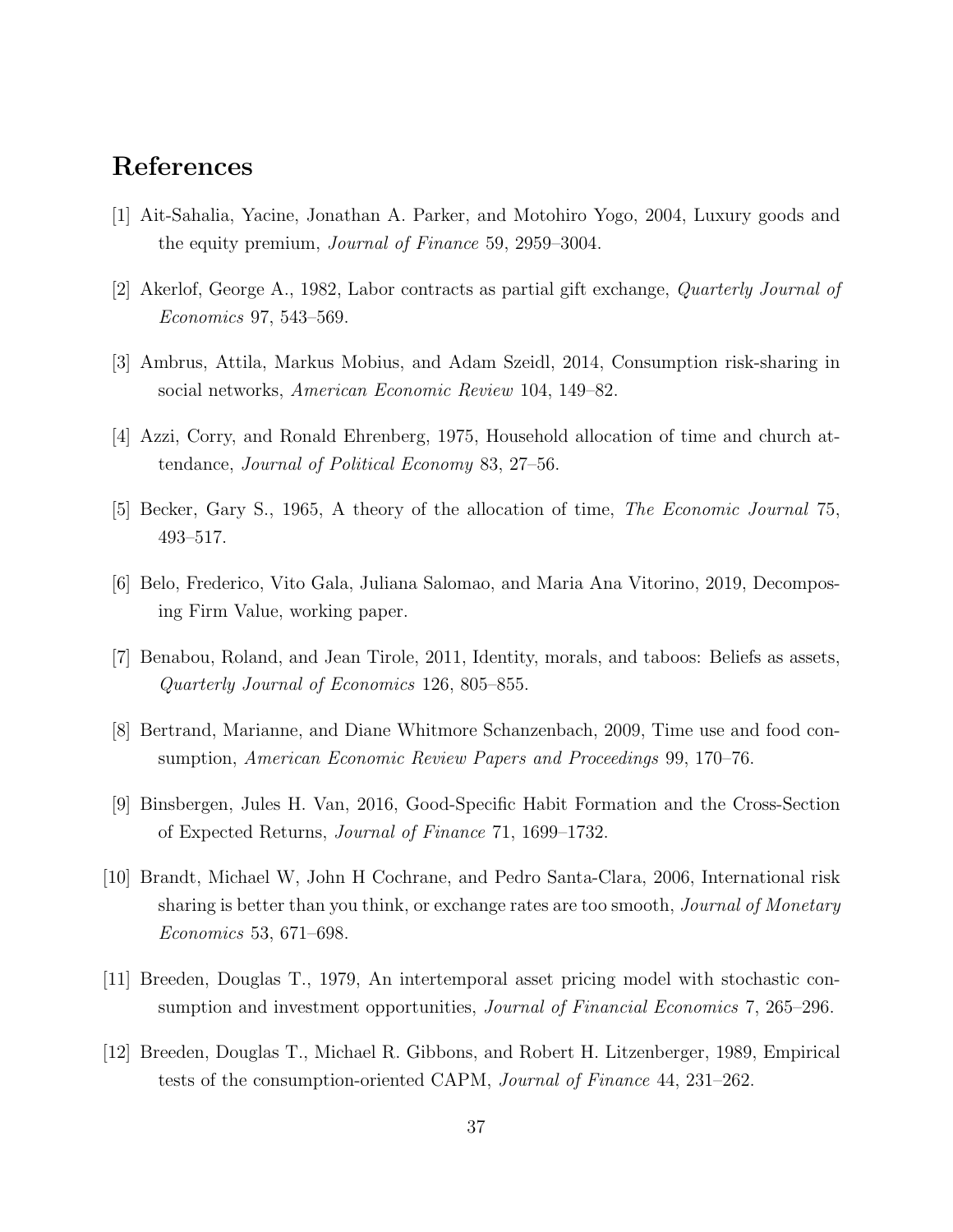- <span id="page-39-6"></span>[13] Buera, Francisco J., and Joseph P. Kaboski, 2012, The Rise of the Service Economy, American Economic Review 102, 2540–2569.
- <span id="page-39-7"></span>[14] Campbell, John Y, 2017, Financial decisions and markets: a course in asset pricing (Princeton University Press).
- <span id="page-39-4"></span>[15] Christensen, Laurits R., Dale W. Jorgenson, and Lawrence J. Lau, 1973, Transcendental Logarithmic Production Frontiers, Review of Economics and Statistics 55, 28–45.
- <span id="page-39-1"></span>[16] Christensen, Laurits R., Dale W. Jorgenson, and Lawrence J. Lau, 1975, Transcendental Logarithmic Utility Functions, American Economic Review 65, 367–383.
- <span id="page-39-11"></span>[17] Clark, Andrew E, Paul Frijters, and Michael A Shields, 2008, Relative income, happiness, and utility: An explanation for the easterlin paradox and other puzzles, Journal of Economic literature 46, 95–144.
- <span id="page-39-2"></span>[18] Cochrane, John H, 2011, Discount rates, Journal of Finance 66, 1047–1108.
- <span id="page-39-3"></span>[19] Da, Zhi, Wei Yang, and Hayong Yun, 2015, Household Production and Asset Prices, Management Science 62, 387–409.
- <span id="page-39-8"></span>[20] Di Tella, Rafael, and Robert MacCulloch, 2008, Gross national happiness as an answer to the easterlin paradox?, Journal of Development Economics 86, 22–42.
- <span id="page-39-10"></span>[21] Diener, Edward, 2009, The science of well-being: The collected works of Ed Diener, volume 37 (Springer).
- <span id="page-39-9"></span>[22] Easterlin, Richard A, 1974, Does economic growth improve the human lot? some empirical evidence, in Nations and households in economic growth, 89–125 (Elsevier).
- <span id="page-39-0"></span>[23] Eckstein, Zvi, and Kenneth I. Wolpin, 1999, Why youths drop out of high school: The impact of preferences, opportunities, and abilities, Econometrica 67, 1295–1339.
- <span id="page-39-5"></span>[24] Eichenbaum, Martin, and Lars Peter Hansen, 1990, Estimating models with intertemporal substitution using aggregate time series data, *Journal of Business*  $\mathscr$  *Economic* Statistics 8, 53–69.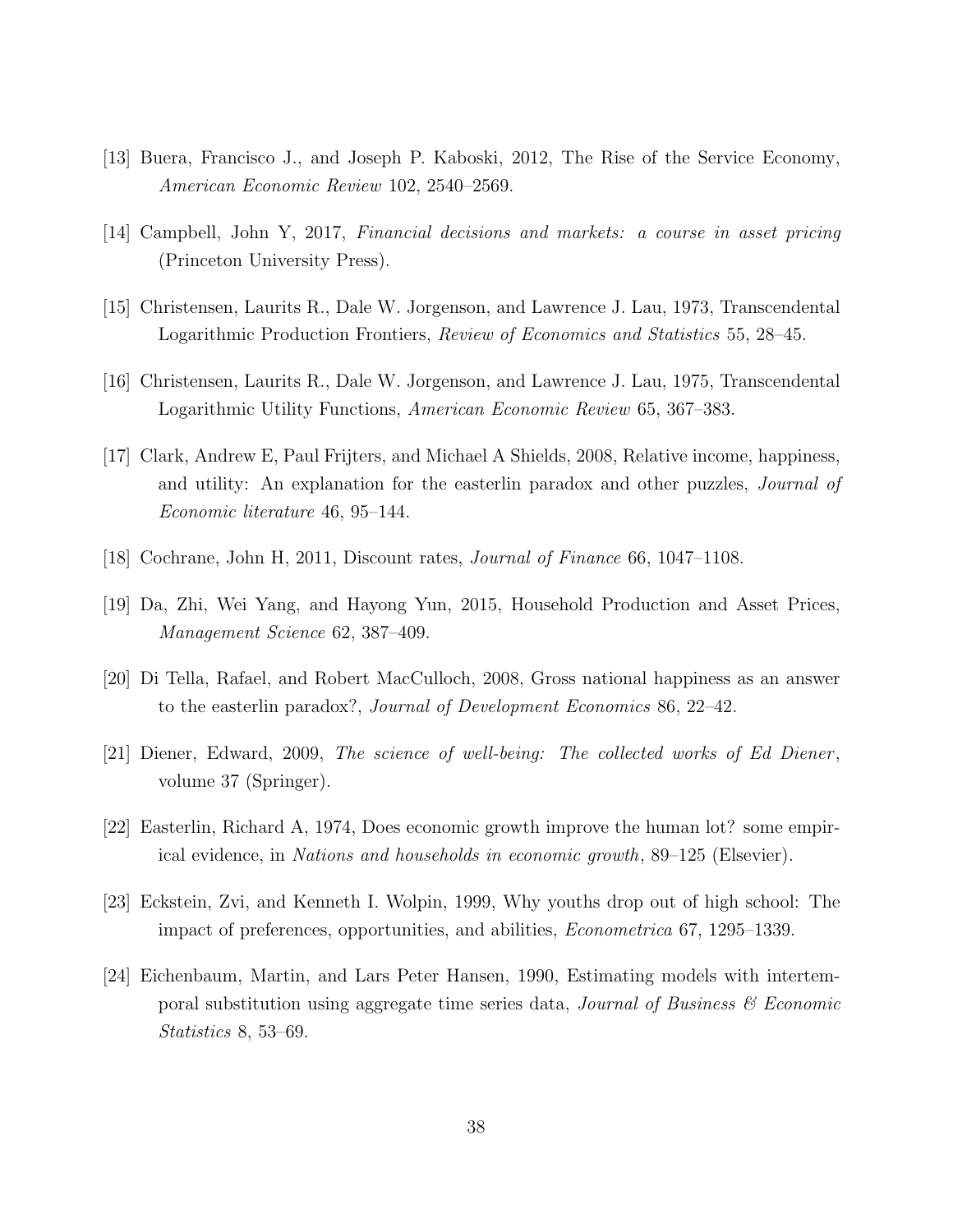- <span id="page-40-5"></span>[25] Fama, Eugene F., and Kenneth R. French, 1993, Common risk factors in the returns on stocks and bonds, Journal of Financial Economics 33, 3–56.
- <span id="page-40-9"></span>[26] Gomes, Joao F., Leonid Kogan, and Motohiro Yogo, 2009, Durability of Output and Expected Stock Returns, Journal of Political Economy 117.
- <span id="page-40-10"></span>[27] Gorodnichenko, Yuriy, and Michael Weber, 2016, Are Sticky Prices Costly? Evidence from the Stock Market, American Economic Review 106, 165–199.
- <span id="page-40-12"></span>[28] Greene, William H., 2003, Econometric Analysis, fifth edition (Pearson Education, New Jersey, USA).
- <span id="page-40-3"></span>[29] Hagedorn, Marcus, and Iourii Manovskii, 2008, The cyclical behavior of equilibrium unemployment and vacancies revisited, American Economic Review 98, 1692–1706.
- <span id="page-40-4"></span>[30] Jack, William, and Tavneet Suri, 2014, Risk sharing and transactions costs: Evidence from Kenya's mobile money revolution, American Economic Review 104, 183–223.
- <span id="page-40-0"></span>[31] Kennedy, Robert F., 1968, Remarks of Robert F. Kennedy at the University of Kansas, March 18, 1968 (John F. Kennedy Presidential Library and Museum).
- <span id="page-40-2"></span>[32] Lazear, Edward, 1977, Education: consumption or production?, Journal of Political Economy 85, 569–597.
- <span id="page-40-11"></span>[33] Lucas, Robert E., 1978, Asset prices in an exchange economy, Econometrica 46, 1429– 1445.
- <span id="page-40-13"></span>[34] Lucas, Robert E, 1987, Models of business cycles, volume 26 (Basil Blackwell Oxford).
- <span id="page-40-8"></span>[35] Piazzesi, Monika, Martin Schneider, and Selale Tuzel, 2007, Housing, consumption and asset pricing, Journal of Financial Economics 83, 531–569.
- <span id="page-40-7"></span>[36] Samuelson, P. A., and S. Swamy, 1974, Invariant economic index numbers and canonical duality: Survey and synthesis, American Economic Review 64, 566–593.
- <span id="page-40-6"></span>[37] Savov, Alexi, 2011, Asset pricing with garbage, Journal of Finance 66, 177–201.
- <span id="page-40-1"></span>[38] Stiglitz, Joseph E, Amartya Sen, and Jean-Paul Fitoussi, 2010, Mismeasuring our lives: Why GDP doesn't add up (The New Press).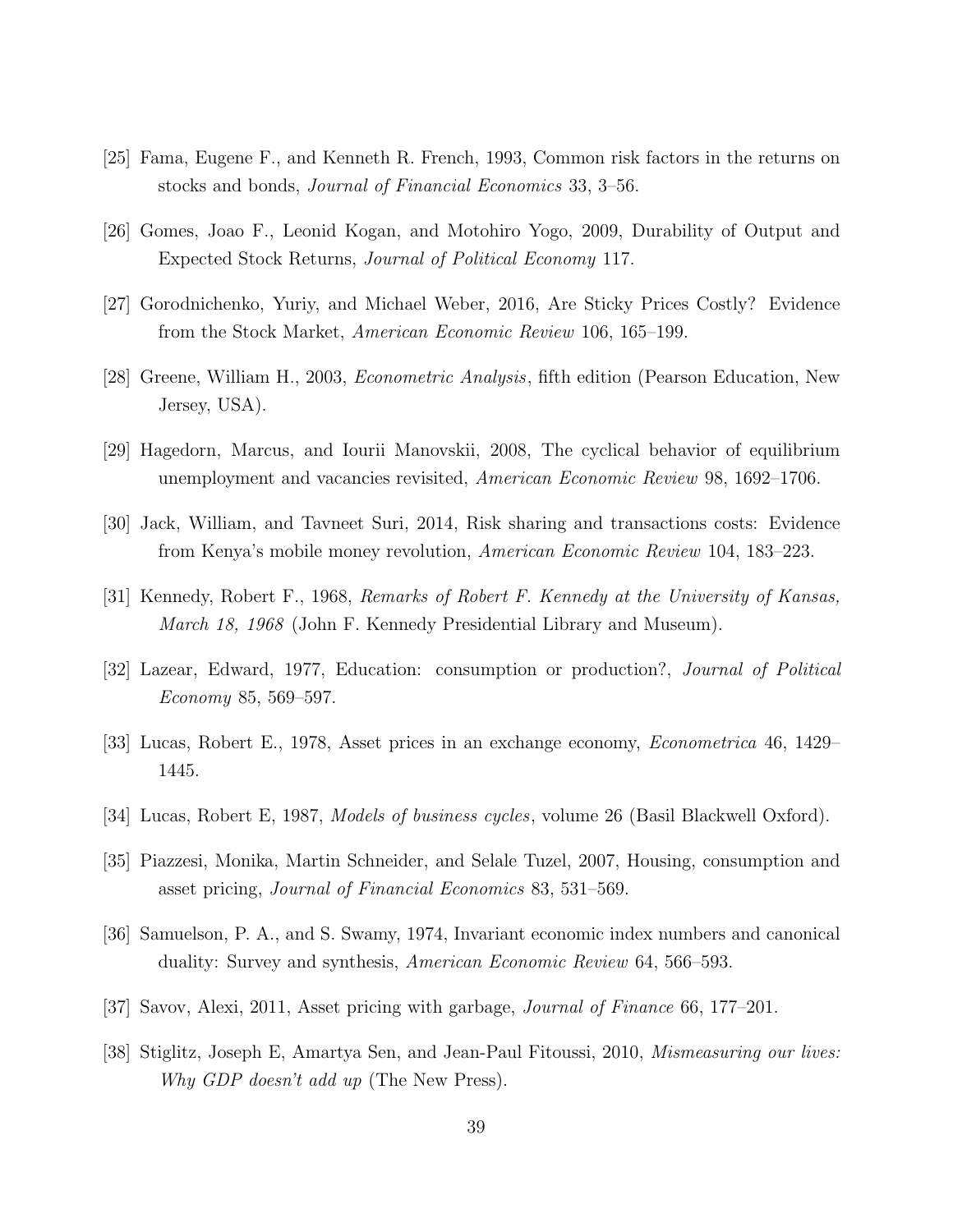<span id="page-41-0"></span>[39] Yogo, Motohiro, 2006, A Consumption-Based Explanation of Expected Stock Returns, Journal of Finance 61.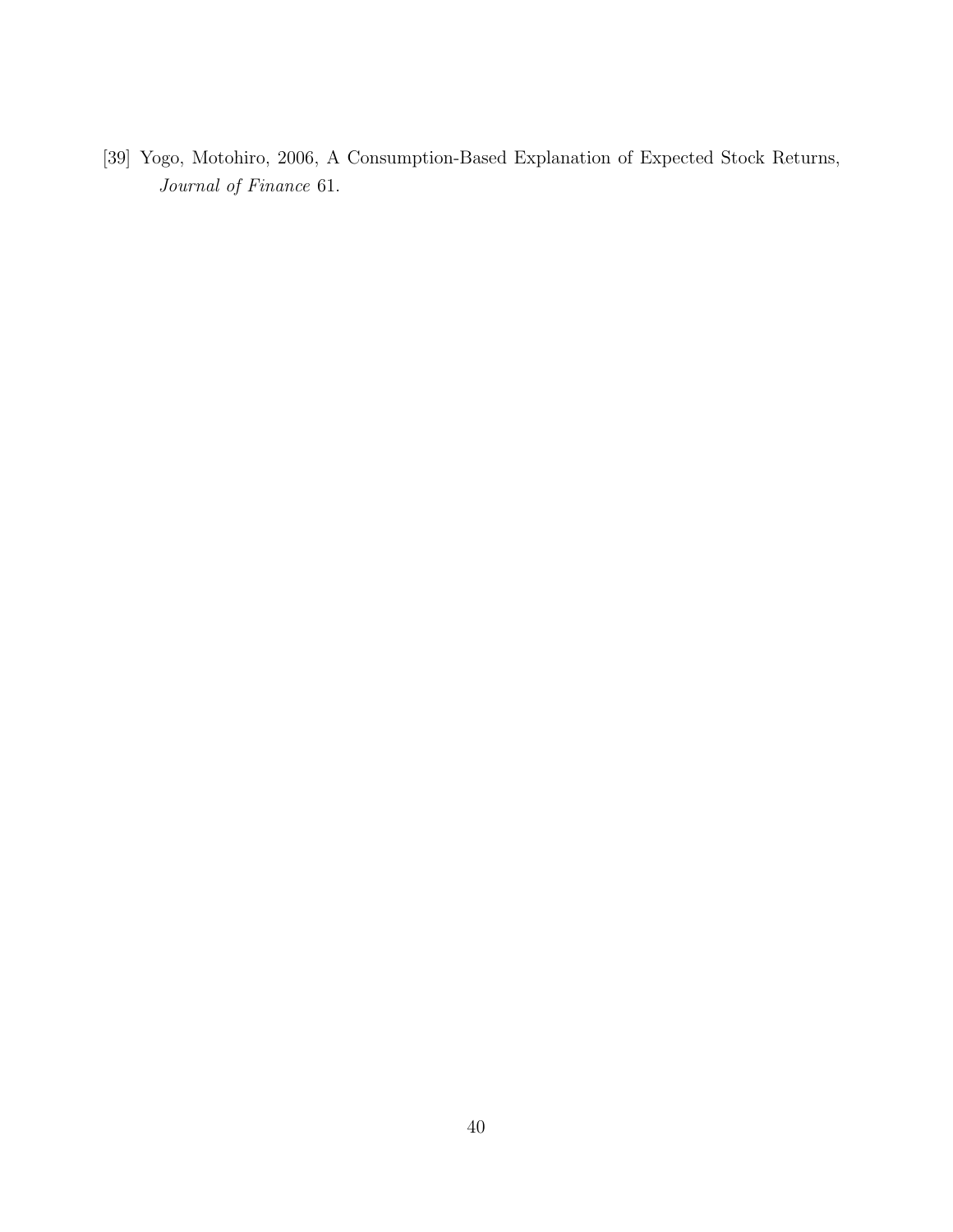# Appendix

# <span id="page-42-0"></span>A Details of the Demand System Derivation

Applying the Bellman principle, we can express the maximization problem in Equation [\(2a\)](#page-8-4), which involves decisions over an infinite series of consumption quantities and portfolio allocations into a recursive maximization problem that only involves decisions over the current consumption and portfolio allocation, as given by

<span id="page-42-2"></span><span id="page-42-1"></span>
$$
V_t = \max_{\{\mathbf{Q}_t, \mathbf{A}_t\}} \mathbf{U}[C_t] + \beta \mathbb{E}_t[V_{t+1}], \tag{A1}
$$

subject to the law of motion in Equation [\(1\)](#page-7-1) and to the constraints in Equations  $(2b)-(2c)$  $(2b)-(2c)$ .

The Lagrangian function associated with the maximization problem in Equation [\(A1\)](#page-42-1) is given by

$$
\mathcal{L}_t = \mathbf{U}[C_t] + \beta \mathbb{E}_t[V_{t+1}] - \lambda_t \left( \sum_{j=0}^n A_{j,t} + X_t^{\text{DNS}} + \Delta_t^{\text{L}} P_t^{\text{L}} - \sum_{j=0}^n A_{j,t-1} R_{j,t} \right). \tag{A2}
$$

The first order conditions of the Lagrangian function in Equation [\(A2\)](#page-42-2) w.r.t.  $q_t^D \equiv \log[Q_t^D]$ ,  $q_t^{\text{N}} \equiv \log[Q_t^{\text{N}}], q_t^{\text{s}} \equiv \log[Q_t^{\text{s}}], \Delta_t^{\text{L}}$ , and  $A_{j,t}$  are given by

<span id="page-42-3"></span>
$$
\frac{\partial \mathcal{L}_t}{\partial f_t^{\mathcal{D}}} = U_{\mathcal{C}}[C_t]C_t c_{\mathcal{D}}[\mathbf{q}_t] + \beta \mathbb{E}_t \left[ \left( \frac{\partial V_{t+1}}{\partial q_t^{\mathcal{D}}} \right) \right] - \lambda_t Q_t^{\mathcal{D}} = 0, \tag{A3a}
$$

$$
\frac{\partial L_t}{\partial q_t^N} = U_c[C_t]C_t c_N[\mathbf{q}_t] - \lambda_t P_t^N Q_t^N = 0,
$$
\n(A3b)

$$
\frac{\partial L_t}{\partial q_t^s} = U_c[C_t]C_t c_s[\mathbf{q}_t] - \lambda_t P_t^s Q_t^s = 0,
$$
\n(A3c)

$$
\frac{\partial L_t}{\partial \Delta_t^L} = U_c[C_t]C_t c_L[\mathbf{q}_t] - \lambda_t P_t^L Q_t^L = 0,
$$
\n(A3d)

$$
\frac{\partial L_t}{\partial A_{j,t}} = \beta \mathbb{E}_t \left[ \left( \frac{\partial V_{t+1}}{\partial A_{j,t}} \right) \right] - \lambda_t = 0, \tag{A3e}
$$

where the first condition follows from the fact that  $(Q_t^{\text{D}}/F_t^{\text{D}})^{\partial q_t^{\text{D}}}/\partial f_t^{\text{D}} = 1$ . The envelope con-ditions of the Lagrangian function in Equation [\(A2\)](#page-42-2) w.r.t.  $q_{t-1}^{\text{D}}$  and  $A_{j,t-1}$  are given by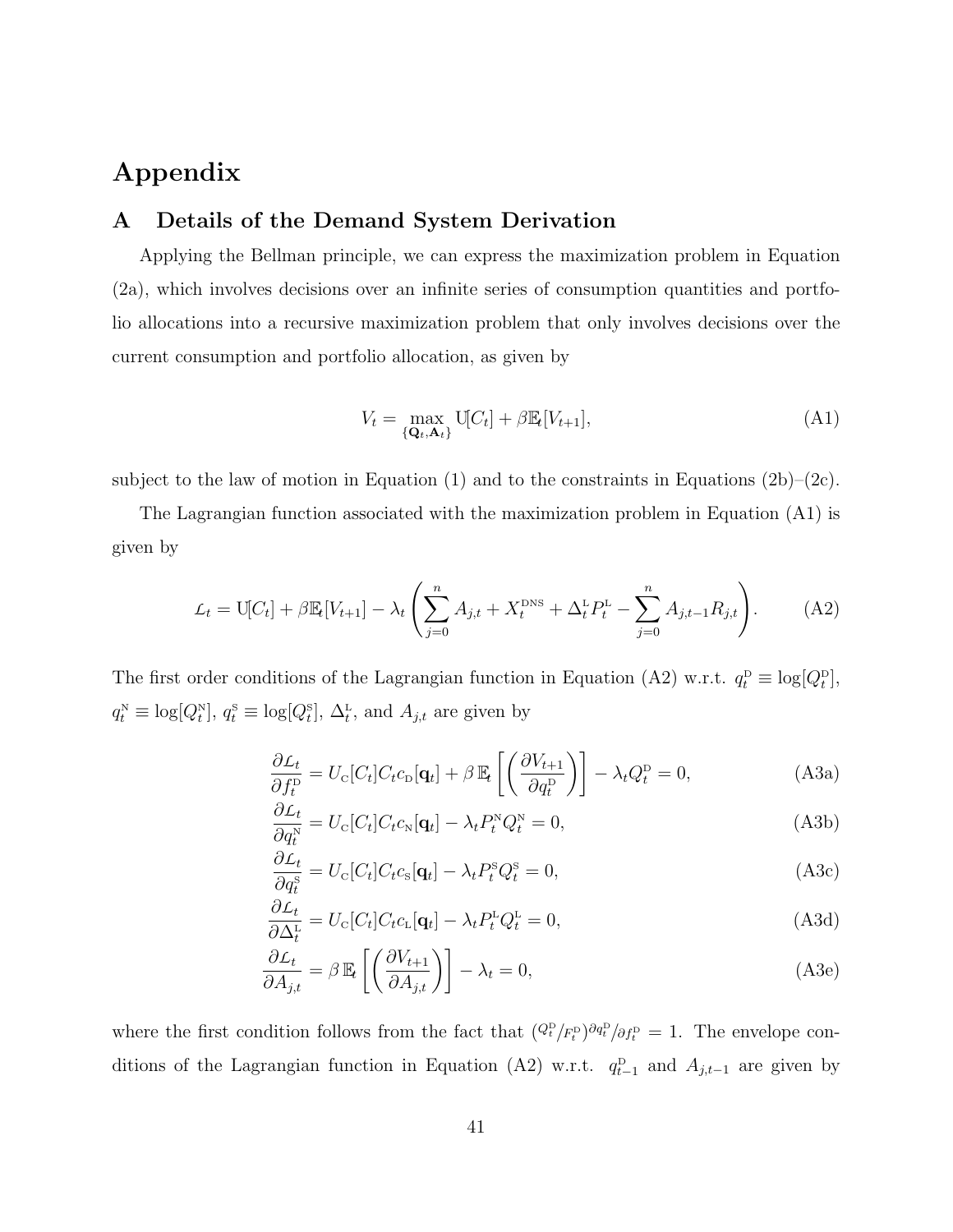$$
\frac{\partial V_t}{\partial q_{t-1}^{\mathcal{D}}} = (1 - \delta)\lambda_t,\tag{A4a}
$$

$$
\frac{\partial V_t}{\partial A_{j,t-1}} = -R_{j,t}\lambda_t.
$$
\n(A4b)

<span id="page-43-1"></span>The first order conditions and the envelope conditions in Equations [\(A3\)](#page-42-3) and [\(A4\)](#page-43-1) jointly imply the model-implied prices presented in Equations [\(3e\)](#page-10-2)–[\(3g\)](#page-10-3).

### <span id="page-43-0"></span>B Sample Construction Details

#### B.1 Consumption Data

We obtain all the marketable consumption data from the Bureau of Economic Analysis (BEA). The empirical series of the prices and expenditures of marketable goods are from the BEA's NIPA tables. Specifically, we use the series for durable goods (DDUR), nondurable goods (*DNDG*), and services (*DSER*) from BEA tables 2.3.4 (prices) and 2.3.4 (expenditures). The data is at the annual frequency and spans the period 1929 to 2018. The expenditures series are scaled by the total U.S. population series produced by the U.S. Census Bureau and retrieved from the Federal Reserve Bank of St. Louis (FRED, series code POP). We construct series of quantities purchased of the durable  $(\hat{F}_t^{\text{D}})$ , nondurable  $(\hat{F}_t^{\text{N}})$ , and service goods  $(\hat{F}_t^s)$  as the ratios of expenditures and prices of the respective goods. The quantities consumed of the nondurable and service goods in a given year equal the quantities purchased by agents of these goods (i.e.,  $\hat{Q}_t^N = \hat{F}_t^N$  and  $\hat{Q}_t^S = \hat{F}_t^S$ ). Since the durable good is nonperishable, we have that the quantity purchased  $(\hat{F}_t^{\text{p}})$  is different than the stock  $(\hat{Q}_t^{\text{p}})$ of this good. We create an empirical series for the quantity stock of the durable good,  $\hat{Q}_t^{\text{D}}$ , parallel to that in the model,  $Q_t^{\text{p}}$ . We set the quantity stock of durables in 1929 using the quantity flow of durables in that year and the ratio of the expenditure and net stock of consumer durables at current cost from the BEA's Fixed Assets Accounts Table 1.1. To be consistent with the model, the stock of durables for the years 1930 onward is constructed iteratively using the law of motion in Equation [\(1\)](#page-7-1) with a durable good depreciation rate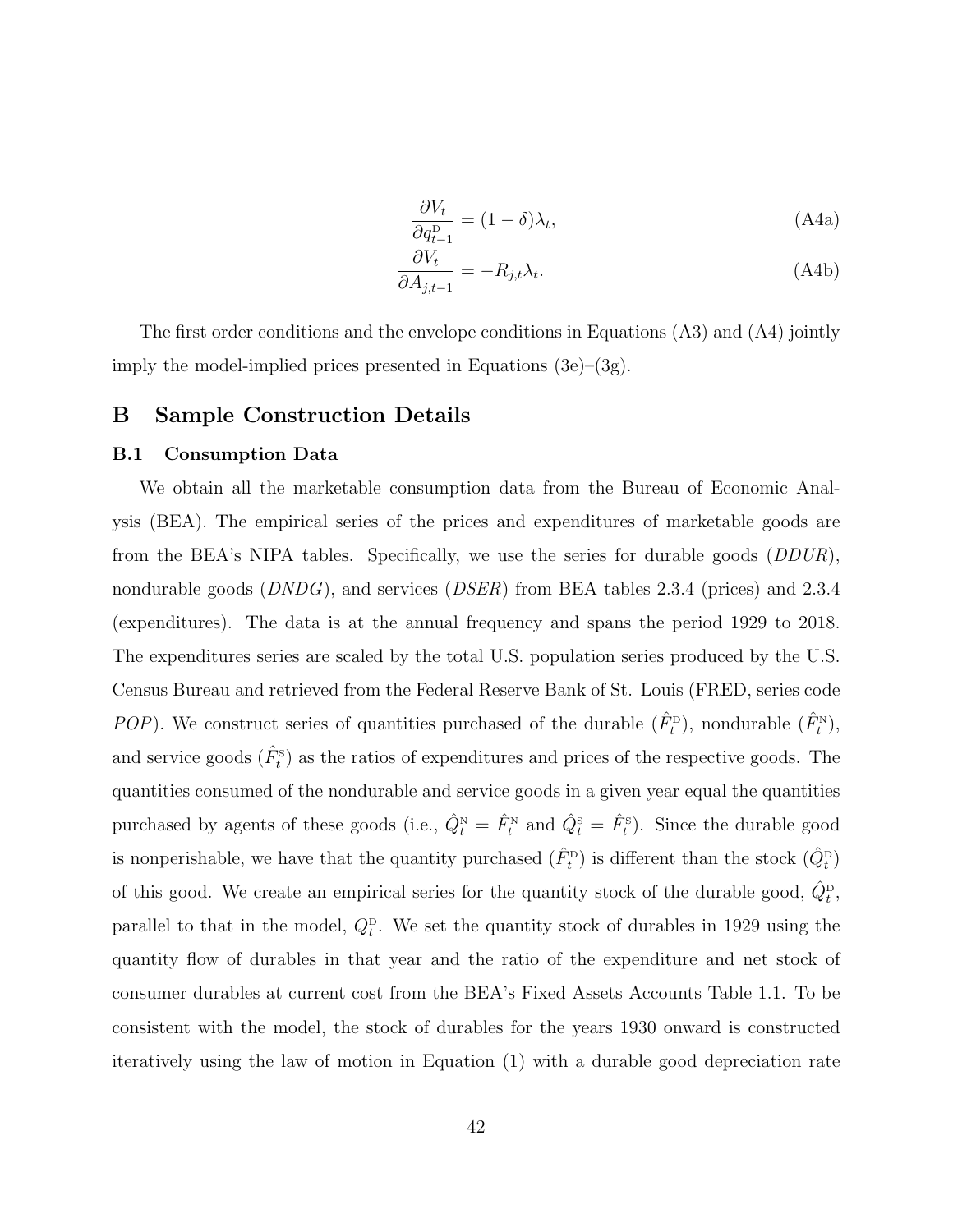$\hat{\delta} = 17.27\%$ , which is the annualized quarterly depreciation rate for durable goods from [Gomes et al.](#page-40-9) [\(2009\)](#page-40-9).

#### <span id="page-44-0"></span>B.2 Price Indexes and Financial Data

Since the durable good is the numeraire in the model, we construct two sets of series of the observable goods: one using durables as the numeraire good and one in real 2018 U.S. Dollars. To construct the series based on durables as the numeraire good, we scale all prices and expenditures series with the price index series for the durable good and multiply the resulting series with the durable price index value of 2018. The risk-free rate from Equation [\(9\)](#page-13-4), which represents the rate of a bond that pays a fixed number of units of the numeraire good, is not observable in the data. We approximate the real risk-free rate expressed in units of durable goods with the annualized nominal Treasury Bill rate from Kenneth French's data library deflated by the change in the price index of the durable good over the following year. The error from approximating the expected price change with the realized price change should be small, given that the price growth of the durable good has a low covariance with Market-C growth and is highly predictable.<sup>[27](#page-44-2)</sup> We use the PCE price index to construct the series based on real 2018 U.S. Dollars. We construct a series of aggregate expenditures in marketable goods by summing the expenditures of durable, nondurable, and service goods. Finally, we construct expenditure shares series by dividing the expenditures of a given good by the aggregate expenditure in marketable goods.

The market factor and 25 size-B/M portfolio data used in most of the analyses are from [Fama and French](#page-40-5) [\(1993\)](#page-40-5) and were obtained from Kenneth French's website. The exceptions are the analyses involving the municipal solid waste series from [Savov](#page-40-6) [\(2011\)](#page-40-6), in which the financial data used was provided by Alexi Savov.

#### <span id="page-44-1"></span>B.3 Time-Use Series

The American Time Use Survey (ATUS) data is obtained from the U.S. Bureau of Labor Statistics and covers the period 2003 to 2018. The ATUS dataset includes more than 400

<span id="page-44-2"></span> $^{27}$ In our sample, the price growth for the durable good has low volatility (4.13% nominal and 2.05% real) and low correlation (0.17 and -0.11) with the aggregate real expenditure growth, and high autocorrelation (0.75 and 0.64).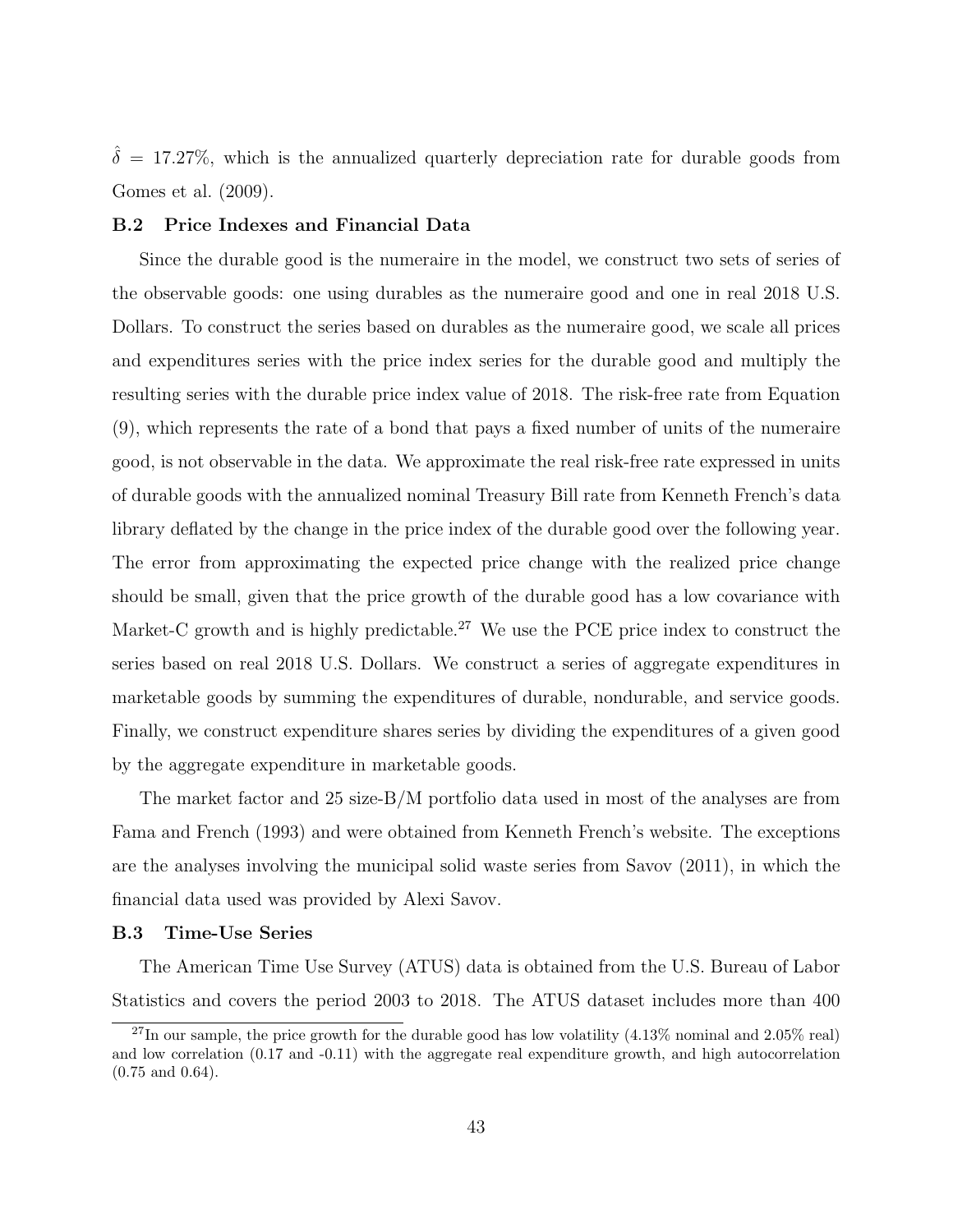detailed categories of time use. To reduce the complexity of the analysis, we group the detailed categories into the nine time-use activity categories presented in Table [5:](#page-57-0) sleeping and napping (*Sleeping*), eating and drinking (*Eating*), household activities, grooming, and caring for and helping household and non-household members (Household and Care), shopping in person, online, or by phone (Shopping), work-related activities (Working), education-related activities (Learning), religious and volunteering activities (Civic and Volunteering), activities related to leisure (except for watching TV), sports, and socializing (Leisure, Sports, and Social  $(ex-TV)$ , and watching TV  $(TV)$ . We construct a series of yearly average across all households of the number of daily hours spent in activities in each of the nine groups considered. The nine series account for over 23.5 hours per household per day on average.

# C Model-Implied Standard Errors

This appendix presents the calculation of the standard errors of the parameter estimates in Table [2](#page-54-0) and standard errors of the recovered consumption series used in the confidence intervals in Figure [3.](#page-49-0)

### <span id="page-45-0"></span>C.1 Standard Errors of the Parameter Estimates

The vector of GMM standard errors of  $\hat{\theta}$  is given by  $SE[\hat{\theta}] = \sqrt{\frac{diag[F_{\theta}]}{T}}$  $T^{1\theta}$ , where  $\Gamma_{\theta}$  is the covariance matrix of parameter estimates given by

<span id="page-45-1"></span>
$$
\Gamma_{\theta} \equiv T^{-1} \left( \mathbf{d}_{g}[\hat{\theta}]' I_{13} \mathbf{d}_{g}[\hat{\theta}] \right)^{-1} \mathbf{d}_{g}[\hat{\theta}]' I_{13} W I_{13} \mathbf{d}_{g}[\hat{\theta}] \left( \mathbf{d}_{g}[\hat{\theta}]' I_{13} \mathbf{d}_{g}[\hat{\theta}] \right)^{-1}, \tag{C5a}
$$

T is the number of periods in the sample, W is the  $13 \times 13$  second stage weighting matrix from Equation [\(15\)](#page-22-1),  $I_{13}$  is a 13 × 13 identity matrix, and  $\mathbf{d}_{g}[\hat{\theta}] \equiv \frac{\partial g[\theta]\hat{z}_{t}]}{\partial \theta}$  $\partial \theta$  $\Big|_{\theta = \hat{\theta}}$  is a 13 × 11 Jacobian matrix of the  $1 \times 13$  moment vector in Equation [\(15\)](#page-22-1) with respect to the  $11 \times 1$ parameter vector  $\theta$ . We calculate the standard errors of the parameters that are not in the vector  $\theta$  (i.e.,  $a_{\text{L}}$ ,  $b_{\text{DD}}$ ,  $b_{\text{NN}}$ ,  $b_{\text{ss}}$ ,  $b_{\text{LL}}$ ) from their definitions in Equations [\(6a\)](#page-12-1), [\(6b\)](#page-12-2), and [\(6c\)](#page-13-6) and from the covariance matrix of the parameter estimates in Equation [\(C5a\)](#page-45-1).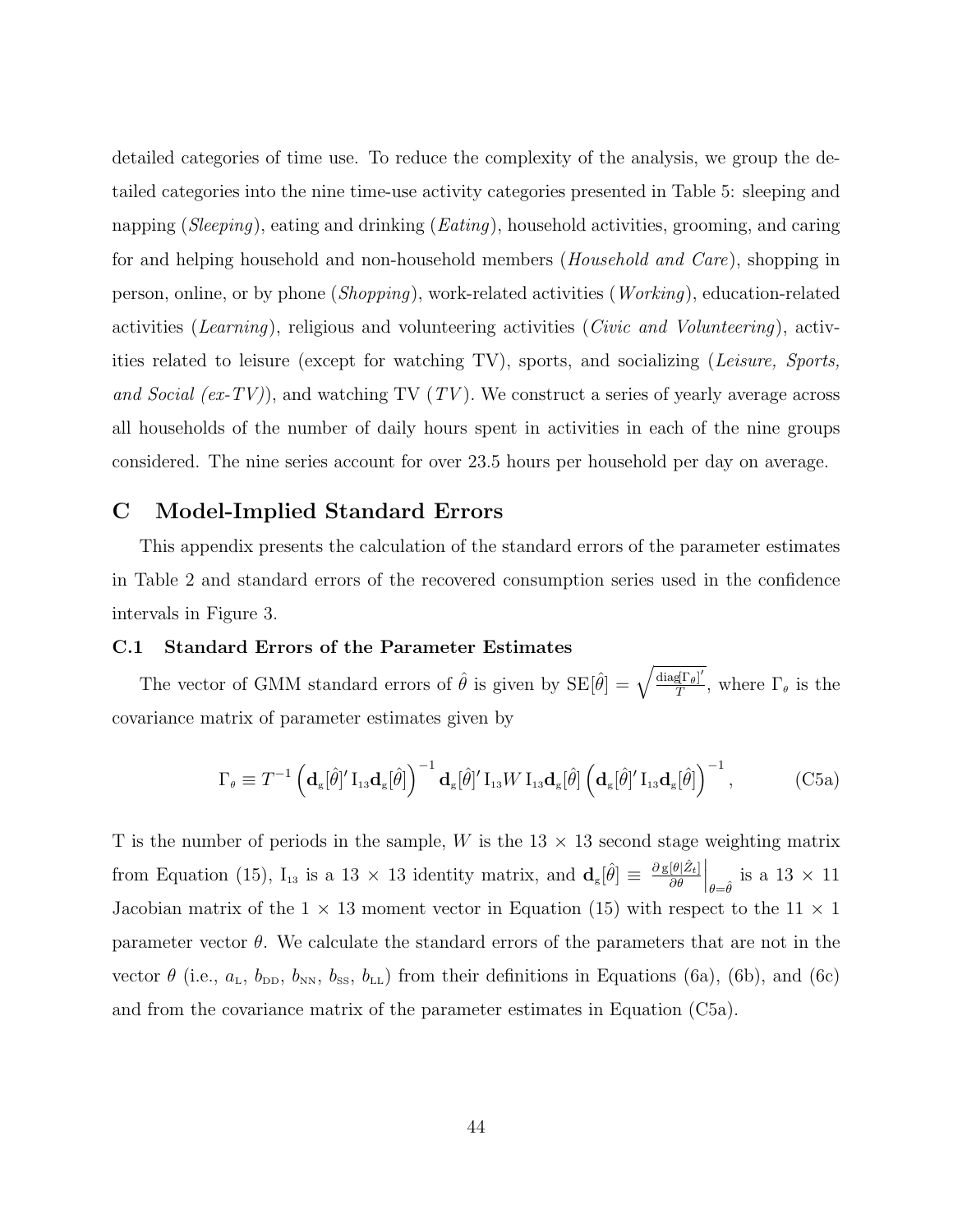### <span id="page-46-0"></span>C.2 Standard Errors of the Recovered Latent Consumption Series

We use the delta method to construct the model-implied standard error of each the recovered latent consumption series. Let  $h_t \equiv h[\hat{Z}_t, \hat{\theta}]$  denote the time-t value of one of the four model-implied series  $Q_t^L$ ,  $C_t$ ,  $X_t^{\text{DNSL}}$ , and  $S_t^L$  in Equations [\(20a\)](#page-26-0)–[\(20d\)](#page-26-1). The standard error of  $\hat{h}_t \equiv h[\hat{Z}_t, \hat{\theta}]$  is given by

$$
\mathrm{SE}[\hat{h}] = \sqrt{\left(\mathbf{d}_{\mathrm{h}}[\hat{Z},\hat{\theta}^{\prime}|\mathbf{I}_{11}\mathbf{d}_{\mathrm{h}}[\hat{Z}_{t},\hat{\theta}]\right)^{-1}\mathbf{d}_{\mathrm{h}}[\hat{Z},\hat{\theta}^{\prime}|\mathbf{I}_{11}\Gamma_{\theta}\mathbf{I}_{11}\mathbf{d}_{\mathrm{h}}[\hat{Z},\hat{\theta}]\left(\mathbf{d}_{\mathrm{h}}[\hat{Z},\hat{\theta}^{\prime}|\mathbf{I}_{11}\mathbf{d}_{\mathrm{h}}[\hat{Z},\hat{\theta}]\right)^{-1}},
$$
 (C6)

where  $\Gamma_{\theta}$  is the covariance matrix of parameter estimates from Equation [\(C5a\)](#page-45-1),  $I_{11}$  is a 11  $\times$  11 identity matrix, and  $\mathbf{d}_{h}[\hat{Z}, \hat{\theta}] \equiv \frac{1}{T}$  $\frac{1}{T}\sum_{i=1}^{T}$  $t=1$  $\partial$  g $[\hat{Z}_{t},\hat{\theta}]$  $\partial h$  $\Big|_{h=\hat{h}_t}$  is a 11 × 1 vector.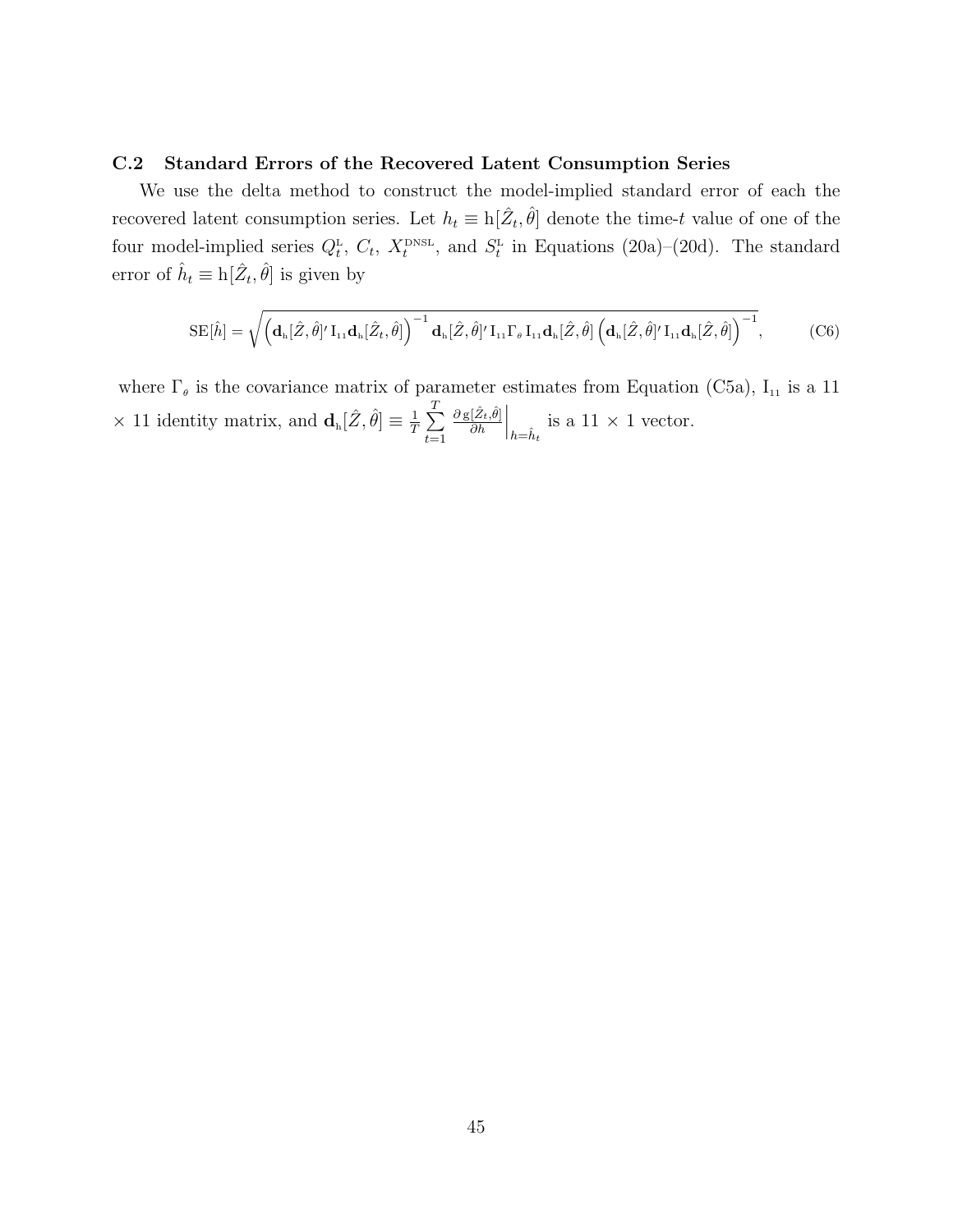Figure 1 Quantity and Expenditure Shares of the Marketable Goods

Panel A shows the time series of the quantities of the marketable consumption goods.  $f_{\rm D}$  and  $q_{\rm D}$  denote the log quantity flow and log quantity in stock of durables, respectively,  $q_{\rm N}$  denotes the log quantity consumed of nondurables, and  $q_s$  denotes the log quantity consumed of services. Panel B shows the consumption expenditure shares  $S$  of the marketable consumption goods. Shaded vertical bars denote recessions as reported by the NBER. The sample is at the annual frequency and covers the period from 1930 to 2018.



<span id="page-47-0"></span>Panel A: Log Quantities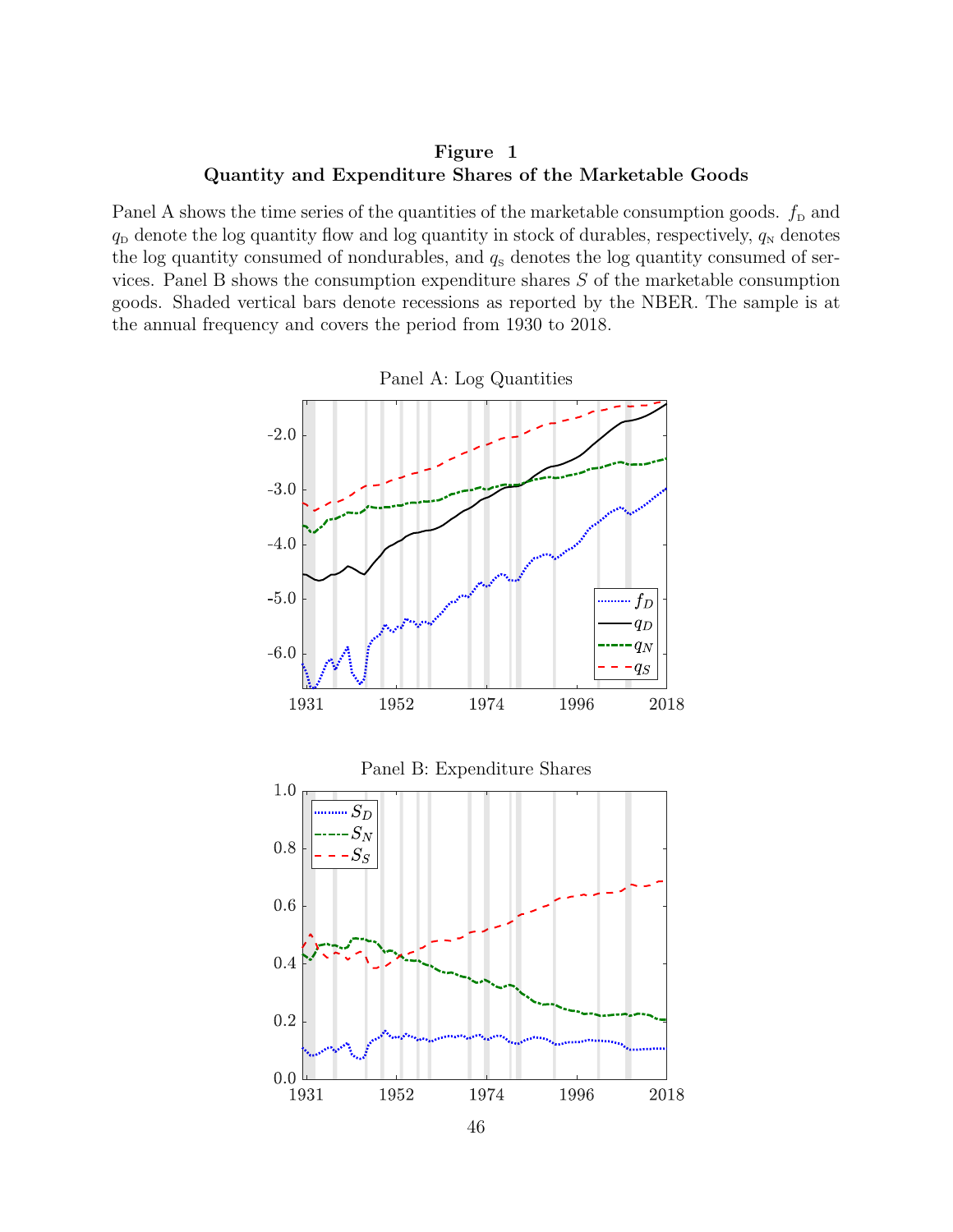<span id="page-48-0"></span>Figure 2 Estimated Model Fit

This figure presents the time series of the expenditure shares of the marketable consumption goods from the data and the estimated model. MAE is the mean absolute error between the expenditure shares in the data and from the estimated model. Shaded vertical bars denote recessions as reported by the NBER. The sample is at the annual frequency and covers the period from 1930 to 2018.

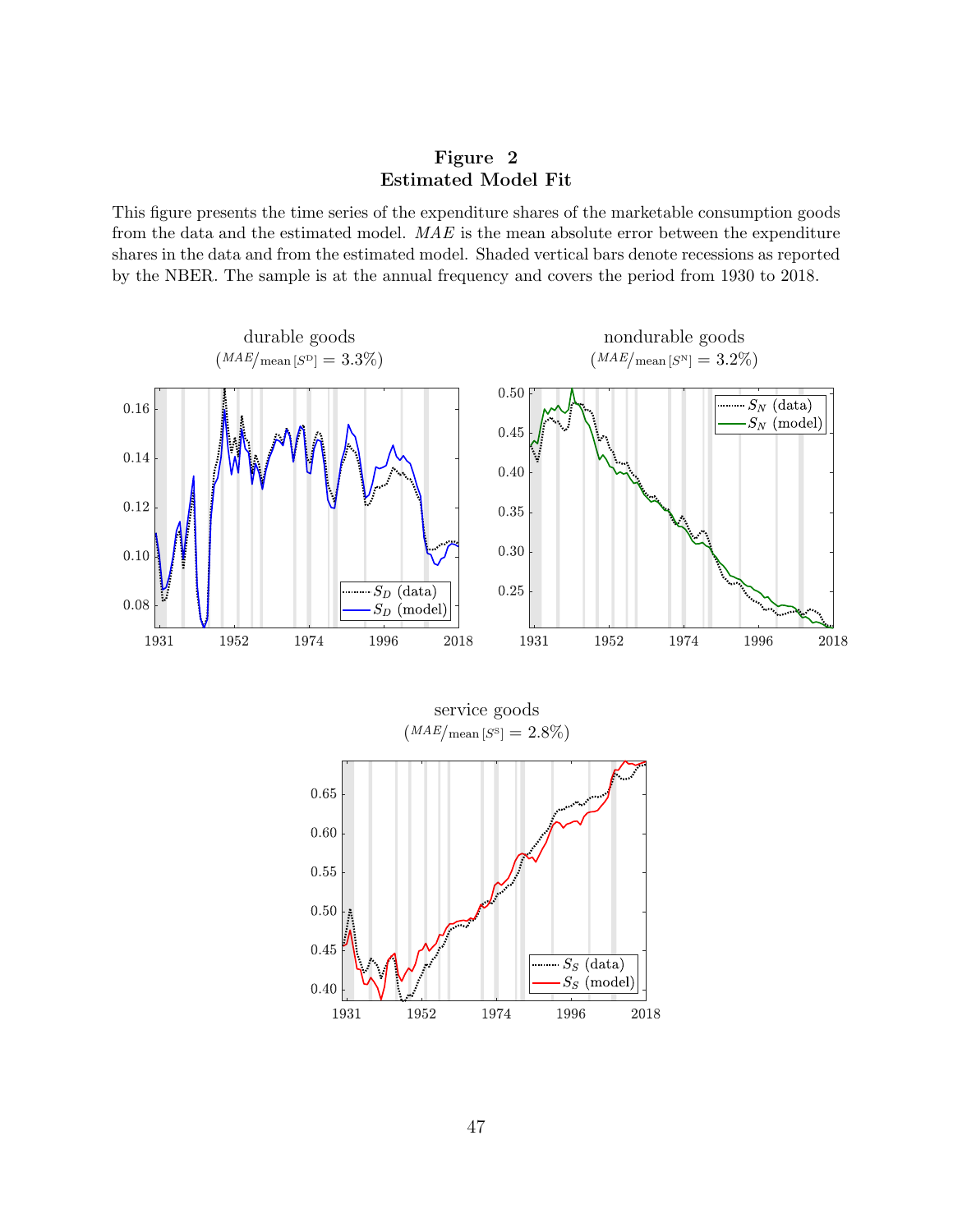Figure 3 Recovered Latent Consumption Series

This figure shows the latent consumption series recovered from the model estimation. Total-C is the true aggregate consumption. The standard errors used in the confidence intervals are presented in Appendix [C.2.](#page-46-0) Shaded vertical bars denote recessions as reported by the NBER. The sample is at the annual frequency and covers the period from 1930 to 2018.



<span id="page-49-0"></span>Panel B Shadow Expenditure Share of PC



Panel C Total-C



Panel D Shadow Value of Total-C (Log of Trillions of 2018 U.S. Dollars)

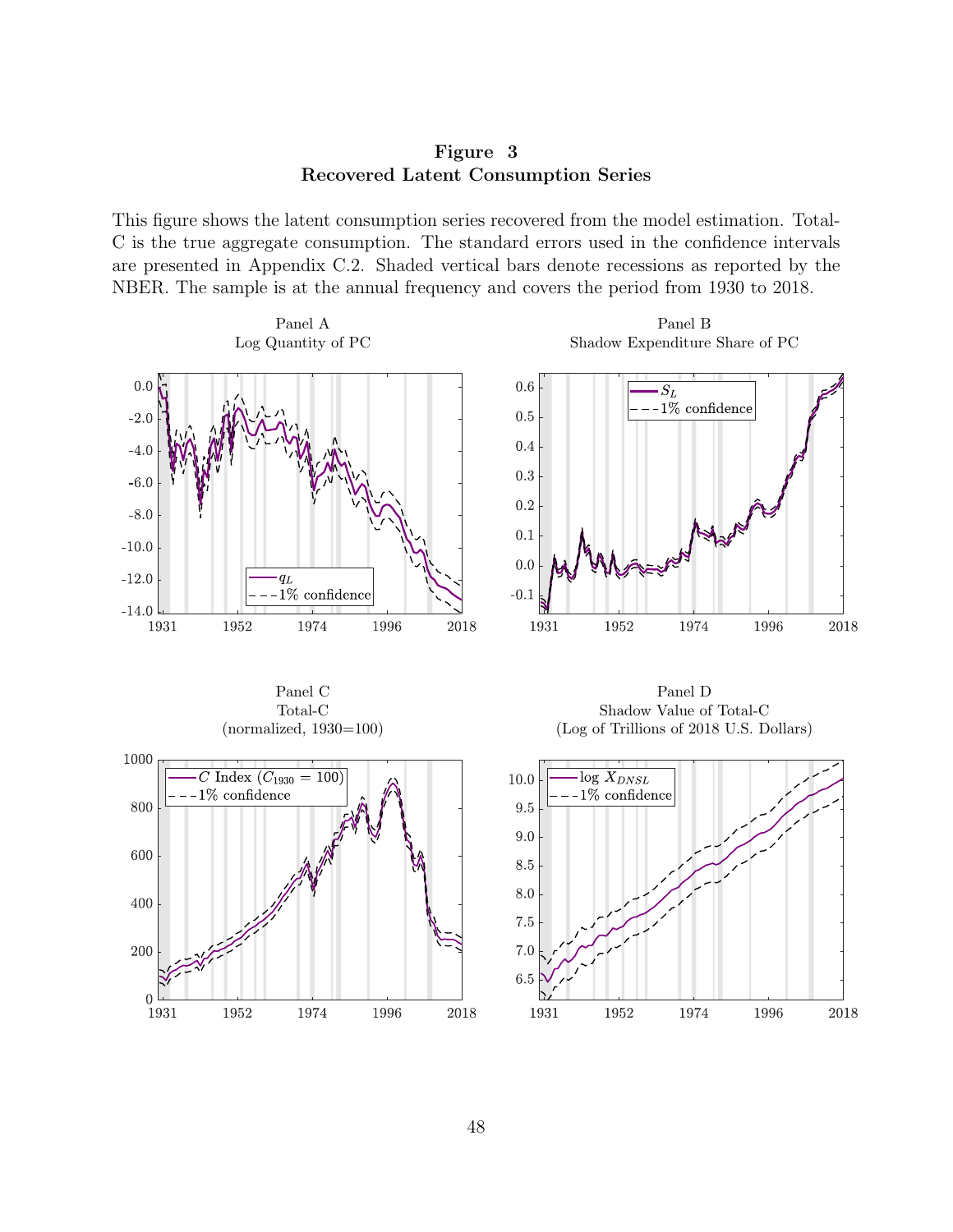<span id="page-50-0"></span>Figure 4 Recovered True Aggregate Consumption vs. Measured Aggregate Consumption

The figures overlays the recovered latent true aggregate consumption (Total-C) and the aggregate marketable consumption (Market-C). Shaded vertical bars denote recessions as reported by the NBER. The sample is at the annual frequency and covers the period from 1930 to 2018.

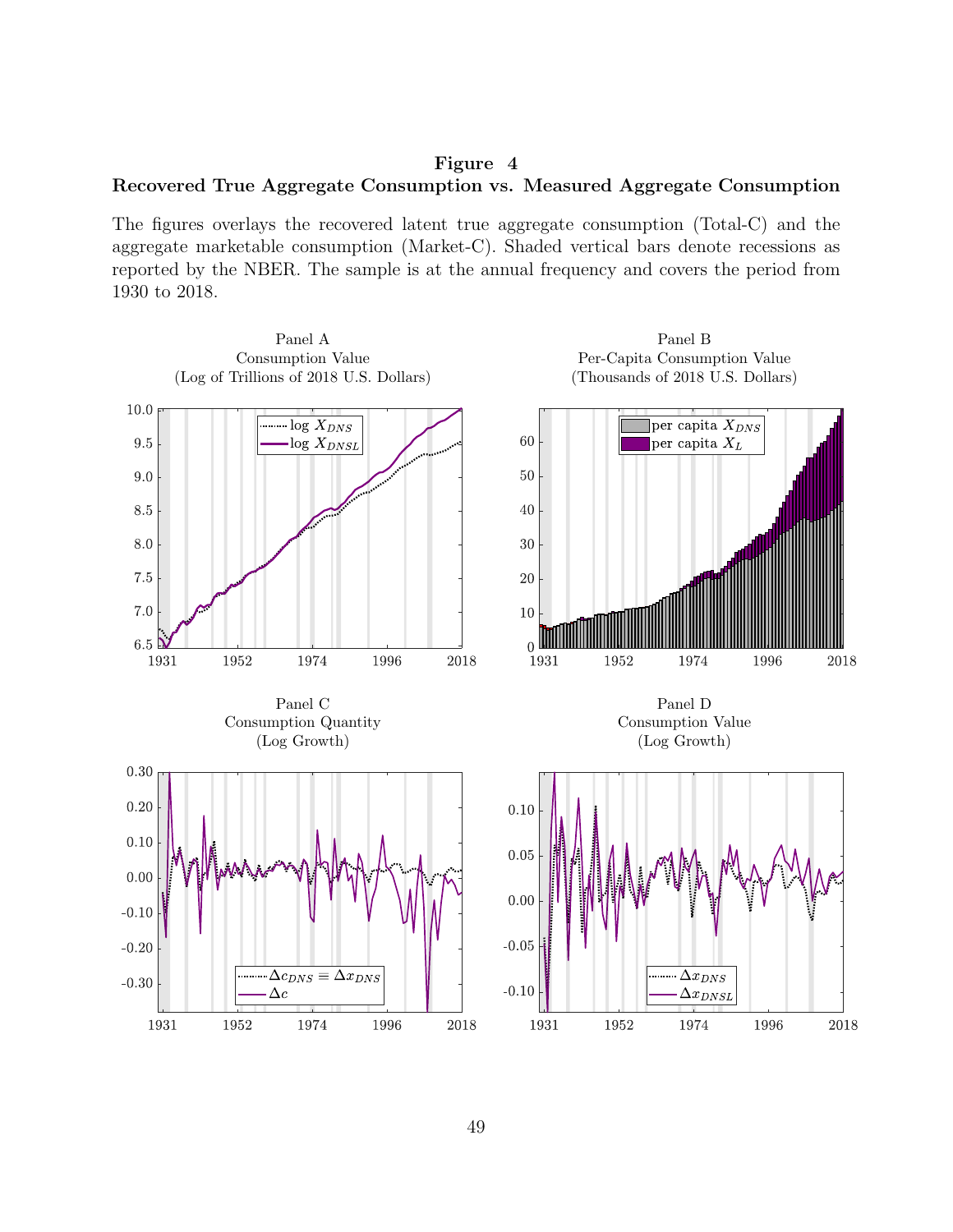# <span id="page-51-0"></span>Figure 5Alternative Specifications without PC

This figure shows the fit of two alternative model specifications: The first based on the translog consumption aggregator without PC (Panel A) and the second based on the CES consumption aggregator without PC $(a_{\text{D}}(Q_t^{\text{D}})^\rho + a_{\text{N}}(Q_t^{\text{N}})^\rho + (1 - a_{\text{D}} - a_{\text{N}})(Q_t^{\text{S}})^\rho)^{1/\rho}$  (Panel B). MAE is the mean absolute error between the expenditure shares in the data and from the estimated model. The sample is at the annual frequency and covers the period from <sup>1930</sup> to 2018.



Panel A: Translog Consumption Aggregator (without PC)

50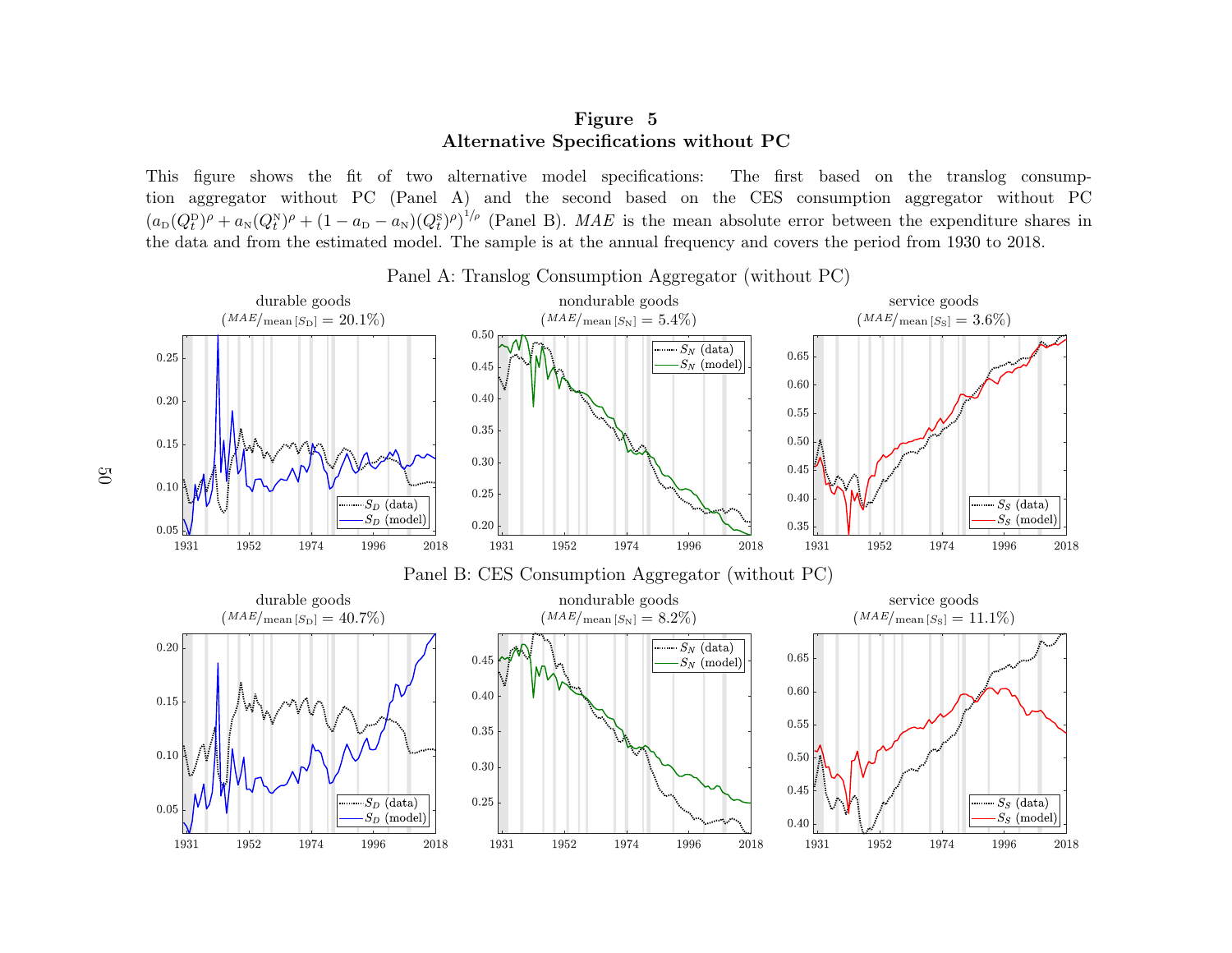### <span id="page-52-0"></span>Table 1

#### Summary Statistics of the Marketable Consumption and Financial Series

This table presents summary statistics of the empirical series of marketable consumption and financial series. Panel A presents statistics for the marketable consumption series. The notation used to label the remaining consumption series is as follows:  $x$  denotes log real expenditures in 2018 U.S. Dollars,  $f$  denotes log quantity purchased,  $q$  denotes log quantity consumed, and  $S$  represents expenditure shares. The subscript in a variable denotes the good(s) considered in the series:  $D =$  durables,  $N =$  nondurables, and  $S =$  services.  $c_{\rm G}$ is the proxy for aggregate consumption quantity based on the municipal solid waste (i.e., garbage) series from [Savov](#page-40-6) [\(2011\)](#page-40-6) and obtained from the author. Panel B presents the statistics for the financial series.  $R_{nominal}^{\text{f}}$  is the nominal rate of the 30-day U.S. Treasury Bill.  $R_{\text{pCE}}^{\text{f}}$  and  $R_{\text{durables}}^{\text{f}}$  are the real risk-free rates defined as  $R_{\text{nominal}}^{\text{f}}$  deflated by the PCE index and the price of the durable good, respectively.  $R_{\text{MKT}}^e$ ,  $R_{\text{SMB}}^e$ , and  $R_{\text{HML}}^e$  are the market, size, and value factor mimicking portfolio returns from [Fama and French](#page-40-5) [\(1993\)](#page-40-5) and obtained Kenneth French's website. Panel C presents the correlations between the marketable consumption and the financial series. The sample is at the annual frequency and covers the period 1930 to 2018, except for the series of municipal solid waste growth,  $\Delta c_{\rm G}$ , which covers the period 1960 to 2006.

|                                      | Panel A: Marketable Consumption Series |       |         |                         |                     |                                      |                    |                       |                             |                    |  |  |
|--------------------------------------|----------------------------------------|-------|---------|-------------------------|---------------------|--------------------------------------|--------------------|-----------------------|-----------------------------|--------------------|--|--|
|                                      |                                        |       |         |                         |                     |                                      | Correlations       |                       |                             |                    |  |  |
| Series                               | Mean                                   | S.D.  | AC[1]   | $\Delta x_{\text{DNS}}$ | $\Delta x_{\rm NS}$ | $\Delta c_{\scriptscriptstyle\rm G}$ | $\Delta f_{\rm D}$ | $\Delta q_{\text{D}}$ | $\Delta q_{\text{\tiny N}}$ | $\Delta q_{\rm s}$ |  |  |
| $\Delta x_{\text{DNS}}$              | 2.07                                   | 2.74  | 0.33    | 1.00                    | 0.95                | 0.51                                 | 0.91               | 0.59                  | 0.89                        | 0.85               |  |  |
| $\Delta x_{\rm NS}$                  | 2.08                                   | 2.05  | 0.32    | 0.95                    | 1.00                | 0.54                                 | 0.77               | 0.64                  | 0.88                        | 0.89               |  |  |
| $\Delta c_{\scriptscriptstyle\rm G}$ | 1.47                                   | 2.88  | $-0.15$ | 0.51                    | 0.54                | 1.00                                 | 0.41               | 0.23                  | 0.50                        | 0.47               |  |  |
| $\Delta f_{\rm D}$                   | 3.65                                   | 11.52 | 0.31    | 0.91                    | 0.77                | 0.41                                 | 1.00               | 0.58                  | 0.80                        | 0.61               |  |  |
| $\Delta q_{\textrm{D}}$              | 3.55                                   | 3.05  | 0.78    | 0.59                    | 0.64                | 0.23                                 | 0.58               | 1.00                  | 0.59                        | 0.41               |  |  |
| $\Delta q_{\text{N}}$                | 1.40                                   | 2.46  | 0.26    | 0.89                    | 0.88                | 0.50                                 | 0.80               | 0.59                  | 1.00                        | 0.63               |  |  |
| $\Delta q_{\rm S}$                   | 2.13                                   | 1.99  | 0.39    | 0.85                    | 0.89                | 0.47                                 | 0.61               | 0.41                  | 0.63                        | 1.00               |  |  |
| $\Delta S_{\rm D}$                   | $-0.00$                                | 0.98  | 0.26    | 0.83                    | 0.62                | 0.33                                 | 0.94               | 0.36                  | 0.68                        | 0.55               |  |  |
| $\Delta S_{\text{N}}$                | $-0.26$                                | 0.77  | 0.43    | $-0.43$                 | $-0.23$             | $-0.04$                              | $-0.50$            | 0.14                  | $-0.22$                     | $-0.36$            |  |  |
| $\Delta S_{\rm S}$                   | 0.26                                   | 0.95  | 0.20    | $-0.58$                 | $-0.54$             | $-0.39$                              | $-0.64$            | $-0.64$               | $-0.64$                     | $-0.30$            |  |  |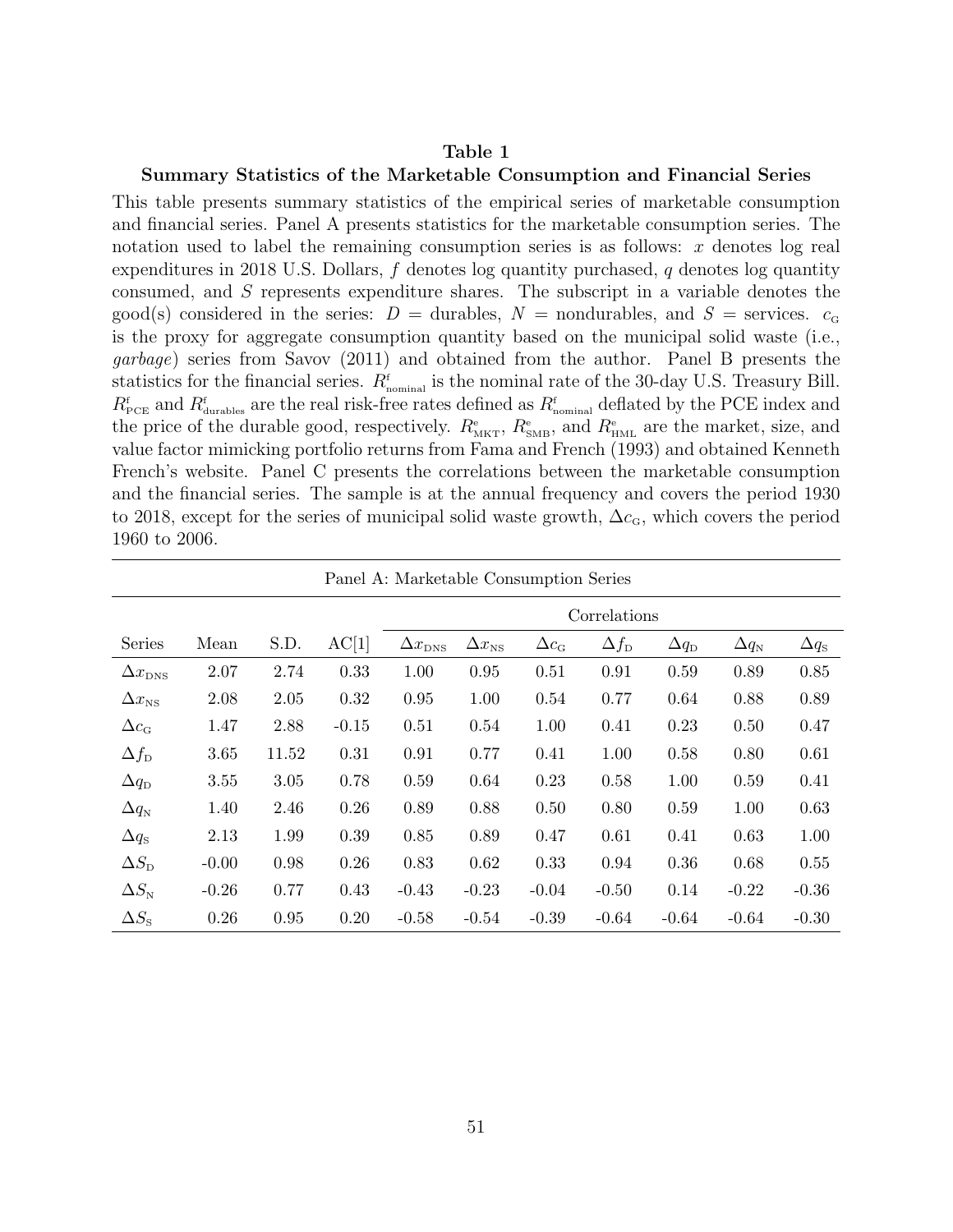Table 1 Summary Statistics of the Marketable Consumption and Financial Series (Cont'd)

|                                  | Panel B: Financial Series |       |         |                   |                   |                                  |                           |                   |             |  |
|----------------------------------|---------------------------|-------|---------|-------------------|-------------------|----------------------------------|---------------------------|-------------------|-------------|--|
|                                  |                           |       |         | Correlations      |                   |                                  |                           |                   |             |  |
| <b>Series</b>                    | Mean                      | S.D.  | AC[1]   | $R_{nominal}^{f}$ | ${\rm R_{PCE}^f}$ | $R_{\text{durables}}^{\text{f}}$ | $\rm R_{\rm MKT}^{\rm e}$ | ${\rm R_{SMB}^e}$ | $R_{HML}^e$ |  |
| $R_{nominal}^{f}$                | 3.39                      | 3.18  | 0.83    | 1.00              | 0.49              | 0.35                             | $-0.14$                   | $-0.07$           | 0.02        |  |
| $\mathrm{R_{PCE}^{f}}$           | 0.59                      | 3.96  | 0.73    | 0.49              | 1.00              | 0.82                             | 0.03                      | $-0.30$           | 0.07        |  |
| $R_{\text{durables}}^{\text{f}}$ | 2.19                      | 4.83  | 0.67    | 0.35              | 0.82              | 1.00                             | $-0.10$                   | $-0.31$           | 0.08        |  |
| $\mathrm{R_{\rm MKT}^{\rm e}}$   | 8.28                      | 20.21 | $-0.09$ | $-0.14$           | 0.03              | $-0.10$                          | 1.00                      | 0.28              | $-0.27$     |  |
| ${\rm R_{SMB}^e}$                | 3.68                      | 13.51 | 0.27    | $-0.07$           | $-0.30$           | $-0.31$                          | 0.28                      | 1.00              | $-0.04$     |  |
| $\mathrm{R_{HML}^e}$             | 4.96                      | 14.35 | $-0.10$ | 0.02              | 0.07              | 0.08                             | $-0.27$                   | $-0.04$           | 1.00        |  |

Panel C: Correlations Between Marketable Consumption and Financial Series

|                         |                 | Correlations           |                                  |             |                   |                      |  |  |  |  |  |
|-------------------------|-----------------|------------------------|----------------------------------|-------------|-------------------|----------------------|--|--|--|--|--|
| Series                  | $R_{nominal}^f$ | $\mathrm{R_{PCE}^{f}}$ | $R_{\text{durables}}^{\text{f}}$ | $R_{MKT}^e$ | ${\rm R_{SMB}^e}$ | $\mathrm{R_{HML}^e}$ |  |  |  |  |  |
| $\Delta x_{\text{DNS}}$ | $-0.32$         | 0.03                   | $-0.14$                          | 0.47        | 0.23              | 0.05                 |  |  |  |  |  |
| $\Delta x_{\rm NS}$     | $-0.33$         | 0.04                   | $-0.11$                          | 0.43        | 0.22              | $-0.06$              |  |  |  |  |  |
| $\Delta c_{\text{G}}$   | $-0.19$         | 0.00                   | $-0.21$                          | 0.59        | 0.19              | $-0.15$              |  |  |  |  |  |
| $\Delta f_{\rm D}$      | $-0.31$         | 0.07                   | $-0.04$                          | 0.46        | 0.16              | 0.18                 |  |  |  |  |  |
| $\Delta q_{\rm D}$      | $-0.46$         | $-0.02$                | 0.15                             | 0.16        | 0.08              | 0.13                 |  |  |  |  |  |
| $\Delta q_{\text{N}}$   | $-0.38$         | $-0.05$                | $-0.16$                          | 0.47        | 0.30              | 0.01                 |  |  |  |  |  |
| $\Delta q_{\rm S}$      | $-0.21$         | 0.02                   | $-0.23$                          | 0.28        | 0.16              | $-0.07$              |  |  |  |  |  |
| $\Delta S_{\rm D}$      | $-0.22$         | 0.02                   | $-0.17$                          | 0.41        | 0.18              | 0.22                 |  |  |  |  |  |
| $\Delta S_{\text{N}}$   | $-0.25$         | $-0.22$                | 0.05                             | $-0.07$     | $-0.11$           | $-0.24$              |  |  |  |  |  |
| $\Delta S_{\rm s}$      | 0.59            | 0.24                   | 0.17                             | $-0.46$     | $-0.11$           | $-0.02$              |  |  |  |  |  |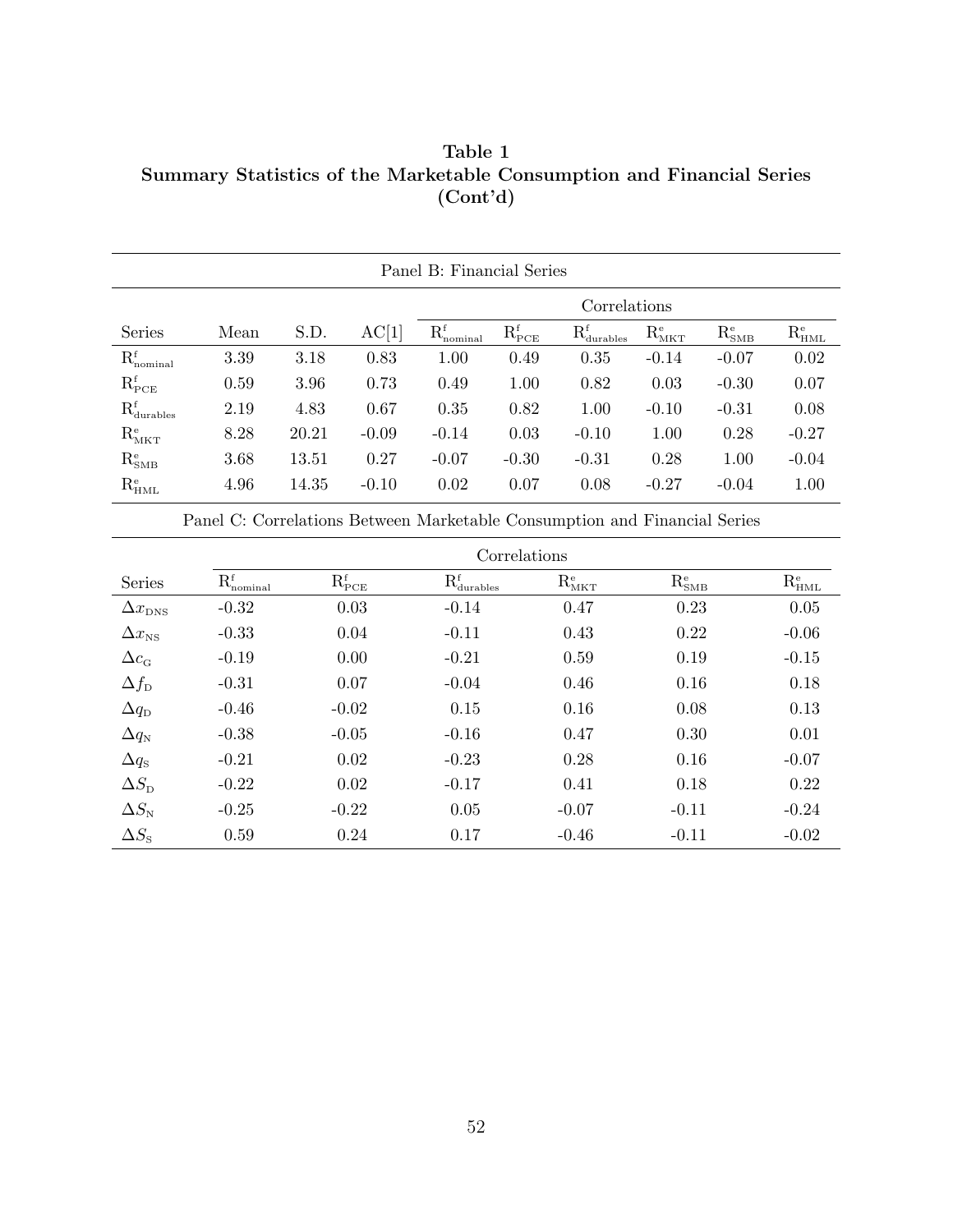### <span id="page-54-0"></span>Table 2

# Estimated Parameters of the Translog Consumption Aggregator

This table presents the point estimates and standard errors of the estimated parameters from the demand system. Panel A presents the estimated parameter values for the translog consumption aggregator

$$
c[\mathbf{q}_t] \equiv \log[C[\exp[\mathbf{q}_t]]] = \mathbf{q}_t \times \mathbf{a} + \frac{1}{2} (\mathbf{q}_t \times \mathbf{b} \times \mathbf{q}_t').
$$

Panel B presents the estimated parameters from the expected utility over Total-C

$$
\mathbb{E}_{t}\left[\mathrm{U}[C_{t+s}]\right] \equiv \beta^{s} \mathbb{E}_{t}\left[\frac{C_{t+s}^{1-\gamma}}{1-\gamma}\right].
$$

The derivation of the standard errors is presented in Appendix [C.1.](#page-45-0)

|          |             |                                                                      | vector a        |                           |  |
|----------|-------------|----------------------------------------------------------------------|-----------------|---------------------------|--|
|          | $a_{\rm D}$ | $a_{\rm N}$                                                          | $a_{\rm s}$     | $a_{\rm L}$               |  |
|          | 0.193       | 0.472                                                                | 0.334           | 0.000                     |  |
|          | (0.020)     | (0.021)                                                              | (0.001)         | (0.042)                   |  |
|          |             |                                                                      | matrix <b>b</b> |                           |  |
|          | $b_{xD}$    | $b_{xN}$                                                             | $b_{\rm xs}$    | $b_{xL}$                  |  |
| $b_{Dx}$ | 0.094       | $-0.093$                                                             | $-0.020$        | 0.019                     |  |
|          | (0.015)     | (0.003)                                                              | (0.010)         | (0.001)                   |  |
| $b_{Nx}$ | $-0.093$    | 0.312                                                                | $-0.221$        | 0.002                     |  |
|          | (0.003)     | (0.014)                                                              | (0.011)         | (0.000)                   |  |
| $b_{Sx}$ | $-0.020$    | $-0.221$                                                             | 0.230           | 0.012                     |  |
|          | (0.010)     | (0.011)                                                              | (0.022)         | (0.001)                   |  |
| $b_{Lx}$ | 0.019       | $0.002\,$                                                            | $0.012\,$       | $-0.033$                  |  |
|          | (0.001)     | (0.000)                                                              | (0.001)         | (0.002)                   |  |
|          |             | Panel B: Parameters from the Expected Utility over Total Consumption |                 |                           |  |
|          |             | relative risk aversion $\gamma$                                      |                 | patience constant $\beta$ |  |
|          |             | 10.82                                                                |                 | 0.64                      |  |
|          |             | (1.02)                                                               | (0.07)          |                           |  |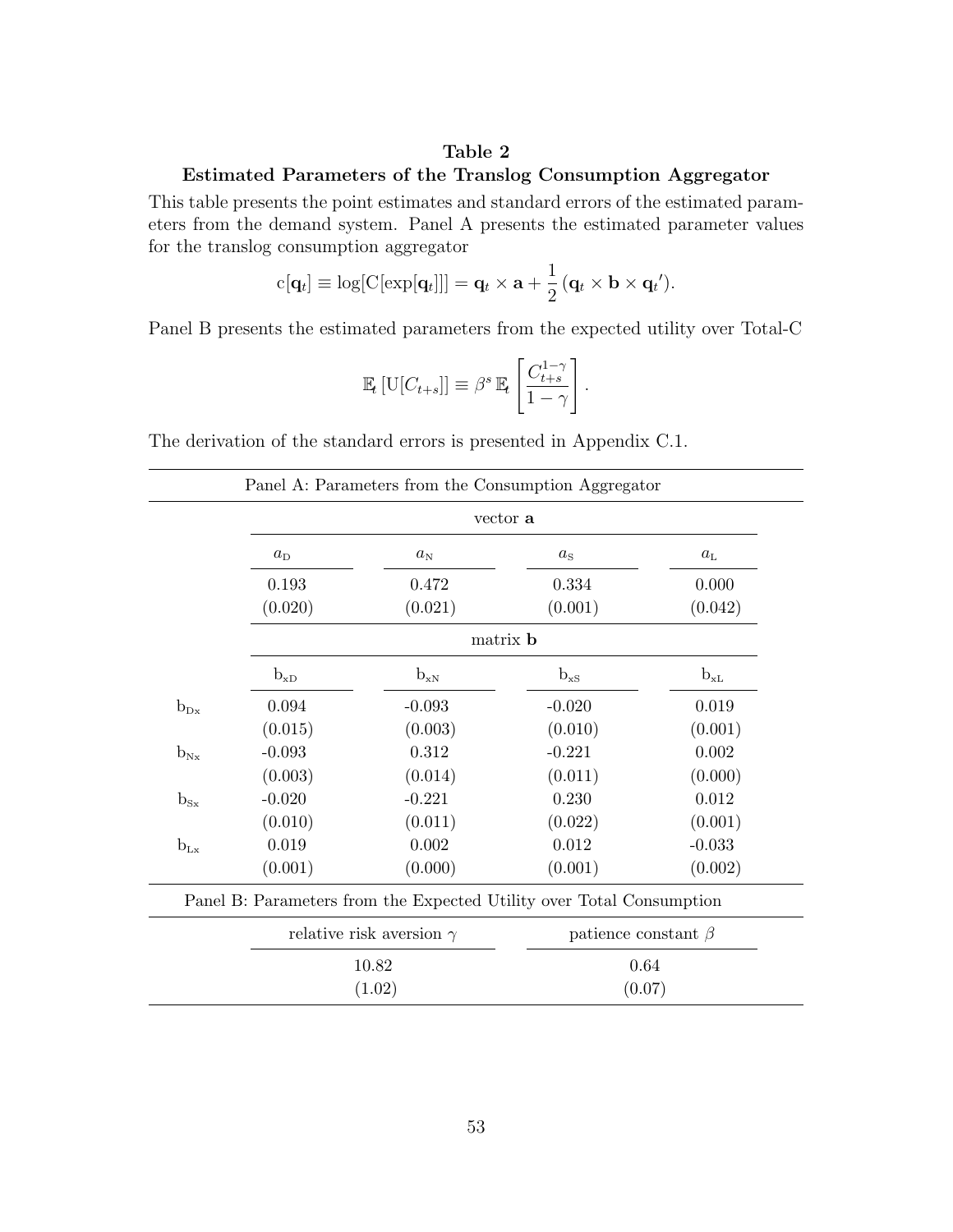## <span id="page-55-0"></span>Table 3 Summary Statistics of the Recovered Latent Consumption Series

This table presents summary statistics of the latent consumption series recovered by the model estimation. The variable  $c$ , which is based on the translog aggregator in Equations  $(4a)$ – $(4b)$ , denotes the log true total consumption (Total-C).  $x_{\text{DNSL}}$  denotes the log shadow value (in 2018 U.S. Dollars) of Total-C. The variables  $q_L$  and  $S_L$  represent the log quantity and the shadow expenditure share of priceless consumption (PC). The remaining variables are defined in Table [1.](#page-52-0) The sample is at the annual frequency and covers the period 1930 to 2018, except for the series of municipal solid waste growth,  $\Delta c_{\rm G}$ , which covers the period 1960 to 2006.

|                             | Panel A: Recovered Latent Consumption Series |       |         |              |                       |                          |                             |  |  |  |
|-----------------------------|----------------------------------------------|-------|---------|--------------|-----------------------|--------------------------|-----------------------------|--|--|--|
|                             |                                              |       |         | Correlations |                       |                          |                             |  |  |  |
| Series                      | Mean                                         | S.D.  | AC[1]   | $\Delta c$   | $\Delta q_{\text{L}}$ | $\Delta x_{\text{DNSL}}$ | $\Delta S_{\text{\tiny L}}$ |  |  |  |
| $\Delta c$                  | $-0.15$                                      | 8.58  | 0.24    | 1.00         | 0.76                  | $-0.52$                  | $-0.91$                     |  |  |  |
| $\Delta q_{\text{\tiny L}}$ | $-17.81$                                     | 64.07 | $-0.04$ | 0.76         | 1.00                  | $-0.63$                  | $-0.92$                     |  |  |  |
| $\Delta x_{\rm DNSL}$       | 2.78                                         | 3.67  | 0.38    | $-0.52$      | $-0.63$               | 1.00                     | 0.66                        |  |  |  |
| $\Delta S_{\text{L}}$       | 0.86                                         | 3.11  | 0.11    | $-0.91$      | $-0.92$               | 0.66                     | 1.00                        |  |  |  |

Panel B: Correlations Between Recovered Latent and Marketable Consumption Series

|                       |                      | Correlations        |                                      |                    |                    |                     |                    |                               |                             |                    |  |
|-----------------------|----------------------|---------------------|--------------------------------------|--------------------|--------------------|---------------------|--------------------|-------------------------------|-----------------------------|--------------------|--|
| Series                | $\Delta x_{\rm DNS}$ | $\Delta x_{\rm NS}$ | $\Delta c_{\scriptscriptstyle\rm G}$ | $\Delta f_{\rm D}$ | $\Delta q_{\rm D}$ | $\Delta q_\text{N}$ | $\Delta q_{\rm S}$ | $\Delta S_{\textrm{\tiny D}}$ | $\Delta S_{\text{\tiny N}}$ | $\Delta S_{\rm s}$ |  |
| $\Delta c$            | 0.42                 | 0.40                | 0.42                                 | 0.31               | $-0.08$            | 0.49                | 0.38               | 0.36                          | $-0.25$                     | $-0.17$            |  |
| $\Delta q_{\text{L}}$ | 0.36                 | 0.38                | 0.47                                 | 0.31               | 0.08               | 0.48                | 0.21               | 0.24                          | 0.05                        | $-0.38$            |  |
| $\Delta x_{\rm DNSL}$ | 0.41                 | 0.42                | 0.00                                 | 0.39               | 0.55               | 0.21                | 0.46               | 0.31                          | $-0.13$                     | $-0.25$            |  |
| $\Delta S_{\text{L}}$ | $-0.41$              | $-0.36$             | $-0.42$                              | $-0.35$            | 0.09               | $-0.51$             | $-0.25$            | $-0.38$                       | 0.24                        | 0.21               |  |

Panel C: Correlations Between Recovered Latent Consumption and Financial Series

|                             |                                 | Correlations      |                                           |                           |                        |                   |  |  |  |  |
|-----------------------------|---------------------------------|-------------------|-------------------------------------------|---------------------------|------------------------|-------------------|--|--|--|--|
| Series                      | ${\rm R}_{\rm nominal}^{\rm f}$ | ${\rm R_{PCE}^f}$ | $\mathbf{R}_{\text{durables}}^{\text{f}}$ | $\rm R_{\rm MKT}^{\rm e}$ | ${\rm R_{_{SMB}^{e}}}$ | ${\rm R_{HML}^e}$ |  |  |  |  |
| $\Delta c$                  | $-0.00$                         | $-0.11$           | $-0.49$                                   | 0.31                      | 0.10                   | $-0.14$           |  |  |  |  |
| $\Delta q_{\text{\tiny L}}$ | $-0.14$                         | $-0.25$           | $-0.48$                                   | 0.47                      | 0.20                   | $-0.24$           |  |  |  |  |
| $\Delta x_{\text{DNSL}}$    | $-0.24$                         | 0.20              | 0.36                                      | $-0.04$                   | $-0.03$                | 0.19              |  |  |  |  |
| $\Delta S_{\text{L}}$       | 0.00                            | 0.16              | 0.49                                      | $-0.41$                   | $-0.20$                | 0.16              |  |  |  |  |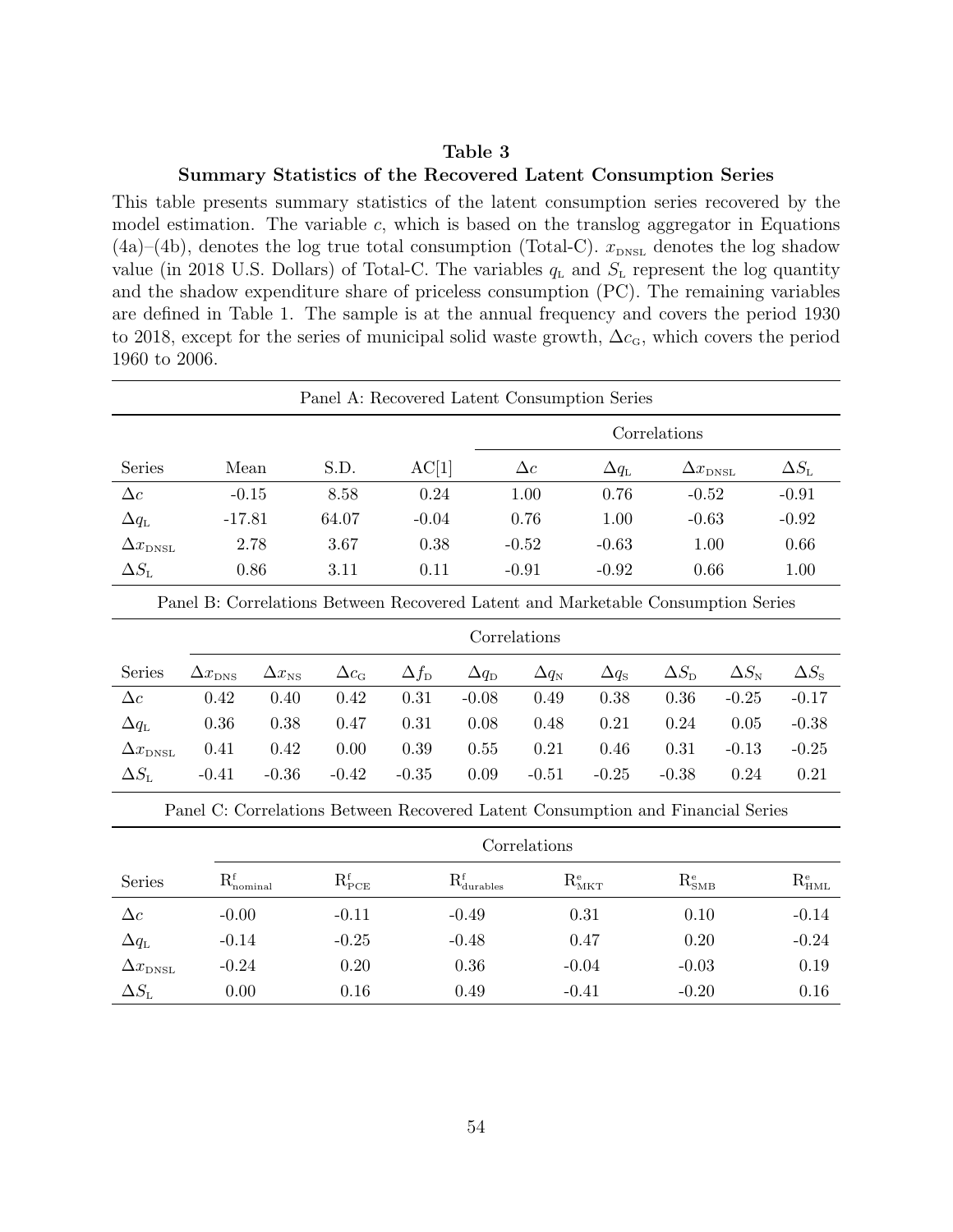# <span id="page-56-0"></span>Table 4 Cyclical Properties of Consumption

This table reports the disaggregated means and standard deviations of the growth rates of the recovered and marketable consumption series over expansions and recessions. The marketable and recovered latent consumption series presented are defined in Tables [1](#page-52-0) and [3,](#page-55-0) respectively. We include a year in the Recessions sample if any month within the year is classified as a recession by the NBER's Business Cycle Dating Committee. The sample is at the annual frequency and covers the period 1930 to 2018, except for the series of municipal solid waste growth,  $\Delta c_{\rm G}$ , which covers the period 1960 to 2006.

|                                        | Expansions |                                              | Recessions |       |  |  |  |  |
|----------------------------------------|------------|----------------------------------------------|------------|-------|--|--|--|--|
| Series                                 | Mean       | S.D.                                         | Mean       | S.D.  |  |  |  |  |
|                                        |            | Panel A: Recovered Latent Consumption Series |            |       |  |  |  |  |
| $\Delta c$                             | 0.95       | 6.49                                         | $-2.51$    | 11.70 |  |  |  |  |
| $\Delta q_{\text{L}}$                  | $-19.89$   | 53.55                                        | $-13.40$   | 83.14 |  |  |  |  |
| $\Delta x_{\text{DNSL}}$               | 3.72       | 3.02                                         | 0.76       | 4.16  |  |  |  |  |
| $\Delta S_{\text{L}}$                  | 0.82       | 2.78                                         | 0.94       | 3.77  |  |  |  |  |
| Panel B: Marketable Consumption Series |            |                                              |            |       |  |  |  |  |
| $\Delta x_{\text{DNS}}$                | 3.03       | 2.10                                         | 0.02       | 2.84  |  |  |  |  |
| $\Delta x_{\rm NS}$                    | 2.77       | 1.41                                         | 0.58       | 2.40  |  |  |  |  |
| $\Delta c_{\text{G}}$                  | 2.08       | 2.16                                         | $-0.14$    | 3.88  |  |  |  |  |
| $\Delta f_{\rm D}$                     | 6.59       | 11.57                                        | $-2.65$    | 8.66  |  |  |  |  |
| $\Delta q_{\rm D}$                     | 4.14       | 2.77                                         | 2.30       | 3.28  |  |  |  |  |
| $\Delta q_N$                           | 2.22       | 1.99                                         | $-0.37$    | 2.46  |  |  |  |  |
| $\Delta q_{\rm s}$                     | 2.73       | 1.36                                         | 0.84       | 2.49  |  |  |  |  |
| $\Delta S_{\text{D}}$                  | 0.22       | 1.01                                         | $-0.49$    | 0.71  |  |  |  |  |
| $\Delta S_{\text{N}}$                  | $-0.26$    | 0.79                                         | $-0.27$    | 0.74  |  |  |  |  |
| $\Delta S_{\rm s}$                     | 0.03       | 0.89                                         | 0.76       | 0.88  |  |  |  |  |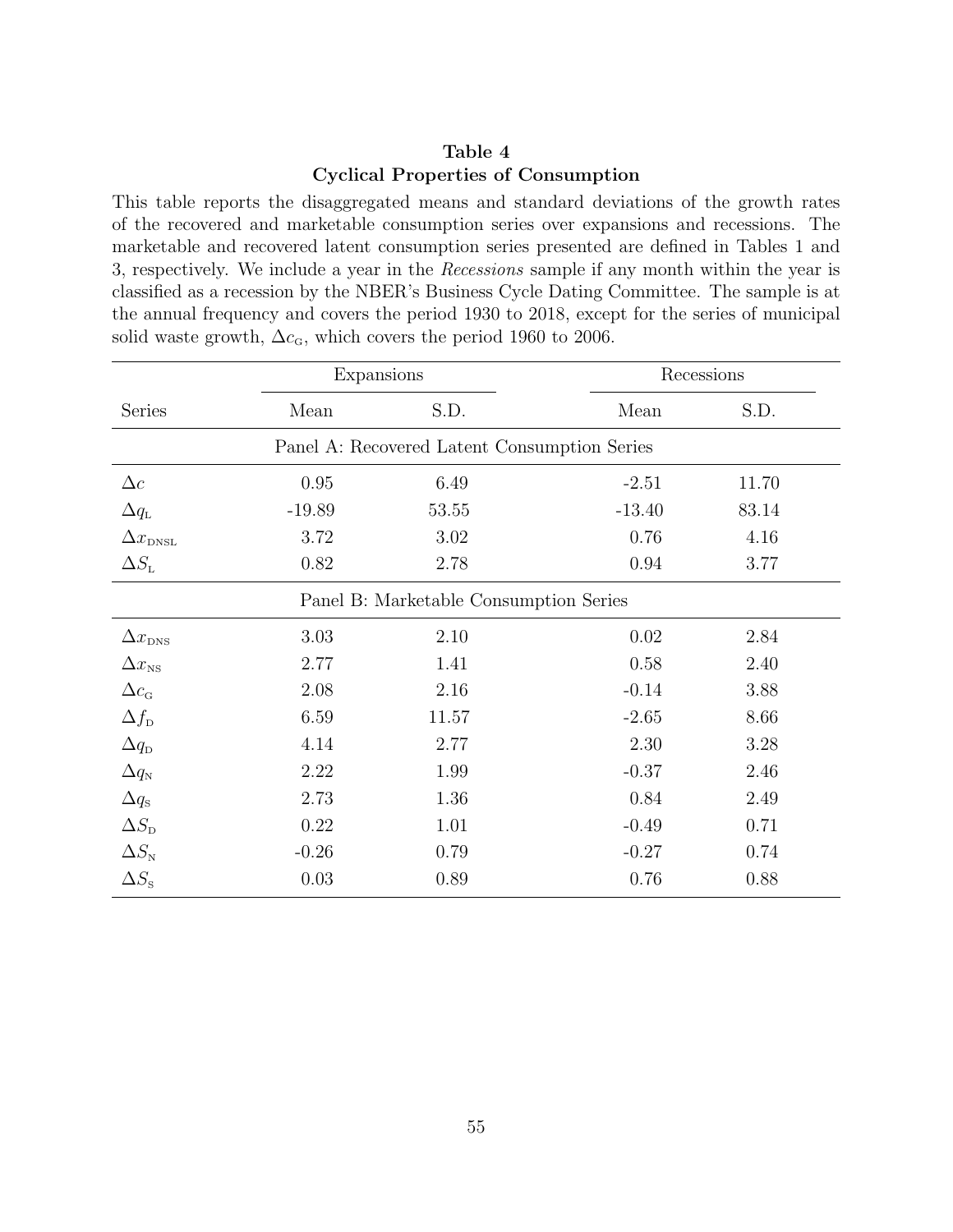# <span id="page-57-0"></span>Table 5 Time Use and Consumption

This table investigates the relation between households' allocation of time and consumption. Panel A reports the summary statistics of the time-use series. The time-use series represent the average daily number of hours allocated in nine groups of activities across U.S. households. The time-use series are from the American Time Use Survey (ATUS) and obtained from the Bureau of Labor Statistics (see Appendix [B.3](#page-44-1) for details). Panel B presents the results of multivariate regressions of the time-use series on consumption shares. Panel C presents the results of multivariate regressions of the time-use series on consumption quantities. All regressions include a time index to control for the trend in the dependent variable. The independent variables are defined in Tables [1](#page-52-0) and Table [3.](#page-55-0) The sample covers the period 2003 to 2018. Heteroskedasticity and autocorrelation consistent standard errors are shown in parentheses. Significance levels are denoted by (\* = 10% level), (\*\* = 5% level), and (\*\*\* = 1% level).

|                                          | Time-Use Activity Category |            |                          |            |            |                                              |                           |                                                |           |  |
|------------------------------------------|----------------------------|------------|--------------------------|------------|------------|----------------------------------------------|---------------------------|------------------------------------------------|-----------|--|
|                                          | Sleep                      | Eat        | Household<br>and<br>Care | Purchase   | Work       | Education                                    | Civic<br>and<br>Religious | Leisure,<br>Sports,<br>and Social<br>$(ex-TV)$ | TV        |  |
| Panel A: Summary Statistics              |                            |            |                          |            |            |                                              |                           |                                                |           |  |
| Mean                                     | 8.69                       | 1.22       | 2.54                     | 0.76       | 3.61       | 0.47                                         | 0.32                      | 3.19                                           | 2.73      |  |
| S.D.                                     | 0.10                       | 0.03       | 0.06                     | 0.03       | 0.10       | 0.02                                         | 0.02                      | 0.09                                           | 0.09      |  |
| AC[1]                                    | $\rm 0.92$                 | 0.73       | 0.66                     | 0.84       | 0.67       | $-0.26$                                      | 0.27                      | 0.75                                           | 0.72      |  |
| Panel B: Time-Use and Consumption Shares |                            |            |                          |            |            |                                              |                           |                                                |           |  |
| $S_{\rm D}$                              | 2.38                       | $-0.03$    | 2.85                     | 0.44       | $-3.42$    | 0.58                                         | $-2.73***$                | $11.75***$                                     | $-0.66$   |  |
|                                          | (1.98)                     | (1.28)     | (1.93)                   | (0.84)     | (4.33)     | (2.26)                                       | (0.51)                    | (2.83)                                         | (3.50)    |  |
| $S_{\rm N}$                              | 0.18                       | 1.91       | $-7.24***$               | $-0.97$    | 5.56       | $-1.18$                                      | $-0.19$                   | $6.76***$                                      | $-1.91$   |  |
|                                          | (1.84)                     | (1.28)     | (1.79)                   | (0.88)     | (3.66)     | (1.96)                                       | (0.75)                    | (2.27)                                         | (2.60)    |  |
| $S_{\mbox{\tiny L}}$                     | 0.50                       | 0.16       | 0.56                     | $-0.23$    | $-3.28***$ | 0.39                                         | $-0.27$                   | $1.35***$                                      | $1.72***$ |  |
|                                          | (0.63)                     | (0.27)     | (0.63)                   | (0.25)     | (0.80)     | (0.68)                                       | (0.20)                    | (0.59)                                         | (0.57)    |  |
| Trend                                    | Y                          | Y          | Y                        | Y          | Y          | Y                                            | Y                         | Y                                              | Y         |  |
| $\mathbf{R}^2$ (%)                       | 90.7                       | 65.3       | 80.7                     | 87.8       | 56.7       | 2.4                                          | 46.4                      | 80.8                                           | 83.0      |  |
|                                          |                            |            |                          |            |            | Panel C: Time-Use and Consumption Quantities |                           |                                                |           |  |
| $\Delta f_{\rm D}$                       | $-0.18$                    | $0.60***$  | $-0.84**$                | $-0.52***$ | $-0.99$    | 0.21                                         | 0.28                      | $1.37**$                                       | 0.46      |  |
|                                          | (0.31)                     | (0.17)     | (0.37)                   | (0.15)     | (0.72)     | (0.33)                                       | (0.26)                    | (0.64)                                         | (0.56)    |  |
| $\Delta q_{\text{\tiny N}}$              | 0.12                       | $-2.41***$ | $6.70***$                | $2.18***$  | $-1.80$    | $-0.33$                                      | $-0.84$                   | $-2.75$                                        | $-2.28$   |  |
|                                          | (1.33)                     | (0.85)     | (1.06)                   | (0.66)     | (2.74)     | (1.10)                                       | (1.07)                    | (2.73)                                         | (2.22)    |  |
| $\Delta q_{\rm S}$                       | 0.92                       | 0.37       | $-3.69**$                | $-0.43$    | $8.69***$  | $-0.62$                                      | $-0.40$                   | 0.54                                           | $-1.41$   |  |
|                                          | (1.18)                     | (1.11)     | (1.88)                   | (0.61)     | (2.84)     | (1.07)                                       | (0.77)                    | (2.32)                                         | (1.49)    |  |
| $\Delta q_{\text{\tiny L}}$              | $0.06***$                  | $0.03**$   | $-0.13***$               | $-0.02$    | 0.06       | 0.00                                         | $-0.01$                   | $0.10**$                                       | $-0.08*$  |  |
|                                          | (0.02)                     | (0.01)     | (0.05)                   | (0.02)     | (0.06)     | (0.05)                                       | (0.02)                    | (0.05)                                         | (0.04)    |  |
| Trend                                    | Y                          | Y          | Y                        | Y          | Y          | Υ                                            | Y                         | Y                                              | Y         |  |
| $\mathbf{R}^2$ (%)                       | 93.7                       | 73.1       | 82.8                     | 89.9       | 61.7       | 8.8                                          | 40.8                      | 83.7                                           | 85.1      |  |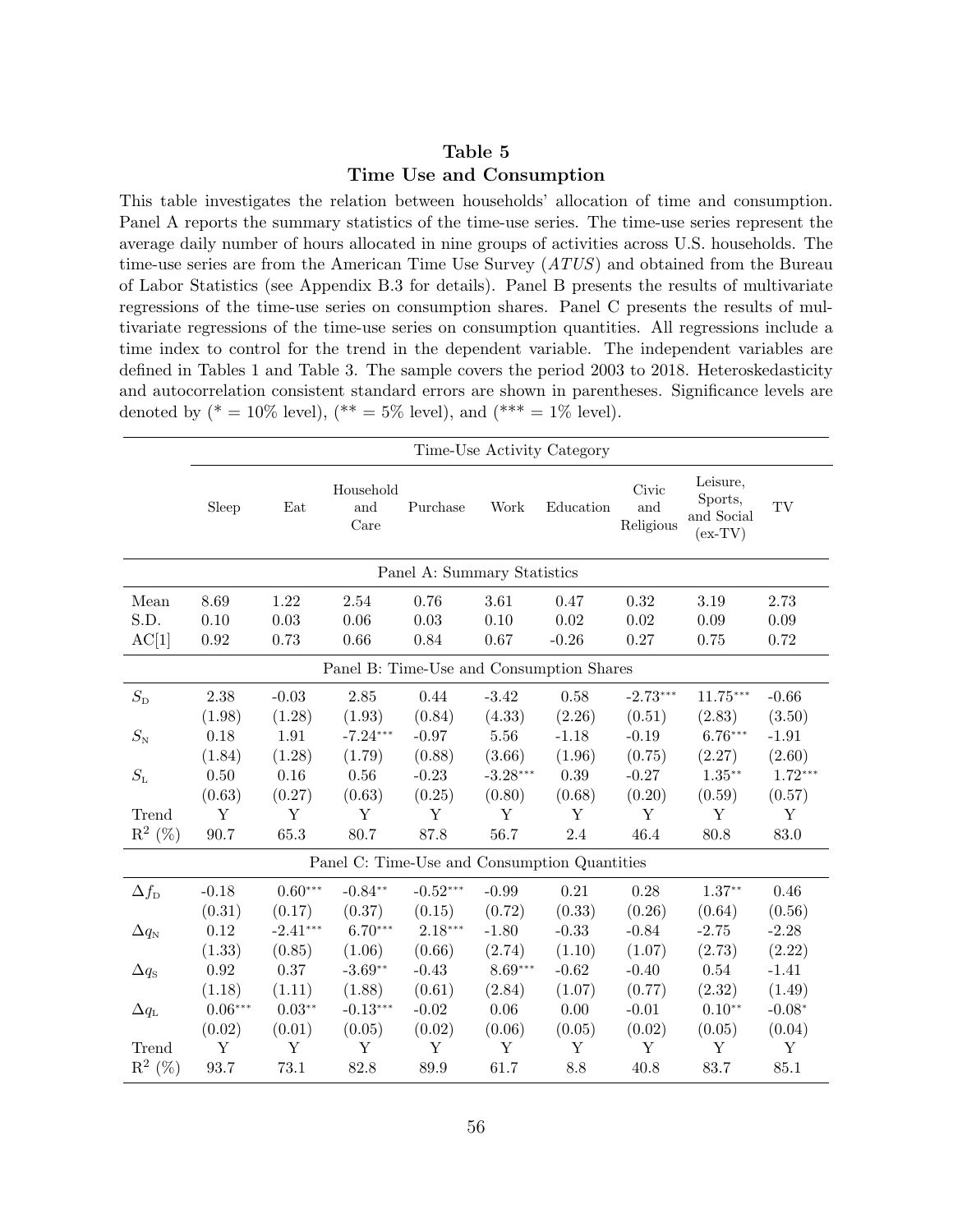### <span id="page-58-0"></span>Table 6 Wellbeing and Distress Indicators

This table investigates the relation between shocks to wellbeing and distress indicators and consumption growth. Panel A reports the summary statistics of the indicators. Panel B presents the results of multivariate regressions of the indicators on consumption shares. Panel C presents the results of multivariate regressions of the indicators on consumption quantities. All regressions include a time-trend control. Consumer Sentiment is the University of Michigan Consumer Sentiment Index (MCSI), which is obtained from the FRED/St. Louis Federal Reserve Bank. Suicide Rate and Homicide Rate are the age-adjusted number suicides and homicides per 100,000 residents across all sample groups from the CDC/NCHS National Vital Statistics. Hours Worked and Average Earnings are the accumulated annual percentage change in the Nonfarm Business Sector Hours and Compensation series from the BEA. Unemp Rate is the unemployment rate of people over 16 years of age obtained from the BLS. The independent variables are defined in Tables [1](#page-52-0) and [3.](#page-55-0) Heteroskedasticity and autocorrelation consistent standard errors are shown in parentheses. Significance levels are denoted by (\* =  $10\%$  level), (\*\* =  $5\%$  level), and (\*\*\* =  $1\%$  level).

|                                            | Wellbeing/Distress Indicator<br>(Log Growth) |                 |                                                |                 |                     |               |  |  |  |  |
|--------------------------------------------|----------------------------------------------|-----------------|------------------------------------------------|-----------------|---------------------|---------------|--|--|--|--|
|                                            | Consumer<br>Sentiment                        | Suicide<br>Rate | Homicide<br>Rate                               | Hours<br>Worked | Average<br>Earnings | Unemp<br>Rate |  |  |  |  |
| Type                                       | wellbeing                                    | distress        | distress                                       | both            | wellbeing           | distress      |  |  |  |  |
| Sample Period                              | 1953-2018                                    | 1981-2018       | 1981-2018                                      | 1948-2018       | 1948-2018           | 1948-2018     |  |  |  |  |
|                                            |                                              |                 | Panel A: Summary Statistics                    |                 |                     |               |  |  |  |  |
| Mean                                       | 0.28                                         | 0.39            | $-1.31$                                        | $-0.23$         | 6.07                | $-0.93$       |  |  |  |  |
| S.D.                                       | 9.66                                         | 2.22            | 6.60                                           | 0.68            | 3.28                | 15.26         |  |  |  |  |
| AC[1]                                      | $0.03\,$                                     | 0.31            | 0.12                                           | 0.03            | 0.41                | 0.50          |  |  |  |  |
| Panel B: Indicators and Consumption Shares |                                              |                 |                                                |                 |                     |               |  |  |  |  |
| $\Delta S_{\rm D}$                         | $7.15***$                                    | 0.33            | $-3.32$                                        | $0.70***$       | $1.87*$             | $-22.31***$   |  |  |  |  |
|                                            | (2.29)                                       | (1.30)          | (3.02)                                         | (0.19)          | (0.98)              | (2.92)        |  |  |  |  |
| $\Delta S_{\text{N}}$                      | $-4.97*$                                     | $-0.34$         | 0.35                                           | 0.10            | $1.55*$             | $-17.55***$   |  |  |  |  |
|                                            | (2.57)                                       | (1.05)          | (2.74)                                         | (0.22)          | (0.92)              | (3.21)        |  |  |  |  |
| $\Delta S_{\text{\tiny L}}$                | $-0.68$                                      | $0.38**$        | $-0.03$                                        | 0.01            | $-0.51**$           | $2.22***$     |  |  |  |  |
|                                            | (0.50)                                       | (0.15)          | (0.71)                                         | (0.03)          | (0.23)              | (0.60)        |  |  |  |  |
| $\mathbb{R}^2$ (%)                         | 45.4                                         | 8.9             | 4.8                                            | 24.5            | 22.7                | 60.3          |  |  |  |  |
|                                            |                                              |                 | Panel C: Indicators and Consumption Quantities |                 |                     |               |  |  |  |  |
| $\Delta f_{\rm D}$                         | $1.24***$                                    | $0.19**$        | $-0.89*$                                       | $0.08***$       | $-0.01$             | $-1.20***$    |  |  |  |  |
|                                            | (0.33)                                       | (0.09)          | (0.46)                                         | (0.03)          | (0.14)              | (0.43)        |  |  |  |  |
| $\Delta q_{\text{N}}$                      | $-0.51$                                      | $-0.33$         | $2.89*$                                        | $-0.04$         | $-0.27$             | $-1.98$       |  |  |  |  |
|                                            | (1.53)                                       | (0.64)          | (1.67)                                         | (0.11)          | (0.48)              | (1.46)        |  |  |  |  |
| $\Delta q_{\rm S}$                         | $-1.53$                                      | $-0.91***$      | $-0.31$                                        | $-0.07$         | $1.78***$           | $-0.15$       |  |  |  |  |
|                                            | (0.97)                                       | (0.33)          | (0.83)                                         | (0.10)          | (0.31)              | (1.78)        |  |  |  |  |
| $\Delta q_{\text{L}}$                      | $0.01\,$                                     | $-0.01$         | $-0.03$                                        | $-0.00$         | $0.01**$            | $-0.08***$    |  |  |  |  |
|                                            | (0.02)                                       | (0.01)          | (0.04)                                         | (0.00)          | (0.01)              | (0.02)        |  |  |  |  |
| $\mathbb{R}^2$ (%)                         | 30.2                                         | 23.3            | 10.0                                           | 22.9            | 45.7                | 59.5          |  |  |  |  |